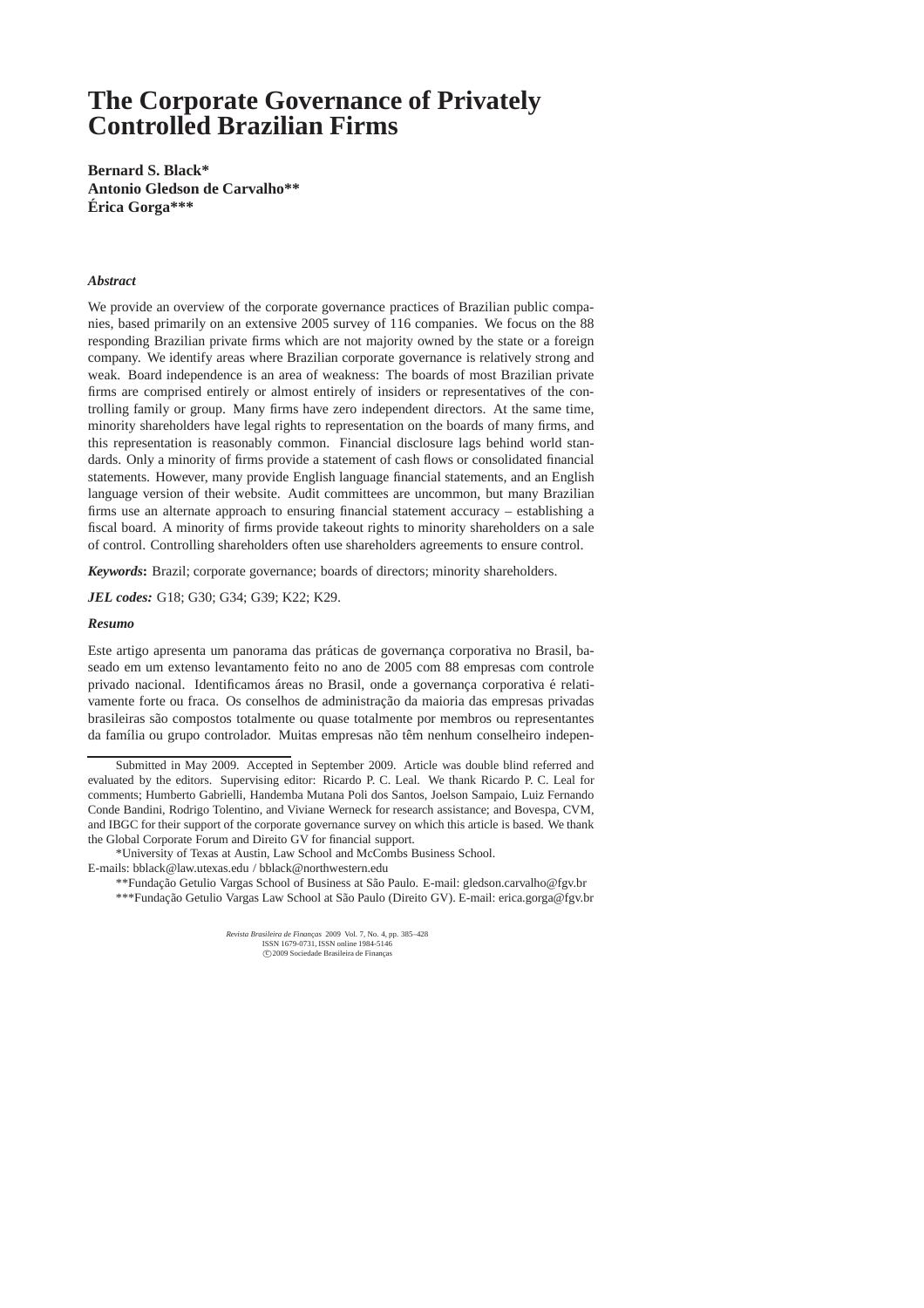dente. Ao mesmo tempo, acionistas minoritários têm direitos de representação no conselho de administração de muitas empresas, e tal representação é razoavelmente comum. Divulgações de informações financeiras estão aquém dos padrões internacionais. Apenas algumas empresas fornecem informações sobre os fluxos de caixa ou demonstrações financeiras consolidadas. Entretanto, muitas empresas fornecem suas demonstrações financeiras em inglês em seu *website*. Comitês de auditoria não são comuns, porém muitas empresas brasileiras buscam uma alternativa para assegurar a precisão das demonstrações financeiras, através da criação de um conselho fiscal. Uma pequena parte fornece direitos de proteção para os acionistas minoritários em uma venda de controle da empresa. Os acionistas que detém o controle da empresa costumam utilizar acordos de acionistas para garantir o controle.

Palavras-chave: Brasil; governança corporativa; conselho de administração; acionistas minoritários.

# **1. Introduction**

This paper provides an overview of Brazilian corporate governance in early 2005. It is based primarily on an extensive survey distributed to all firms listed on Bovespa, Brazil's principal stock exchange (2005 Brazil CG Survey). We received 116 replies to the survey, including 88 from privately controlled firms, 17 from government-controlled firms and 11 from subsidiaries of foreign companies. This paper focuses on privately controlled firms.

Our data provide a uniquely detailed snapshot of Brazilian corporate governance. Even basic data, such as the number of independent and non-independent directors, was previously not available. We identify areas where Brazilian corporate governance is relatively strong and weak. Board independence is an area of weakness: The boards of most Brazilian private firms are comprised entirely or almost entirely of insiders or representatives of the controlling family or group. Many firms have zero independent directors. At the same time, minority shareholders have legal rights to representation on the boards of many firms, and this representation is reasonably common. Financial disclosure lags behind world standards. Only a minority of firms provide a statement of cash flows or consolidated financial statements. However, many provide English language financial statements and an English language version of their website. Audit committees are uncommon, but many Brazilian firms use an alternate approach to ensuring financial statement accuracy – establishing a fiscal board. A minority of firms provide takeout rights to minority shareholders on a sale of control beyond the minimum required by Brazilian law. Controlling shareholders often use shareholders agreements to ensure control.

This paper proceeds as follows. In Section 2, we briefly review the general literature on corporate governance in emerging markets, and provide a more detailed review of Brazilian corporate governance. In Section 3 we describe our survey, other data sources and sample. Section 4 discusses the overall size of the Brazilian public market, and the cross-listing and Bovespa listing choices made by Brazil-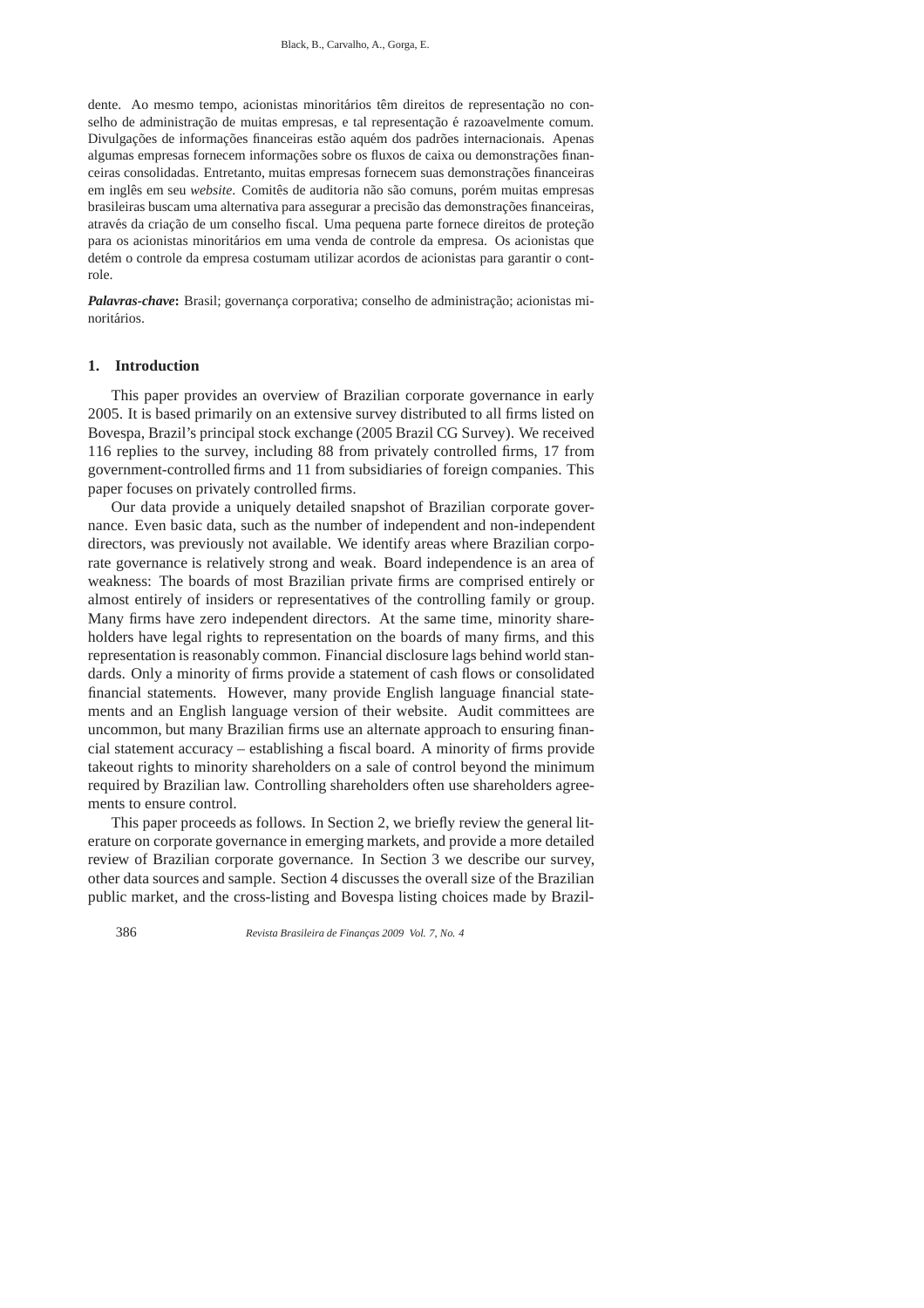ian firms. The remainder of this article concentrates on Brazilian private firms and covers boards of directors (Section 5); board and committee procedures (Section 6); audit committee, fiscal board and independent auditor (Section 7); shareholder meetings and shareholder rights (Section 8); conflict of interest transactions (Section 9); financial disclosure (Section 10); control and shareholder agreements (Section 11); and compensation (Section 12). Section 13 concludes.

# **2. Literature Review**

We review here the limited literature on corporate governance patterns in emerging markets. We cover studies of Brazil with care, and other studies in less depth. We do not cover studies of developed countries or nonpublic firms.

# **2.1 Firm-level governance in emerging markets**

This paper provides a detailed descriptive analysis of firm-level governance in an important emerging market. We know remarkably little about those details. Cross-country studies of governance often provide high level comparisons between countries – for example, mean scores on disclosure (Patel et alii, 2002) or overall governance (Bruno e Claessens, 2006). Moreover, these studies rely on a limited set of cross-country governance measures. The available multi-country measures which cover emerging markets are:

- Standard & Poor's transparency and disclosure survey (conducted in 2002, repeated in selected countries but not generally) – covers 30 Brazilian companies.
- Credit Lyonnais Securities Asia governance survey (conducted in 2001, not repeated) – covers 24 Brazilian companies. $<sup>1</sup>$ </sup>

Individual country studies typically report summary statistics for overall governance and particular governance measures (e.g., Zheka (2006), Ukraine; Drobetz et alii (2004), Germany; Black et alii (2006), Russia). Choi et alii (2007) provide some details on the composition of Korean boards of directors during 1999-2002. But there is very little that provides a fine grained picture of a particular country. The only comparable study we know of is a contemporaneous study of India (Balasubramanian et alii, 2009).

# **2.2 Research on brazilian corporate governance**

# **Overall governance**

We survey here what we consider to be the more significant research on Brazilian corporate governance. Leal (2007) provides a more extensive survey. Valadares e Leal (2000) and Leal et alii (2000) find a high degree of concentration of

 $<sup>1</sup>Baker et alii (2007) report results from an index developed by Alliance Bernstein, which includes$ </sup> Brazil (number of firms not stated), but provide too few details on the index elements for us to assess its reliability.

*Revista Brasileira de Finanças 2009 Vol. 7, No. 4* 387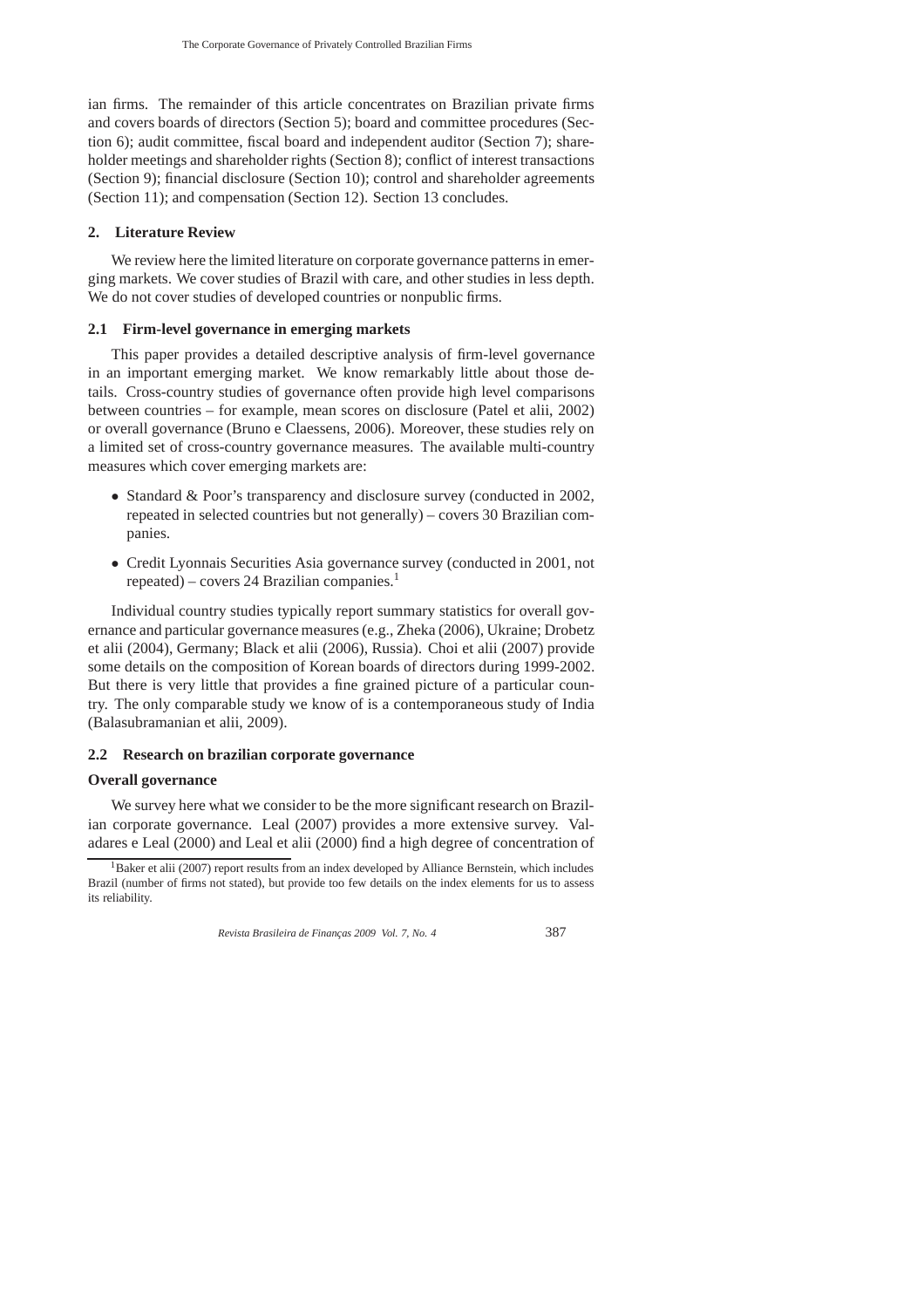voting power in Brazilian firms. This concentration is due in large part to firms using dual-class structures, with insiders retaining voting common shares and outsiders holding primarily nonvoting preferred shares.

Da Silveira et alii (2009) study the evolution of firm-level corporate governance practices in Brazil from 1998 to 2004 using a broad corporate governance index based on publicly available data. They find that overall governance quality improved over this period, but remains low. There are large differences between firms, with greater heterogeneity over time. They found no significant explanatory factors for firms' governance choices.

Dutra e Saito (2002) study the effect of cumulative voting on board composition as of 2000 for the 142 most actively traded Brazilian firms. They rely on family names to identify which directors may be independent. They find little use of cumulative voting, and estimate that about 20% of directors are independent.

Da Silveira et alii (2004) study the association between firm value and board size, composition, and separation of Chairman and CEO. They find a positive association between separation of Chairman and CEO and Tobin's q.

# **Novo mercado**

De Carvalho (2000) reviews Brazil's experience during the 1990s and concludes that the absence of IPOs, and the decline in trading on Bovespa during the late 1990s, is plausibly related to low investor protection. This study formed part of the basis for Bovespa's creation of Novo Mercado in 2000.

De Carvalho (2002) discusses the potential value of higher governance listing segments of an overall stock market, such as those introduced by Bovespa. De Carvalho e Pennacchi (2009) analyze firms' decisions to go public on, or migrate to, the higher Bovespa listing levels, and find evidence of lower IPO underpricing, positive investor share price reaction to migration, and higher post-migration liquidity.

Bovespa's success with higher listing levels has led to efforts to copy its approach in, to our knowledge, Turkey and Romania, though thus far with little success (Alexandru, 2008, Ararat e Burcin Yurtoglu, 2007).

# **Takeout rights**

Several papers study takeout rights (also called tag along rights) in Brazil. Many Brazilian firms issue both voting common shares and nonvoting preferred shares, which have economic rights similar to common shares. Prior to 1997, Brazilian corporate law required a new controlling shareholder, who acquired 50% of the common shares, to offer to buy all remaining common shares, at the same per-share price paid for when acquiring control. In 1997, Brazil removed this rule to facilitate the government's sale of controlling stakes in majority state-owned enterprises. In 2000, the law was changed again, to reinstate takeout rights for common shares at 80% of the per-share price paid for the controlling shares. Nenova (2005) and Carvalhal-da-Silva and Subramanyam (2007) report conflicting results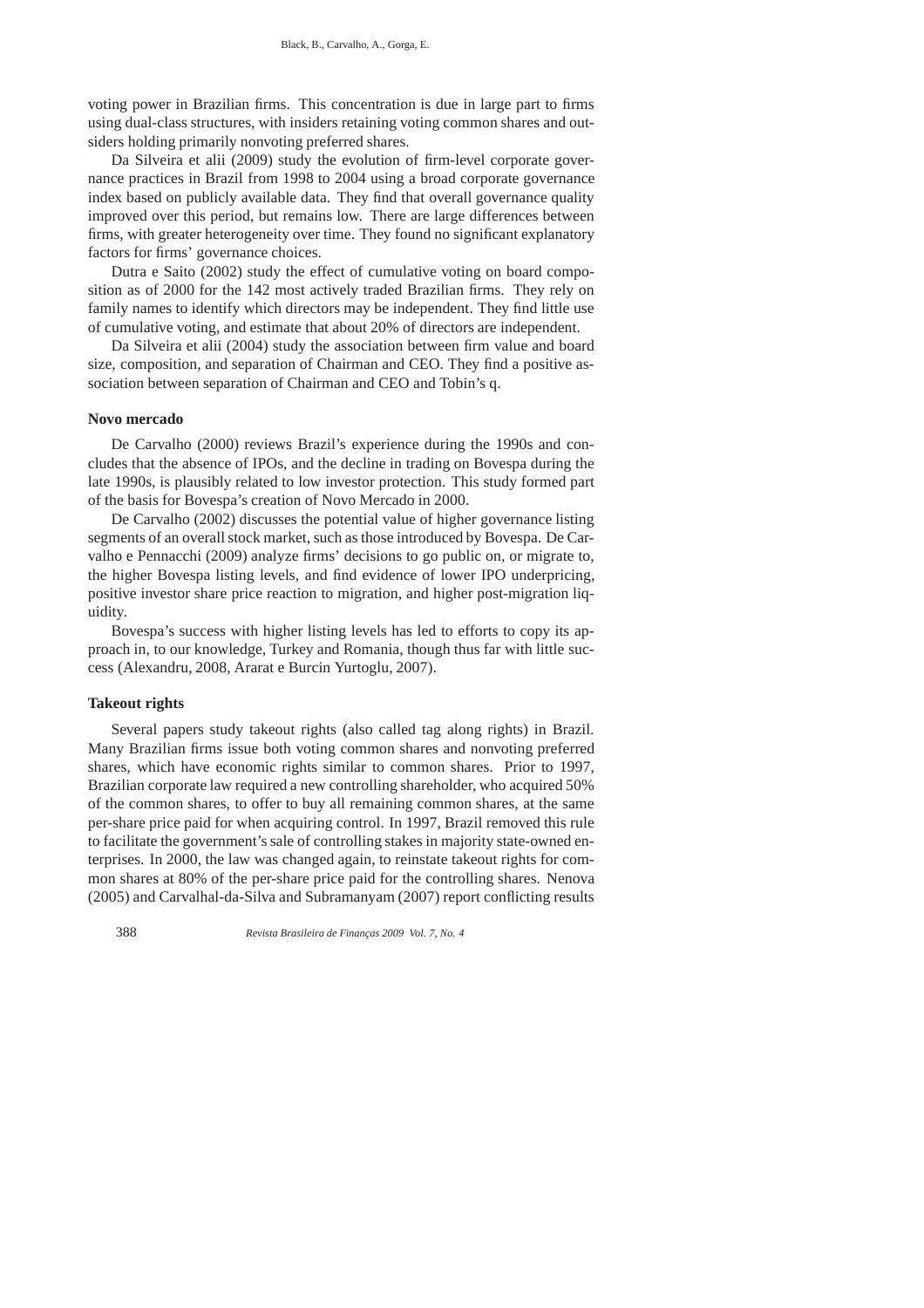on how these law changes affected the premium accorded to common shares, relative to preferred shares. Bennedsen et alii (2008), report that during 2000-2006, a number of Brazilian firms voluntarily agreed to provide additional takeout rights to common shareholders, provide takeout rights to preferred shareholders, or both, in connection with equity offerings.

# **Value of control**

Dyck e Zingales (2004) study the premium paid for control blocks in 39 countries; of these, Brazil had the highest average premium, at 65% of the trading value of the shares. Nenova (2003) estimates that Brazil had a relative high value of control, at 23% of firm value; values for other countries range up to 48% in South Korea. See also Valadares (2002).

### **2.3 Overview of brazilian corporate governance**

Historically, Brazilian financial markets were heavily regulated.<sup>2</sup> Brazil adopted its first Corporations Law only in 1940. The government ran the stock exchanges. Brokers were civil servants, who had the exclusive right to trade shares on the exchanges, and could pass this right on to their children. Government rules specified the number of brokers in each area, as well as brokerage fees.

Some financial liberalization began after a 1964 military coup. In 1965, the new government adopted the first law to regulate capital markets and securities offerings (Law 4728/65). The Brazilian securities commission, Comissão de Valores Mobiliários (CVM), was created in 1976 (Law 6385/76). A new Corporations Law, also enacted in 1976, established separate rules for closely held and public corporations (Law 6.404/76). These reforms eliminated the old civil servant brokers and permitted private stock exchanges and broker-dealers to emerge.

During the 1970s and 1980s, the government took several steps to encourage stock market development. It granted tax incentives to firms that went public and to investors who purchased shares in public companies, and required pension funds and insurance companies to invest a minimum percentage of their assets in the shares of public companies. By the end of the 1980s, there were almost 600 publicly traded companies, but a significant number had gone public only to capture the tax incentives, and had no interest in having public shareholders or active trading of their shares.

In the late 1980s, the financial incentives for going public were eliminated; since then, many of the firms which went public during the period of tax incentives have returned to private ownership. At the same time, the government partially or fully privatized a number of state owned enterprises. By the end of the 1990s, a large fraction of share trading involved shares of privatized companies. Many large Brazilian firms cross-listed on the New York Stock Exchange (NYSE), and a significant portion of trading moved to the NYSE. Privatizations aside, there were almost no IPOs, and the number of public firms shrank.

<sup>&</sup>lt;sup>2</sup>For further discussion of the history of Brazilian corporate law and governance, see Gorga (2006).

*Revista Brasileira de Finanças 2009 Vol. 7, No. 4* 389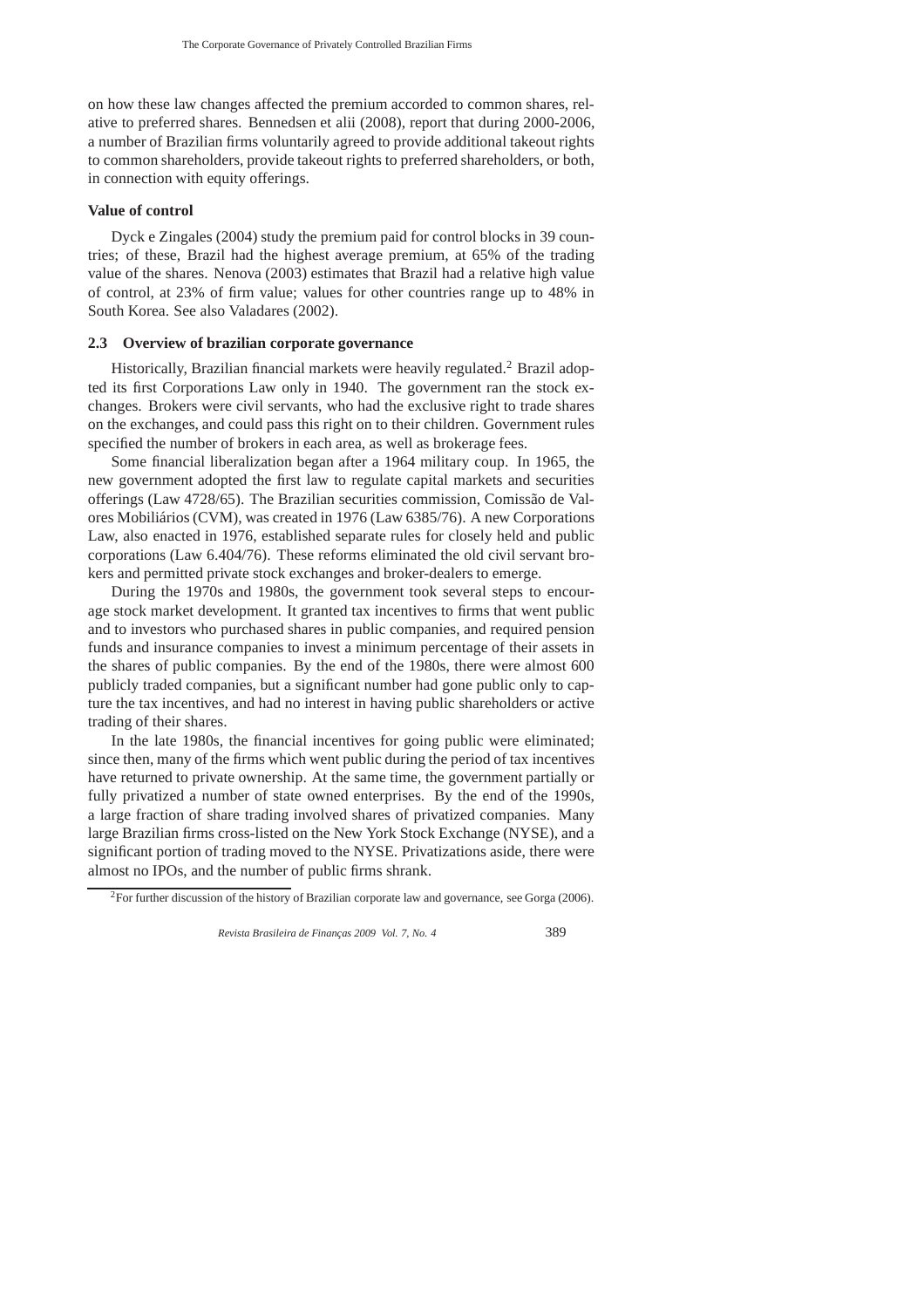Meanwhile, in the 1980s, the Rio de Janeiro Stock Exchange collapsed, leaving the Sao Paulo Stock Exchange, Bovespa, as the principal share trading market. The remaining exchanges merged into Bovespa in 2000 (Santana, 2008). The Instituto Brasileiro de Governança Corporativa (Brazilian Institute for Corporate Governance, or IBGC) was created in 1995, and released an initial Code on the Best Practices of Corporate Governance in 1999. In 2000, Bovespa launched three new listing segments, Level 1, Level 2 and Novo Mercado, with stronger requirements for corporate governance than for a regular Bovespa listing (Santana, 2008). We discuss the market success of these higher listing levels below. CVM issued its own Recommendations on Corporate Governance in 2002. These are pure recommendations, there is no *comply or explain* regime, in contrast to a number of other countries.

# **3. Survey Methodology and Sample**

### **3.1 Survey methodology**

This study draws mainly on our early 2005 survey of all Brazilian companies with shares listed on Bovespa. Respondents could complete the survey either in paper form or by using a web interface. The survey was conducted with support from Bovespa, which distributed the survey to member firms. We followed up with each firm through repeated phone calls and emails. We promised confidentiality to all respondents, and thus do not name individual firms in this paper. We received 116 responses, for a response rate of 32%.<sup>3</sup>

### **3.2 Data sources**

We use several data sources in addition to the survey responses. The list of publicly traded companies is from Bovespa, at www.bovespa. com.br/principal.asp. Market capitalization comes from Bovespa. Financial data comes from the Brazilian financial database Economatica, available at www.economatica.com. Basic company information comes from annual reports, available from the InfoInvest Database at www.infoinvest.com. br. Information on Bovespa listing levels and date comes from Bovespa. Information on cross-listing exchanges, levels, and dates comes from Bank of New York, at www.adrbny.com, CVM, at www.cvm.gov.br, Deutsche Bank, at www. adr.db.com, Citibank, at wwss.citissb.com/adr/common/linkpage.asp? linkFormat=M\&pageId=5\&subPageId=40, and JP Morgan, at www.adr.com (we reconciled discrepancies between these sources by contacting companies directly).

# **3.3 Sample description**

Table 1 provides basic information on all publicly traded Brazilian firms, firms with at least somewhat active trading (the firm's shares traded, on average, at least

 $3$ The survey (in Portuguese) and an English translation are available from the authors on request.

<sup>390</sup> *Revista Brasileira de Finanças 2009 Vol. 7, No. 4*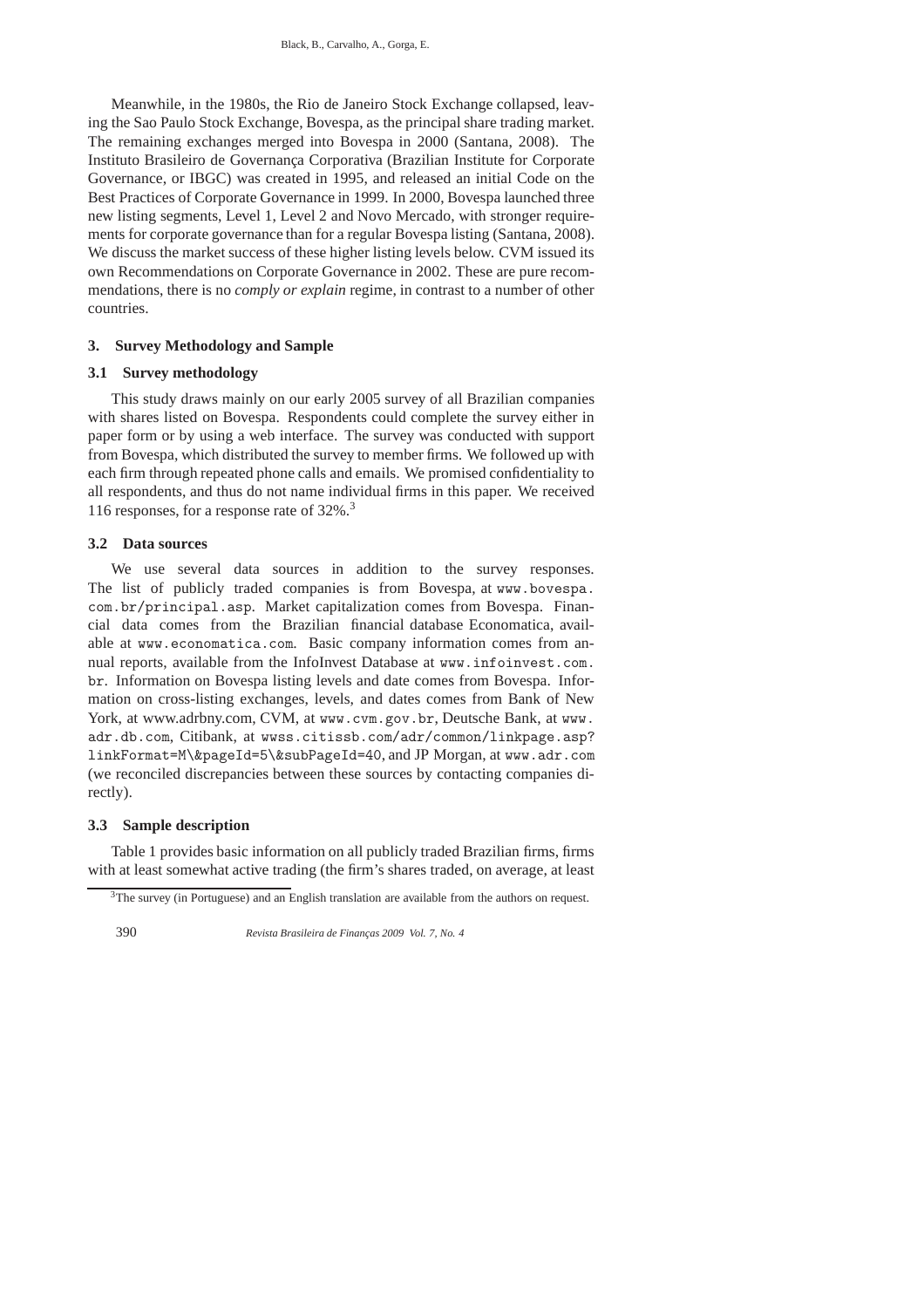once every two weeks), and the firms which responded to the survey. As of January 2005, Bovespa included 358 firms with publicly traded shares. We sent the survey to all of these firms, and received 116 responses (32%), including a 71% response rate from government-controlled firms, and a 52% response rate from subsidiaries of foreign companies, but only a 28% response rate from *Brazilian private firms* (firms without majority government or foreign ownership). However, measured by market capitalization, the response rate for Brazilian private firms is much stronger. By this measure, we capture 61% of the market capitalization of Brazilian private firms. If we limit to actively traded firms, the response rate improves, to 38% overall, 34% for Brazilian private firms, and 63% for private firms based on market capitalization.

It is likely that governance characteristics differ between our three groups of firms – Brazilian private firms, government-controlled firms, and subsidiaries of foreign firms. We focus in this paper on Brazilian private firms. The tables below are limited to these firms, unless otherwise specified. We have 88 responses from private firms. However, two firms answered only the first part of the survey. Thus, for many questions, we have 86 responses instead of 88. For particular questions, we also have occasional missing or ambiguous responses, these are noted below.

#### **Table 1**

Sample characteristics: all firms and responding firms

Total number of firms and market capitalization for (i) all publicly traded Brazilian firms, (ii) firms with active trading (trading on at least 26 days during 2004), and (iii) firms which responded to the 2005 Brazil CG Survey, separated into firms with Brazilian private control, state control, and foreign control. Data is as of January 2005. Exchange rate as of December 31, 2007 is R\$1.80 per US\$1

| Number                    | All public | Responding | Percent | Actively     | Responding      | Percent |
|---------------------------|------------|------------|---------|--------------|-----------------|---------|
| of firms                  | firms      | firms      |         | traded firms | firms           |         |
| All firms                 | 358        | 116        | 32%     | 229          | $\overline{8}7$ | 38%     |
| Private                   | 313        | 88         | 28%     | 194          | 66              | 34%     |
| <b>State</b>              | 24         | 17         | 71%     | 19           | 14              | 74%     |
| Foreign                   | 21         |            | 52%     | 16           |                 | 44%     |
| Market cap (R\$ billions) |            |            |         |              |                 |         |
| All firms                 | 871        | 441        | 51%     | 833          | 433             | 52%     |
| Private                   | 557        | 337        | 61%     | 523          | 332             | 63%     |
| <b>State</b>              | 167        | 51         | 31%     | 165          | 50              | 30%     |
| Foreign                   | 147        | 54         | 36%     | 144          | 51              | 35%     |

Table 2 provides a breakdown of Brazilian private firms by market capitalization quartile. The top quartile of firms by size represent 93% of the market capitalization of all Brazilian private firms, while the bottom half of firms are quite small and together represent only 0.4% of market capitalization. The largest private firm by market capitalization (Vale do Rio Doce) has twice the market value of the entire bottom three quartiles. Many of these firms have very limited trading, and perhaps should not be considered as public firms at all.

Our response rate was substantially higher for actively traded firms, and for larger firms. The response was 41% for the quartile containing the largest private firms. Moreover, even within the top quartile, responding firms tended to be larger than nonresponding firms. For example, we received responses from 21 of the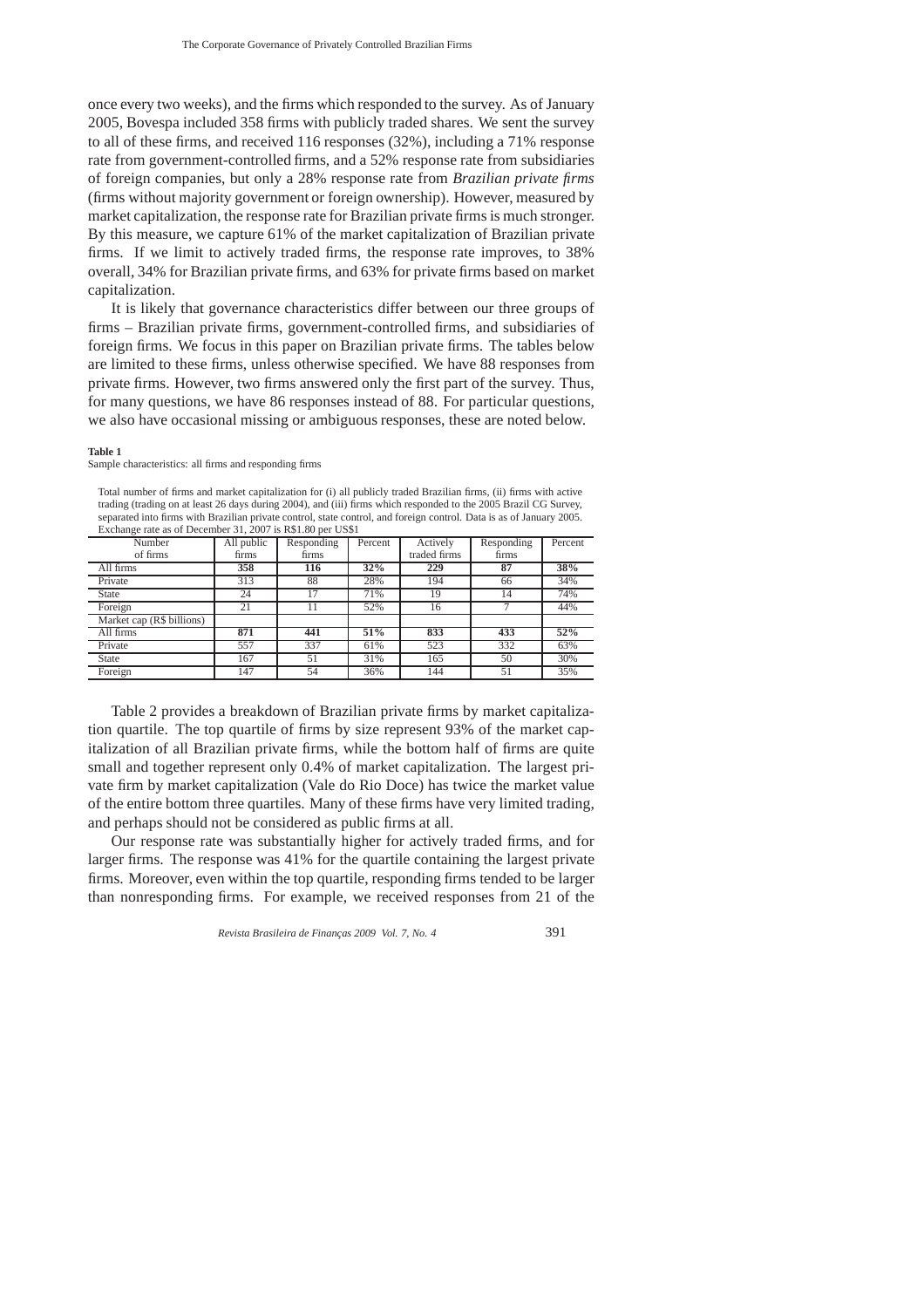39 firms in the top octile of firms. As a result, responding firms include 61% of the market capitalization of all Brazilian private firms. Measured by market capitalization, then, our sample is reasonably representative of the Brazilian stock market.

#### **Table 2**

Sample characteristics: Brazilian private firms, by size quartile

Total number of firms and market capitalization for Brazilian private firms which responded and did not respond to the 2005 Brazil CG Survey, divided into quartiles based on market capitalization. Market capitalization is in R\$ millions. Data is as of January 2005. Exchange rate is R\$2.62 per US\$1

|          | Size range                      | Number of firms |       |                                | Market capitalization |       |         |                                      |
|----------|---------------------------------|-----------------|-------|--------------------------------|-----------------------|-------|---------|--------------------------------------|
| Quartile | in millions                     |                 |       | Total Responding Responding as | All firms             |       |         | 1% of total Responding Responding as |
|          | of reais                        |                 | firms | % of quartile                  | in quartile           |       | firms   | % of quartile                        |
|          | 1,061 to 86,739                 | 78              | 32    | 41.0%                          | 515.919               | 92.6% | 322,734 | 62.4%                                |
|          | $\frac{172 \text{ to } 991}{2}$ | 78              | 24    | 30.8%                          | 35.151                | 6.3%  | 12.478  | 35.5%                                |
|          | 20 to 158                       | 78              | 21    | 26.9%                          | 5.592                 | 0.3%  | 1.666   | $29.9\%$                             |
| 4        | $0$ to 19                       | 79              | 11    | 13.9%                          | 465                   | 0.1%  | 54      | 11.6%                                |
|          | Total                           | 313             | 88    | 28.1%                          | 557.128               | 100%  | 336,933 | 60.5%                                |

### **4. Listing Levels: Bovespa and Cross-Listing**

In 2000, Bovespa sought to respond to Brazil's image (and perhaps substance) of having poor corporate governance, by creating a family of voluntary listing levels, with increasingly strict corporate governance requirements. This experiment with higher listing levels was patterned after the *Neuer Markt*, created by Deutsche Borse. The higher levels provided investors with a readily understood signal of their corporate governance posture. The Neuer Markt failed and was reabsorbed into the overall Frankfurt exchange.<sup>4</sup> In contrast, the Bovespa effort, after a slow start, has become a major success. Bovespa listing levels now include *regular* Bovespa, Level 1, Level 2, and Novo Mercado (New Market).<sup>5</sup>

Many Brazilian firms issue both common shares and nonvoting preferred shares, which are similar in their economic rights to nonvoting common shares. A Novo Mercado listing requires, among other things, that the firm issue only voting common shares; have a minimum free float (shares not controlled by the controlling shareholders) of 25%; provide financial statements which comply with U.S. GAAP or IAS; provide full takeout rights to minority shareholders in a transfer of control; and agree that conflicts with shareholders will be resolved by arbitration. Level 2 is similar to Novo Mercado, but allows firms to issue preferred shares. Level 1 is only a small step up from an ordinary listing, and focuses on improved disclosure. In 2006, Bovespa created Bovespa Mais, intended for smaller firms, with somewhat lower listing requirements than Novo Mercado, but this level has only one company listed. An appendix summarizes the Bovespa rules for Regular, Level 1, Level 2, and Novo Mercado listings.

Cross-listing provides another way for Brazilian firms to signal their intent to maintain a higher level of disclosure and other corporate governance practices. Ta-

<sup>4</sup>For further details, see De Carvalho e Pennacchi (2009).

<sup>5</sup>The full name on Bovespa for Level 1 (2) is Differentiated Level of Corporate Governance 1 (2).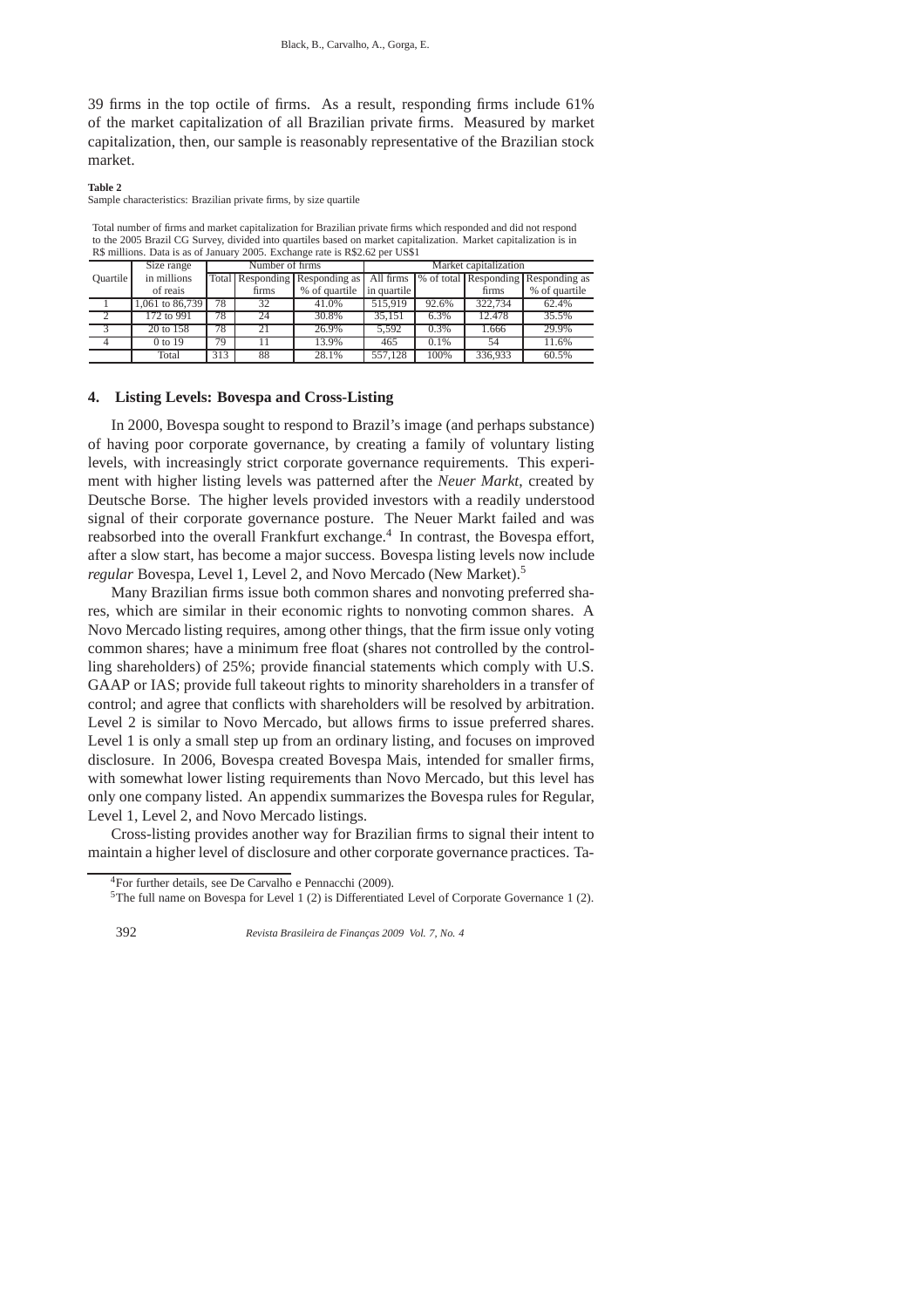ble 3 summarizes the Bovespa and foreign cross-listing decisions of the responding Brazilian private firms at the date of our survey. Nineteen firms in our sample (22%) have cross-listed their shares. Most firms which cross-list shares do so only for nonvoting preferred shares. Three firms in our sample are listed on Bovespa Level 2, and two are listed on Novo Mercado.

Table 3 offers a snapshot of cross-listing and Bovespa listing in the first half of 2005. But this picture has been changing rapidly. From 1995-2003, there were only six initial public offerings by Brazilian firms – an average of less than one per year. The number of IPOs then soared to 7 in 2004; 9 in 2005, 26 in 2006, and 64 in 2007. In 2008, there were 4 IPOs. Of these 110 IPOs, 78 were on Novo Mercado, 15 on Level 2, 8 on Level 1, 1 on Bovespa Mais and 8 (all cross-listed firms) had a regular listing. The ANBID (Association of Brazilian investment banks) bars member firms from participating in an offering unless the firm is listed on Level 1 or higher; there is an exception for cross-listed firms, which are not eligible for Level 1 or higher listing levels.<sup>6</sup> In addition, 16 older firms have upgraded their governance to meet the Level 2 or Novo Mercado requirements. Only 4 of the newly public firms were cross-listed in the U.S. on level 2 or 3 (all level 2 listings on the NYSE). Another 23 of these firms have cross-listed in the U.S. on level 4 (Rule 144A) and 2 firms have cross-listed on level 1.

### **Table 3**

Listing on foreign exchanges and different Bovespa levels

Firms which have common shares, non-voting preferred shares, or both cross-listed on a foreign stock exchange. Sample is 88 Brazilian private firms which responded to the 2005 Brazil CG Survey. Seven firms are listed both on the NYSE and on a non-U.S. exchange

| Panel A. – Foreign cross-listing                       |    |        |           |              |         |  |  |  |
|--------------------------------------------------------|----|--------|-----------|--------------|---------|--|--|--|
| Type of shares                                         |    | Common | Preferred | <b>B</b> oth | Neither |  |  |  |
| US cross-listed firms                                  |    |        |           |              | 68      |  |  |  |
| (% of firms in sample)                                 |    | (1%)   | (18%)     | (2%)         | (78%)   |  |  |  |
| <b>NYSE</b>                                            |    |        | 15        | 7            |         |  |  |  |
| Level 3                                                |    |        | 5         | C            |         |  |  |  |
| Level 2                                                |    |        | 10        |              |         |  |  |  |
| Level 1 (OTC)                                          |    |        |           |              |         |  |  |  |
| Level 4 (Portal)                                       |    |        |           |              | -       |  |  |  |
| Non-U.S. listing                                       |    |        | 6         |              | -       |  |  |  |
| Panel B. - Bovespa Listing Level                       |    |        |           |              |         |  |  |  |
| Novo Mercado<br>Level 2<br>Regular<br>Level 1<br>Total |    |        |           |              |         |  |  |  |
| Bovespa level                                          | 66 |        |           |              | 88      |  |  |  |

Thus, a time series picture of cross-listing and Bovespa listing level choices is valuable. Table 4 provides this picture. It shows the number of Brazilian public firms – whether in our sample or not – which are cross-listed in the U.S., their cross-listing level, how many are cross-listed on foreign exchanges, and how many are listed on different Bovespa levels, from 2000 through the first half of 2007. The data on number of listed firms includes firms which have publicly listed debt but not equity, and thus is not directly comparable to the numbers in Table 1.

 $6$ The ANBID regulation is available at www.anbid.com.br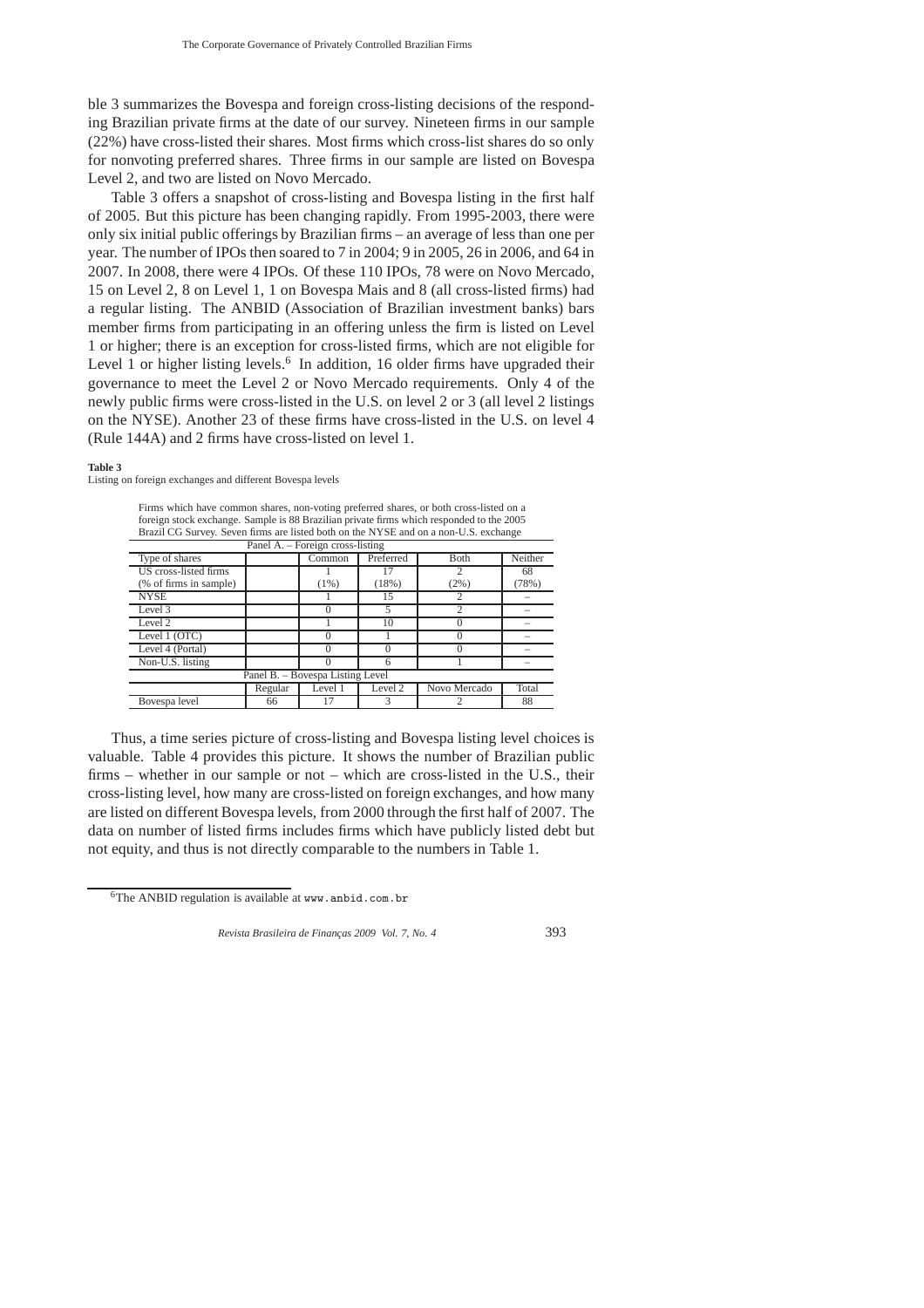Table 4 also indicates the number of Brazilian firms which are cross-listed in the United States at the end of each year from 1995 on. The number of firms listed on the New York Stock Exchange or NASDAQ grows steadily through 2002 and then levels off. It is probably not a coincidence that the U.S. Sarbanes-Oxley Act (SOX), which applies to these firms, was adopted in 2002. Another factor in recent cross-listing decisions is likely Brazilian firms' ability to signal their corporate governance by listing on Novo Mercado or on Level 2. This could reduce the value of the additional signal provided by a level-2 or level-3 cross-listing.<sup>7</sup>

A large number of Brazilian firms are also cross-listed on level 1 (over the counter) or level 4 (Rule 144A). There is continued growth in the number of these cross-listings, principally on level 4. Level 4 and most level 1 cross-listed firms are not subject to SOX.

#### **Table 4**

Listing decisions over time: cross-listing and Bovespa level

Number of Brazilian public companies which are cross-listed outside Brazil (principally in the U.S.) and listed on the indicated Bovespa levels. Some firms with a regular Bovespa listing have public debt but not public equity. Data is provided by Bovespa, and is at year-end except for 2007

|      |               | Foreign cross-listing  |         | Bovespa listing |                                   |                |       |
|------|---------------|------------------------|---------|-----------------|-----------------------------------|----------------|-------|
| Year | NYSE or       | U.S.                   | Regular | Level 1         | Level 2                           | <b>Novo</b>    | Total |
|      | <b>NASDAO</b> | (total cross-listings) |         |                 |                                   | Mercado        |       |
| 1995 | 2             | 23                     | 577     |                 |                                   |                | 577   |
| 1996 | 3             | 35                     | 589     |                 |                                   |                | 589   |
| 1997 |               | 39                     | 595     |                 | these levels were created in 2000 |                | 595   |
| 1998 | 17            | 53                     | 599     |                 |                                   |                | 599   |
| 1999 | 19            | 56                     | 534     |                 | 534                               |                |       |
| 2000 | 22            | 60                     | 494     | $\Omega$        | $\Omega$                          | $\Omega$       | 494   |
| 2001 | 26            | 66                     | 450     | 18              | $\Omega$                          | $\Omega$       | 468   |
| 2002 | 33            | 72                     | 407     | 24              | 3                                 | 2              | 436   |
| 2003 | 34            | 72                     | 374     | 31              | 3                                 | $\overline{c}$ | 410   |
| 2004 | 35            | 76                     | 343     | 33              |                                   |                | 390   |
| 2005 | 35            | 79                     | 316     | 37              | 10                                | 18             | 381   |
| 2006 | 32            | 82                     | 300     | 36              | 14                                | 44             | 394   |
| 2007 | 31            | 87                     | 293     | 40              | 18                                | 82             | 433   |
| 2008 | 31            | 94                     | 279     | 43              | 18                                | 99             | 439   |

# **5. Boards of Directors**

### **5.1 Board size**

The board of directors is a central aspect of every firm's corporate governance. Brazilian corporate law requires public companies to have a board of directors, with at least three members.<sup>8</sup> However, both CVM and IBGC recommend 5-9 member boards. Firms that list on Bovespa Level 2 or Novo Mercado must have at least 5 member boards.<sup>9</sup> In practice, most firms have relatively small boards. Table

<sup>8</sup>Law 6404/76, arts. 138 § 2, 140. Closely held companies do not need to have a board of directors. <sup>9</sup>CVM Recommendations on Corporate Governance (2002), § 2.1; (Brazilian Institute for Corporate Governance (IBGC), 2003, § 2.10); Bovespa Level 2 Listing Rules (2006) § 5.3 and Bovespa Novo



<sup>&</sup>lt;sup>7</sup>In Table 4, we show cross-listing in the U.S. but not in other countries. Relatively few Brazilian firms cross-list in other countries; of these, all but one (Bradespar, cross-listed in Madrid) also cross-list in the U.S.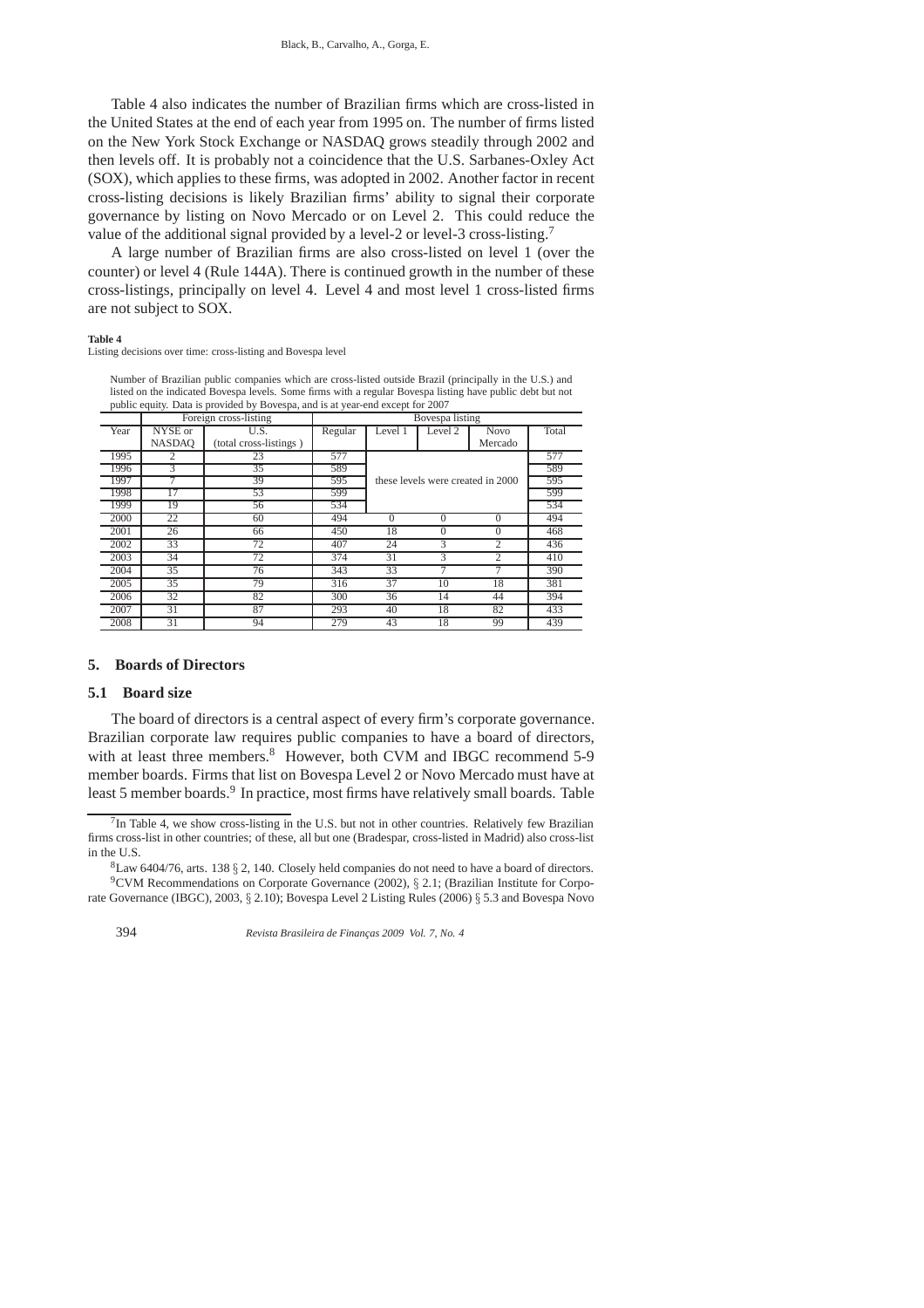5 shows the breakdown. Over two-thirds of the responding firms have boards with between 3 and 7 board members, with a mean of 6.8 and a median of 6 members. Only five firms (6%) have more than 11 directors.

Table 6 divides Brazilian private firms into quartiles based on market capitalization. Not surprisingly, the largest firms have larger boards. However, once we move below the first size quartile, board size is similar regardless of firm size. The 32 firms in the first quartile include all five firms with large boards (more than 11 members), but only one of the 14 firms with only 3 directors.

### **Table 5**

Size of the board of directors

| Board size and percentage for 88 Brazilian private firms which responded to the<br>2005 Brazil CG Survey. Minimum board size under Brazilian law is 3 directors |              |            |                       |  |  |  |  |  |
|-----------------------------------------------------------------------------------------------------------------------------------------------------------------|--------------|------------|-----------------------|--|--|--|--|--|
| No. of directors                                                                                                                                                | No. of firms | Percentage | Cumulative percentage |  |  |  |  |  |
|                                                                                                                                                                 | 14           | 16%        | 16%                   |  |  |  |  |  |
|                                                                                                                                                                 |              | 3%         | 19%                   |  |  |  |  |  |
| 5                                                                                                                                                               | 19           | 22%        | 41%                   |  |  |  |  |  |
| 6                                                                                                                                                               |              | 13%        | 53%                   |  |  |  |  |  |
|                                                                                                                                                                 | 15           | 17%        | 70%                   |  |  |  |  |  |
| 8                                                                                                                                                               | 6            | 7%         | 77%                   |  |  |  |  |  |
| 9                                                                                                                                                               |              | 5%         | 82%                   |  |  |  |  |  |
| 10                                                                                                                                                              |              | 5%         | 86%                   |  |  |  |  |  |
|                                                                                                                                                                 |              | 8%         | 94%                   |  |  |  |  |  |
| $12 - 15$                                                                                                                                                       |              | 5%         | 96%                   |  |  |  |  |  |
| 22                                                                                                                                                              |              | 1%         | 100%                  |  |  |  |  |  |
| Mean (median)                                                                                                                                                   |              | 6.8(6)     |                       |  |  |  |  |  |

#### **Table 6**

Size of the board of directors

Board size and percentage for 88 Brazilian private firms which responded to the 2005 Brazil CG Survey. Minimum board size under Brazilian law is 3 directors. Quartiles are based on market capitalization as of Jan. 2005. Amounts in R\$ millions

| Ouartile | Size range      | Firms in sample | Percentage | Mean | Median | Min. | Max. |
|----------|-----------------|-----------------|------------|------|--------|------|------|
|          | in reais R\$    |                 |            |      |        |      |      |
|          | 1,061 to 86,739 | 32              | 36%        | 8.59 |        |      | 22   |
|          | 172 to 991      | 24              | 27%        | 5.96 |        |      | 10   |
|          | 20 to 158       | 21              | 24%        | 5.57 |        |      |      |
|          | 0 to 19         |                 | 13%        | 5.64 |        |      |      |
|          | Total           | 88              | 100%       | 6.78 |        |      | 22   |

# **5.2 Board independence**

Table 7 reports the breakdown of Brazilian boards between independent and non-independent directors. In many countries, firms must report this information publicly, or else report directors' backgrounds, from which their status can be inferred. Not so in Brazil, however. One can tell from annual reports which directors are also company officers. One can sometimes infer from last names which directors represent the controlling family, but not always because family members or representatives don't always have the same last names. We asked respondents to use the following definitions:

Mercado Listing Rules (2006) §4.3.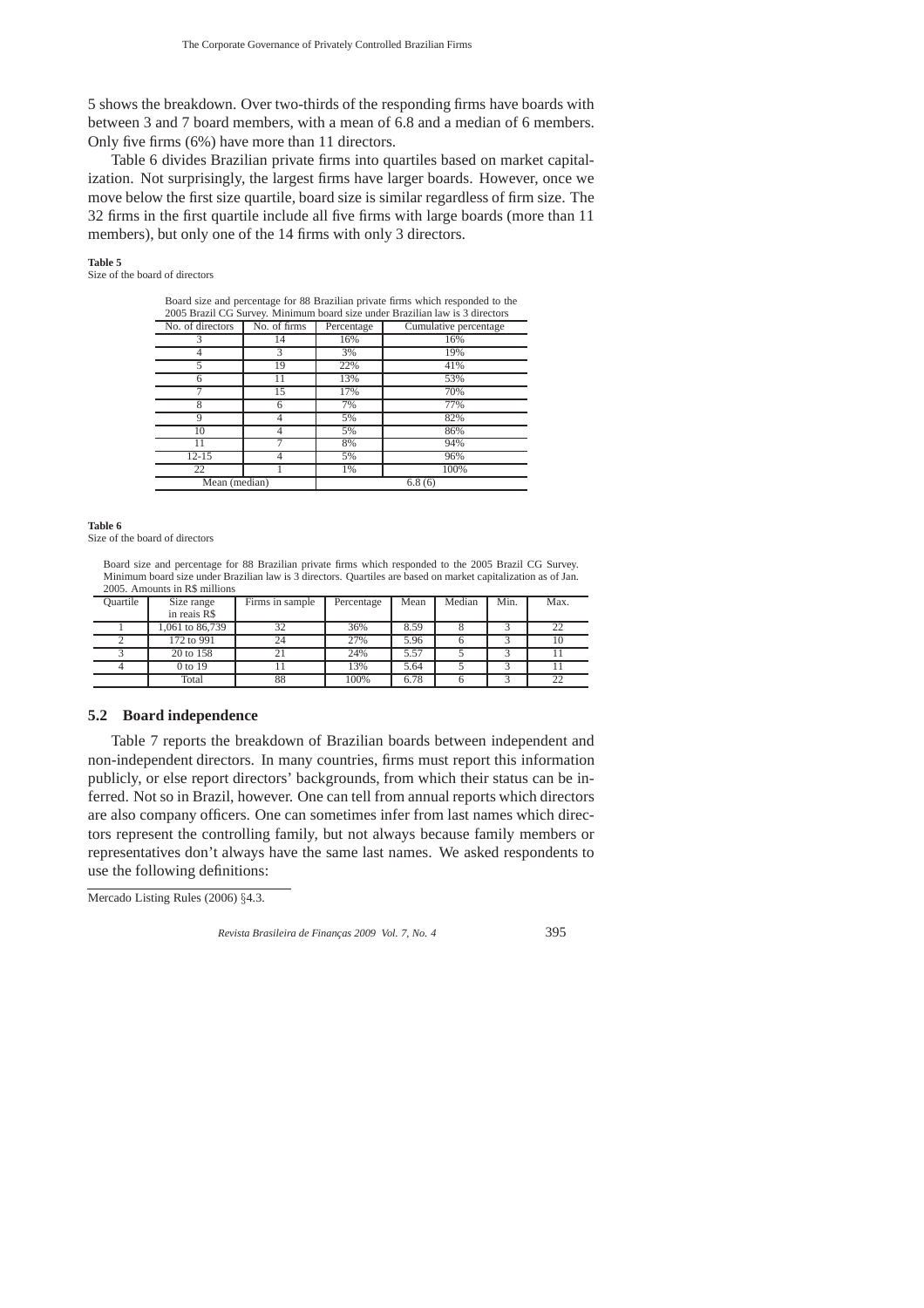- **Non-independent directors**: are persons who are officers, former officers, or members or representatives of a controlling shareholder, shareholder group, or family (for example, a director who is an officer of another company controlled by the same controlling family, or the personal legal counsel to the controlling family, would be considered to be an inside director).
- **Independent directors**: are persons who are not officers or former officers and are independent of the controlling shareholder, controlling shareholder group, or controlling family.

Beyond requiring disclosure, a number of countries require public companies to have a minimum number of independent directors, or else recommend this through a comply or explain code of corporate governance, under which companies must either meet the governance recommendation or explain why not. The U.K. Combined Code of Corporate Governance (Financial Reporting Council, 2006) is the model for the comply or explain approach. Brazil has no legal requirements for board independence. Brazilian corporate law specifies that only one-third of board members may be company officers.<sup>10</sup> We follow common practice and refer to persons who are both directors and officers as executive directors, and other directors as *non-executive*. However, in many Brazilian companies, some or all of the non-executive directors represent the controlling family or group. The IBGC Code of Corporate Governance recommends that a majority of the board be independent, but this recommendation, our data show, is rarely followed. CVM recommends more vaguely that *as many board members as possible* be independent. A more realistic sense of how Brazilian firms are doing comes from Bovespa's listing rules, under which firms that want to list on Bovespa Level 2 or the Novo Mercado must have 20% independent directors. This means either one or two independent directors, depending on board size.<sup>11</sup>

Table 7 shows the numbers and fractions of independent directors for the 80 Brazilian private firms which provided this information in their survey responses (8 firms did not respond to these questions). By international standards, Brazilian firms have very few independent directors. Over a third of the responding firms with data on board composition (28/80) have no independent directors. Another 18% have only a single independent director. Only 10% have a majority of independent directors.

The tendency for Brazilian firms to have either no or few independent directors is not limited to smaller firms. Table 8 divides our sample into size quartiles based on market capitalization. Even the largest firms often have no independent directors. The tendency for the smallest quartile of firms to have more independent directors likely reflects sample selection bias among the limited number of small

<sup>10</sup>Law 6404/76, art. 143, § 1.

<sup>&</sup>lt;sup>11</sup>CVM Recommendations on Corporate Governance (2002), § 2.1, IBGC Code of Best Practice of Corporate Governance (2003) , § 2.12 , Bovespa Level 2 Listing Rules (2006) § 5.3 and Bovespa Novo Mercado Listing Rules (2006) § 4.3.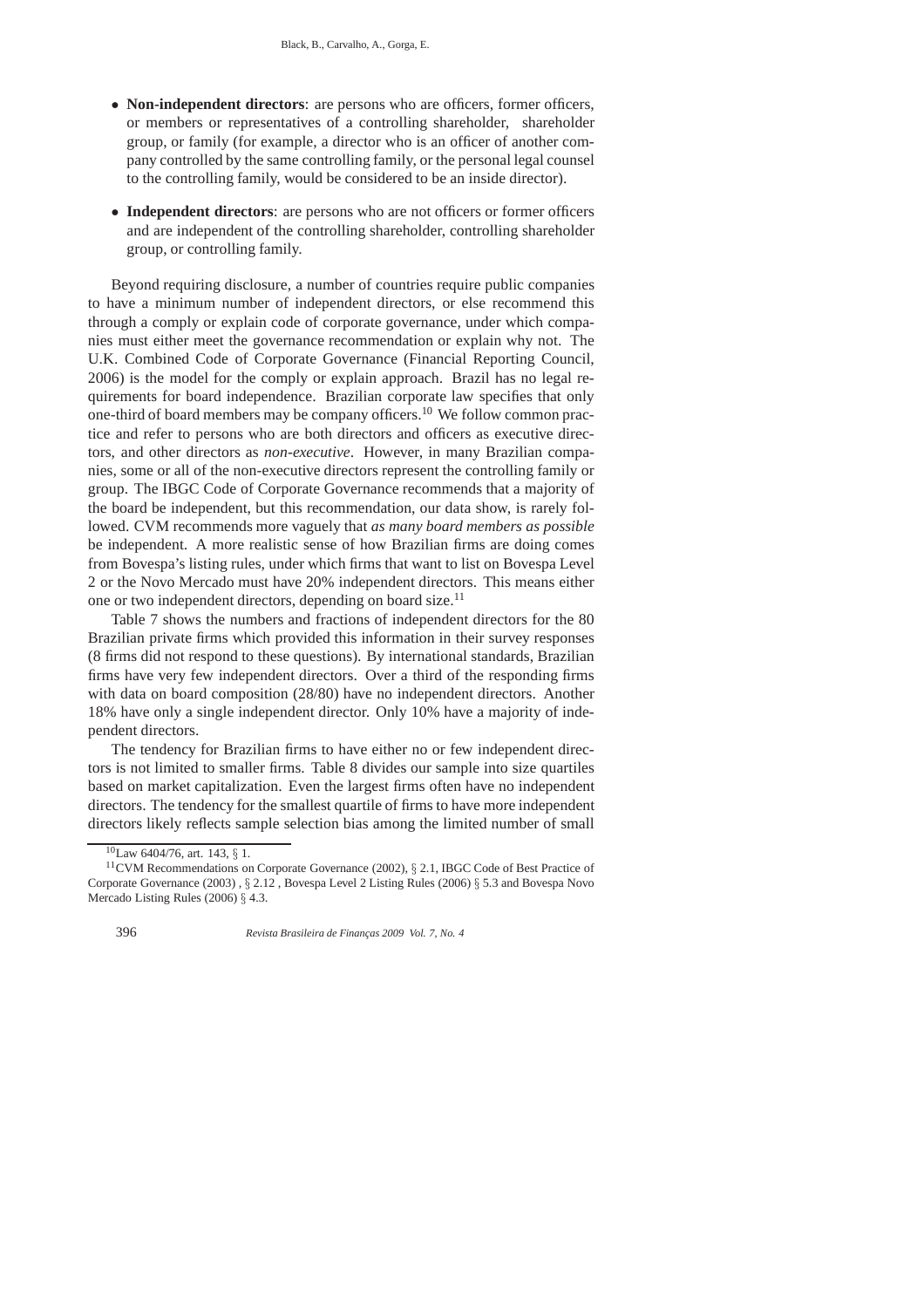### firms which responded to the survey.

#### **Table 7**

Proportion of independent directors

Number and percentage of independent directors, for 80 Brazilian private firms which responded to the 2005 Brazil CG Survey and provided data on board composition. In computing proportion of independent ntages are rounded up to next whole number

| ancetors, percentages are rounded up to next whole humber |          |            |                       |          |            |  |  |  |  |
|-----------------------------------------------------------|----------|------------|-----------------------|----------|------------|--|--|--|--|
| No. of independent                                        | Number   | Cumulative | Proportion of         | Number   | Cumulative |  |  |  |  |
| directors                                                 | of firms | percent    | independent directors | of firms | percent    |  |  |  |  |
| $\Omega$                                                  | 28       | 35%        | 0%                    | 28       | 35%        |  |  |  |  |
|                                                           | 14       | 53%        | $1 - 10%$             |          | 36%        |  |  |  |  |
| $\overline{c}$                                            | 16       | 73%        | 11-20%                | 12       | 51%        |  |  |  |  |
| 3                                                         | 13       | 89%        | 21-30%                |          | 60%        |  |  |  |  |
| 4                                                         | 5        | 94%        | 31-40%                | 15       | 78%        |  |  |  |  |
| 5                                                         | $\theta$ | 94%        | 41-50%                | Q        | 89%        |  |  |  |  |
| 6                                                         | 4        | 99%        | 51-60%                | 4        | 95%        |  |  |  |  |
|                                                           |          | 100%       | 61-70%                | 3        | 98%        |  |  |  |  |
|                                                           |          |            | 71% or more           |          | 98%        |  |  |  |  |
| Mean                                                      |          | 1.65       | mean                  |          | 0.24       |  |  |  |  |
| Median                                                    |          | 1.00       | median                |          | 0.20       |  |  |  |  |
| Total                                                     | 80       |            | total                 | 80       |            |  |  |  |  |

# **Table 8**

Board independence by size quartile

Number and percentage of independent directors, by size quartile, for 80 Brazilian private firms which responded to the 2005 Brazil CG Survey and provided data on board composition. Quartiles are based on market capitalization as of Jan. 2005

|          |          | Number of independent directors |      | Percentage |      |      |        |
|----------|----------|---------------------------------|------|------------|------|------|--------|
| Size     | Firms in | Firms with zero                 | Mean | Median     | Max. | Mean | Median |
| quartile | sample   | indep. directors                |      |            |      |      |        |
|          | 30       | 8(27%)                          | 2.0  |            |      | 20   | 25     |
|          |          | 9(43%)                          | 1.4  |            |      |      |        |
|          | 18       | $9(50\%)$                       |      |            |      |      | 16     |
|          |          | 2(18%)                          |      |            |      | 40   | 38     |
| Total    | 80       | 28 (35%)                        | .65  |            |      | 24%  | 20%    |

At the time of our survey, 14 Brazilian firms were listed on Bovespa Level 2 or Novo Mercado; of these, six are included in our sample. These firms are subject to a Bovespa requirement of at least 20% independent directors.<sup>12</sup>

# **5.3 Representatives of controlling and minority shareholders**

Brazilian firms typically issue both voting common shares and non-voting preferred shares. The preferred shares typically have similar economic rights to common shares. (We discuss these economic rights below.) Public Brazilian firms cannot issue U.S.-style preferred shares with fixed dividends. Thus, preferred shares are, in effect, similar to non-voting common shares. Until 2001, Brazilian corporate law allowed firms to issue up to 2/3 preferred shares. In 2001, the cap on preferred shares was reduced to 50%, but this lower limit applies only to firms that

<sup>&</sup>lt;sup>12</sup>Bovespa Level 2 Listing Rules (2006)  $\S$  5.3.

*Revista Brasileira de Finanças 2009 Vol. 7, No. 4* 397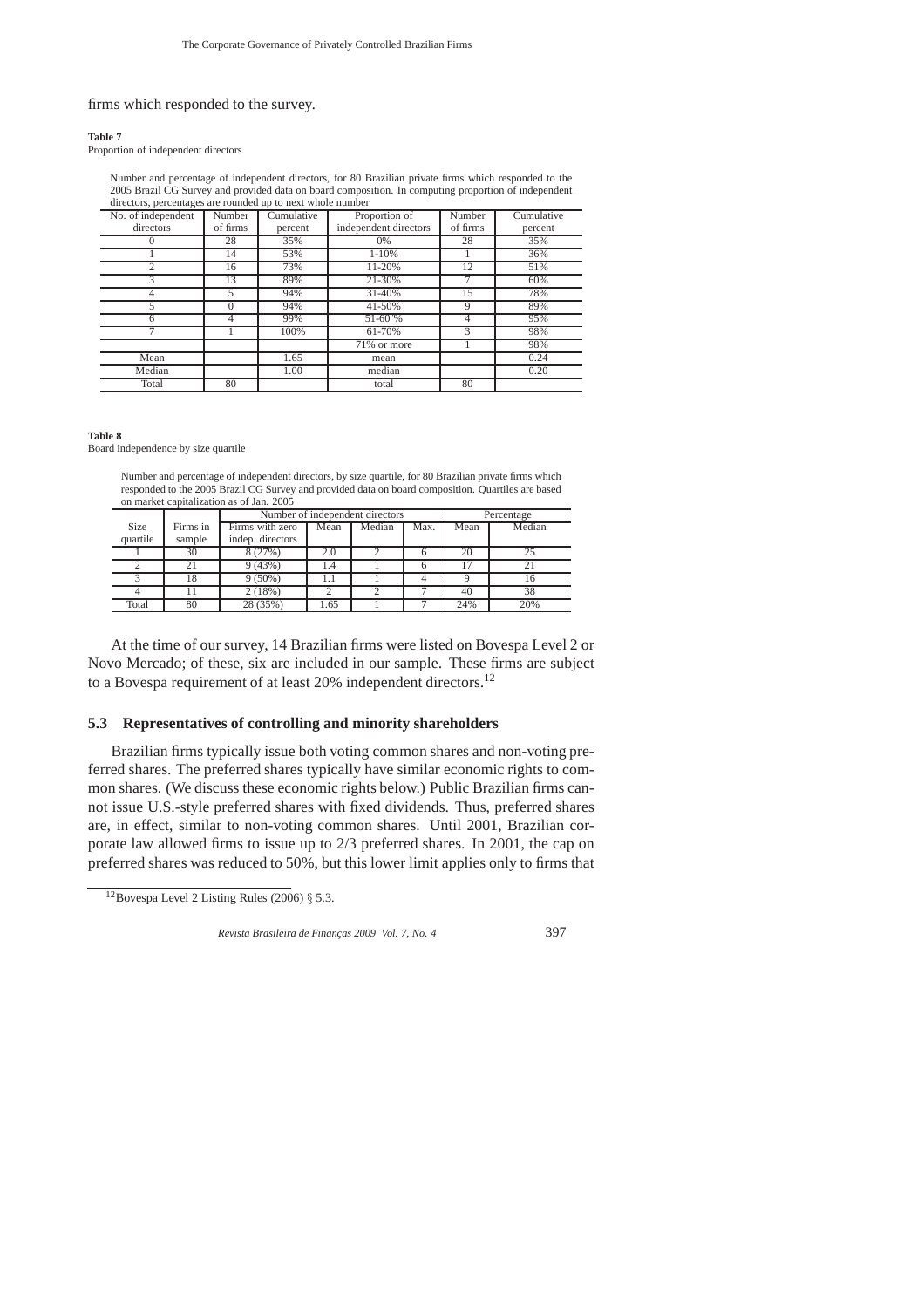go public after 2001. Firms with preferred shares cannot list on Novo Mercado.<sup>13</sup> Seventy-four firms in our sample (84%) have issued preferred shares.

Almost all Brazilian firms have a controlling shareholder or group, which owns a majority of the common shares. This shareholder or group chooses a majority of the board members. However, under legal rules described below, preferred shareholders or minority common shareholders can often elect their own representative(s) to the board. Table 9 asks whether any independent directors represent preferred shareholders, minority common shareholders, or both. The table is limited to the 52 firms with one or more independent directors. Below, we refer to preferred shareholders and minority common shareholders together as *minority shareholders*.

#### **Table 9**

Whom do independent directors represent?

Number of directors who represent preferred shareholders or minority common shareholders, for 52 Brazilian private firms which responded to the 2005 Brazil CG Survey, provided data on board composition, and have at least one independent director. Of these firms, 48 have issued preferred shares Director represents

| Number of    |              |         | Minority     |         | Either preferred or |         |  |  |  |  |
|--------------|--------------|---------|--------------|---------|---------------------|---------|--|--|--|--|
| directors in | Preferred    | Percent | common       | Percent | minority common     | Percent |  |  |  |  |
| category     | shareholders |         | shareholders |         | shareholders        |         |  |  |  |  |
| none         | 28           | 58%     | 30           | 58%     | ١q                  | 37%     |  |  |  |  |
|              | 17           | 35%     | 14           | 27%     | 16                  | 31%     |  |  |  |  |
|              |              | 4%      |              | 14%     | 13                  | 25%     |  |  |  |  |
|              |              | 2%      |              | 2%      |                     | 6%      |  |  |  |  |
|              |              |         |              |         |                     | 2%      |  |  |  |  |
| one or more  | 20           | 42%     | 22           | 42%     | 33                  | 63%     |  |  |  |  |

Among firms with at least one independent director, 20 firms (42% of firms with preferred shares) have a representative of the preferred shareholders in the board; 22 firms (42%) have a representative of the minority common shareholders; and 33 firms (63%) have a representative of one or both groups of minority shareholders. Including firms with no independent directors, 33/80 (41%) of the responding firms have one or more independent directors who represent minority shareholders.

Under Brazilian law, there are two basic ways that minority shareholders can be represented on a company's board of directors. First, common shareholders holding at least 10% of the common shares can demand cumulative voting. However, cumulative voting is not often employed in practice. Of the 86 firms who responded to this question, 10 (12%) reported that cumulative voting had been used at least once in the last five years. Cumulative voting was used once at four firms, twice at four firms, three times at one firm, and in all five years at one firm.

<sup>13</sup>Law 6404/76, art. 15, § 2 (2/3 limit), amended by Law No. 10.303 of 2001 (50% limit). For the grandfathering provision, see Law No. 10.303 of 2001, art. 8; Bovespa Novo Mercado Listing Rules  $(2006)$ , § 3.1(vi).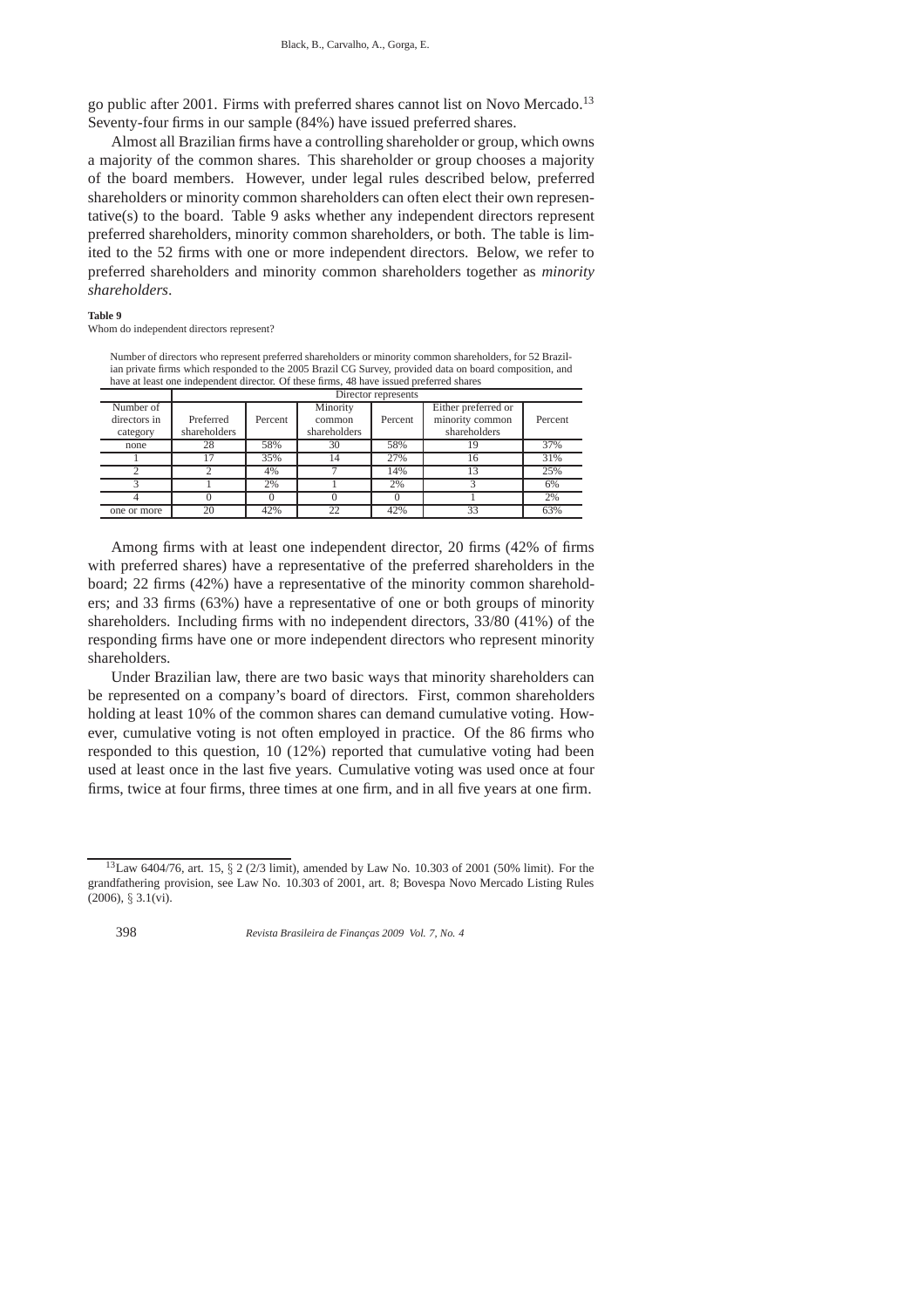Second, preferred shareholders, minority common shareholders, or both together, can vote separately to elect one representative by majority vote of all shares in the indicated group, as follows: $14$ 

- By minority common shareholders, if minority common shares are at least 15% of total common shares;
- By preferred shareholders, if preferred shares are at least 10% of total shares;<sup>15</sup>
- By all minority shareholders together, if they hold at least 10% of total shares and neither the 15% threshold for common shares nor the 10% threshold for preferred shares is met.

There are no procedures for minority shareholders to inform other shareholders about candidates before a meeting, so as a practical matter these rights are available primarily to large minority shareholders who can show up at the shareholder meeting, nominate a director, and cast a sufficient number of votes to elect this person. In addition to these formal rights, the controlling shareholder can include a representative of the minority on the main list of candidates.

We turn next to a more detailed look at the *non*-independent directors. The first two columns of Table 10 show the number of non-independent directors at each firm. A large majority of firms has 3 or more non-independent directors. The remaining columns of Table 10 show the *number* of non-independent directors who are officers or former officers, the number who are not officers but represent the controlling shareholder, and the number who also sit on the boards of one or more related firms. These related firms could be either public or private. Perhaps due in part to the legal requirement that officers cannot be more than 1/3 of the overall board, most firms have only one or two officers or former officers on their board; some have none. Altogether, only 23 of the 88 respondents (26%) have three or more directors in this category.

If most directors are not independent, as we have seen, and only a minority can be officers, it makes sense that a fair number will be non-officer representatives of the controlling family or group. Table 10 confirms this. The board of 67 of the 88 respondents (76%) include at least one such person; most firms (66%) have two or more such directors, and the mean firm has three such persons on its board. It is also reasonably common for firms to have overlapping boards – 46 of the 86 respondents on this question (53%) indicated that at least one director was also on the board of a related firm.

<sup>14</sup>Law 6404/76 art. 141, § 4-5, as amended by Law 10.303/2001. These rights are available only to shareholders who have held shares continuously for the 3 months preceding the meeting.

<sup>&</sup>lt;sup>15</sup>Through 2006, the controlling shareholder could require the preferred shareholders to choose their representative from a list of three persons proposed by the controlling shareholder. Law 10.303/ 2001, art. 8, § 4.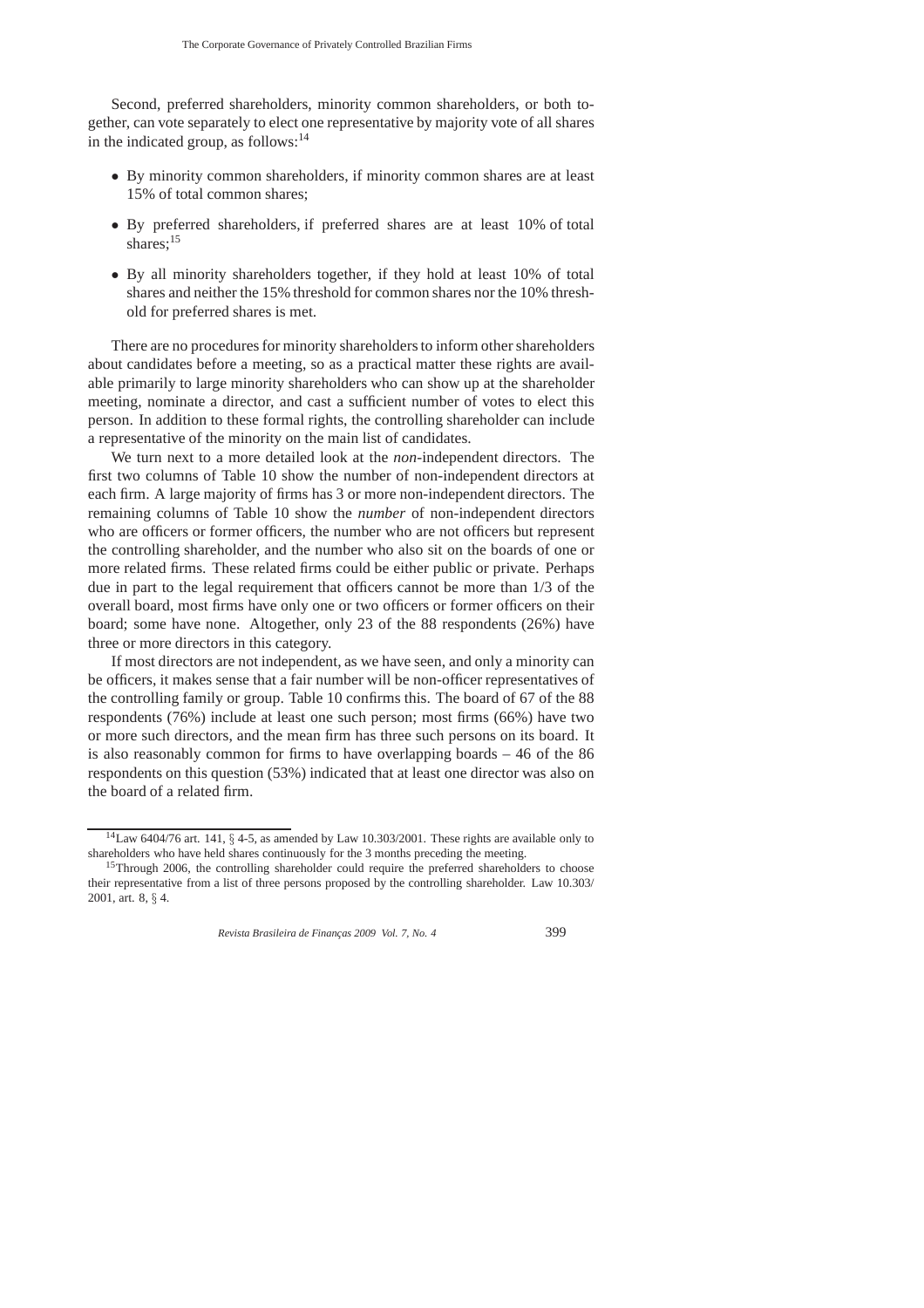### **Table 10** Non-independent directors

Number of non-independent directors who are (i) officers; (ii) representatives of the controlling shareholder or group, or (iii) also on the boards of one or more related firms, for 88 Brazilian private firms which responded to the 2005 Brazil CG Survey (80 responses for board composition; 86 responses for question about related firms). Percentage is of firms which answered each question

|           | about render mind), I ereemage to or mind winen and were each question |          |           |      |                 |                 |              |                |
|-----------|------------------------------------------------------------------------|----------|-----------|------|-----------------|-----------------|--------------|----------------|
|           | All non                                                                |          | Officers  |      | Represents      |                 | On the board |                |
| No. of    | independent                                                            | $\%$     | or former | $\%$ | controller (but | $\frac{0}{0}$   | of related   | %              |
| directors | directors                                                              |          | officers  |      | not officer)    |                 | firm(s)      |                |
|           |                                                                        | $\Omega$ | 14        | 16   | 21              | 24              | 59           | 67             |
|           |                                                                        | 2.5      | 35        | 40   | Q               | 10              |              | 10             |
| ↑         |                                                                        | 5        | 16        | 18   | 17              | 19              |              | 4.5            |
|           | 25                                                                     | 31       | 12        | 14   | 11              | $1\overline{3}$ |              | $\Omega$       |
|           |                                                                        | 11       |           | 8    |                 | 8               |              | $\mathfrak{D}$ |
|           | 10                                                                     | 12.5     | 3         | 3    |                 | 8               |              | 3              |
| 6 or more | 30                                                                     | 37.5     |           |      | 16              |                 |              | 12.5           |
| Mean      | 5.3                                                                    |          | 1.7       |      | 3.1             |                 | 1.55         |                |
| Median    |                                                                        |          |           |      | $\overline{c}$  |                 |              |                |

### **5.4 Are the CEO and chairman the same person?**

A common governance recommendation is that the CEO and Chairman positions should be split, to prevent the CEO from having too much power over the firm. This concern is less important when the CEO is a hired manager, facing oversight from a controlling family or group. Separation may also not be important if the CEO is a member of the controlling family or group because the controllers, not the board, will decide who runs the firm. Nonetheless, CVM recommends splitting these two roles.<sup>16</sup>

Most Brazilian firms have different persons as CEO and Chairman; 62 of the 88 respondents (71%) separate these two roles. A separate question is whether some firms have a nonexecutive chairman who does not represent the controlling family or group. This pattern is common in the U.K. We did not ask about this, but the common Brazilian pattern is for the chairman to represent the controller.

# **5.5 Director characteristics**

There are no legal requirements that directors have particular expertise. CVM recommends that at least two directors should possess *experience in finance and primary focus on accounting practices*. IBGC recommends a diversified board, its list of criteria includes *financial knowledge and accounting knowledge*. IBGC also recommends that each firm have an audit committee with at least three members, who should be *familiar with basic financial and accounting matters*. <sup>17</sup> In addition, many cross-listed firms are subject to the Sarbanes-Oxley Act, which applies to all NYSE and NASDAQ-cross-listed firms, and contains requirements for audit committees, minimum number of independent directors, and other matters.

 $16$ CVM Recommendations on Corporate Governance (2002), § 2.4.

<sup>17</sup>CVM Recommendations on Corporate Governance (2002), § 2.1; IBGC Code of Best Practice of Corporate Governance (2003), §§ 2.9.2, 2.17.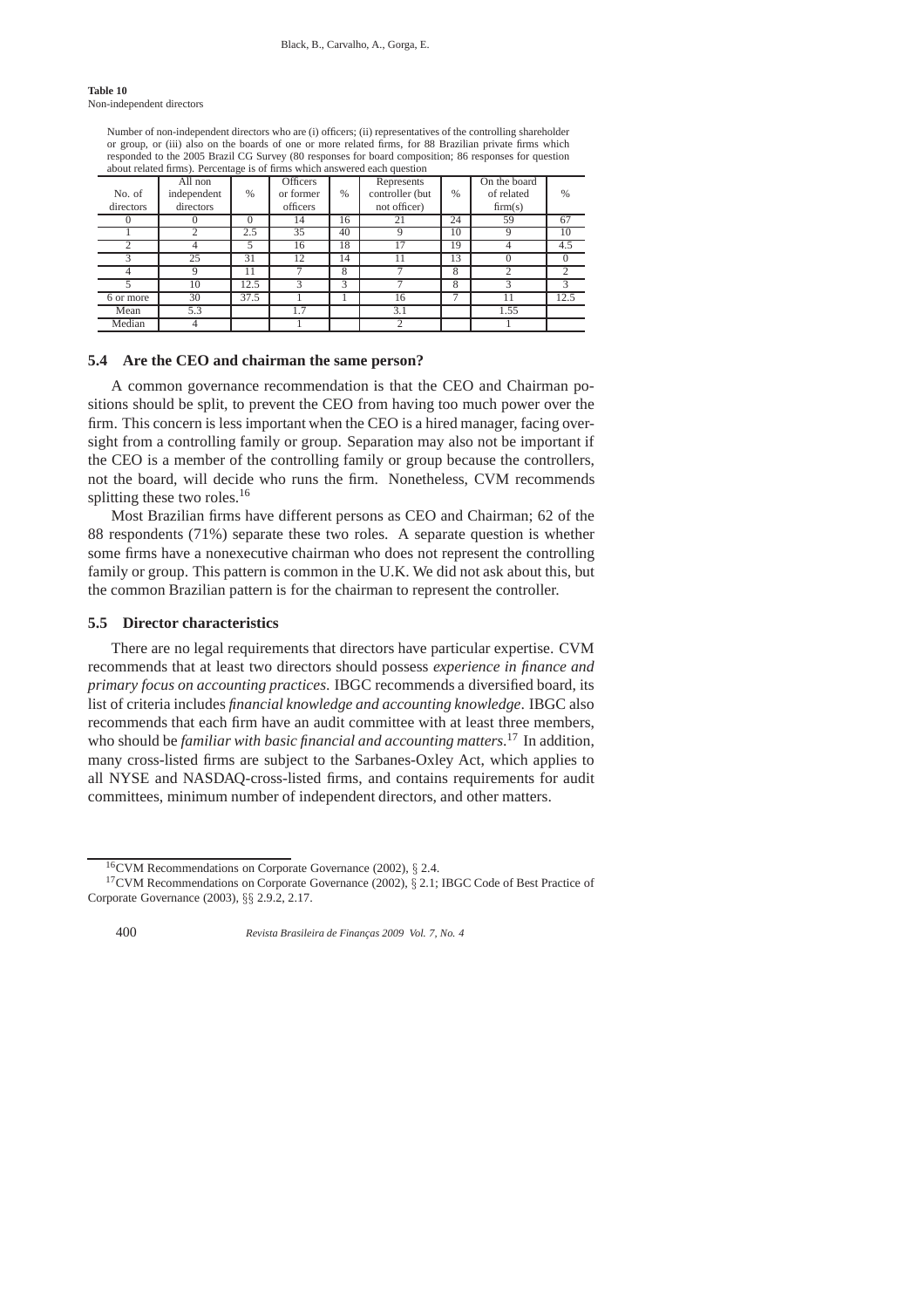Table 11 summarizes which firms have directors with particular characteristics and experience. It is quite common for firms to have a director with financial or accounting expertise. Lawyers are also common board members. About onefourth of private firms have a politician or former government employee on their boards. Scholars are apparently in less demand; only 8 firms have one on their board.

### **Table 11**

Director expertise and background

| which responded to the 2005 Brazil CG Survey and provided data on<br>board composition. Number of responses varied from 85-88. Percent- |                                              |         |      |         |  |  |  |  |  |
|-----------------------------------------------------------------------------------------------------------------------------------------|----------------------------------------------|---------|------|---------|--|--|--|--|--|
|                                                                                                                                         | age is of firms which answered each question |         |      |         |  |  |  |  |  |
| One or more                                                                                                                             | Yes                                          | $%$ yes |      | If yes: |  |  |  |  |  |
| directors that are                                                                                                                      |                                              |         | Mean | Median  |  |  |  |  |  |
| Financial sector specialist                                                                                                             | 64                                           | 74%     | 3.2  |         |  |  |  |  |  |
| Accounting specialist                                                                                                                   | 50                                           | 57%     | 2.4  |         |  |  |  |  |  |
| Lawyers                                                                                                                                 | 46                                           | 52%     | 1.5  |         |  |  |  |  |  |
| Female                                                                                                                                  | 29                                           | 33%     | 1.5  |         |  |  |  |  |  |
| Politician or former                                                                                                                    | 26                                           | 31%     | 2.4  |         |  |  |  |  |  |
| government employee                                                                                                                     |                                              |         |      |         |  |  |  |  |  |
| Foreign                                                                                                                                 | 22                                           | 25%     | 2.6  |         |  |  |  |  |  |
| Employee representative                                                                                                                 | 11                                           | 12%     | 1.2  |         |  |  |  |  |  |
| Scholar                                                                                                                                 | 8                                            | 10%     | 1.3  |         |  |  |  |  |  |

Characteristics and background of directors of 88 Brazilian private firms

# **5.6 Director terms in office**

Table 12 provides information on board terms, and whether they are staggered, with a fraction of the board elected each year. Brazilian law allows directors to serve for terms of up to three years, but makes them subject to removal by shareholders at any time. It is silent on whether these terms can be staggered.<sup>18</sup> Since most Brazilian firms have a controlling shareholder or shareholder group, and in any case shareholders can remove directors at any time, a staggered board is not important as a takeover defense. A staggered board can make it more difficult for minority shareholders to elect representatives using cumulative voting, but Brazilian law provides other ways for minority shareholders to be represented on public company boards. Thus, in contrast to the United States (Bebchuk et alii, 2002), a staggered board is likely not an important aspect of governance for Brazilian firms. Only 2 respondents have staggered board terms.

Multiyear terms are common: Almost half (42/88; 48%) use the maximum 3-year term permitted by the law; another 15 firms (17%) have two year terms. CVM and IBGC recommend that all board members should serve concurrent oneyear terms of office.<sup>19</sup> Bovespa requires directors of companies listed on Level 2 or Novo Mercado to have non-staggered board terms of either one or two years.<sup>20</sup> Bovespa initially required annual terms, but changed to instead allow two-year

<sup>&</sup>lt;sup>18</sup>Law 6404/76, art. 140.

<sup>19</sup>CVM Recommendations on Corporate Governance (2002), § 2.1; IBGC Code of Best Practice of Corporate Governance (2003), § 2.18.

<sup>&</sup>lt;sup>20</sup>Bovespa Novo Mercado Listing Rules (2006) § 4.4; Bovespa Level 2 Listing Rules (2006) § 5.4.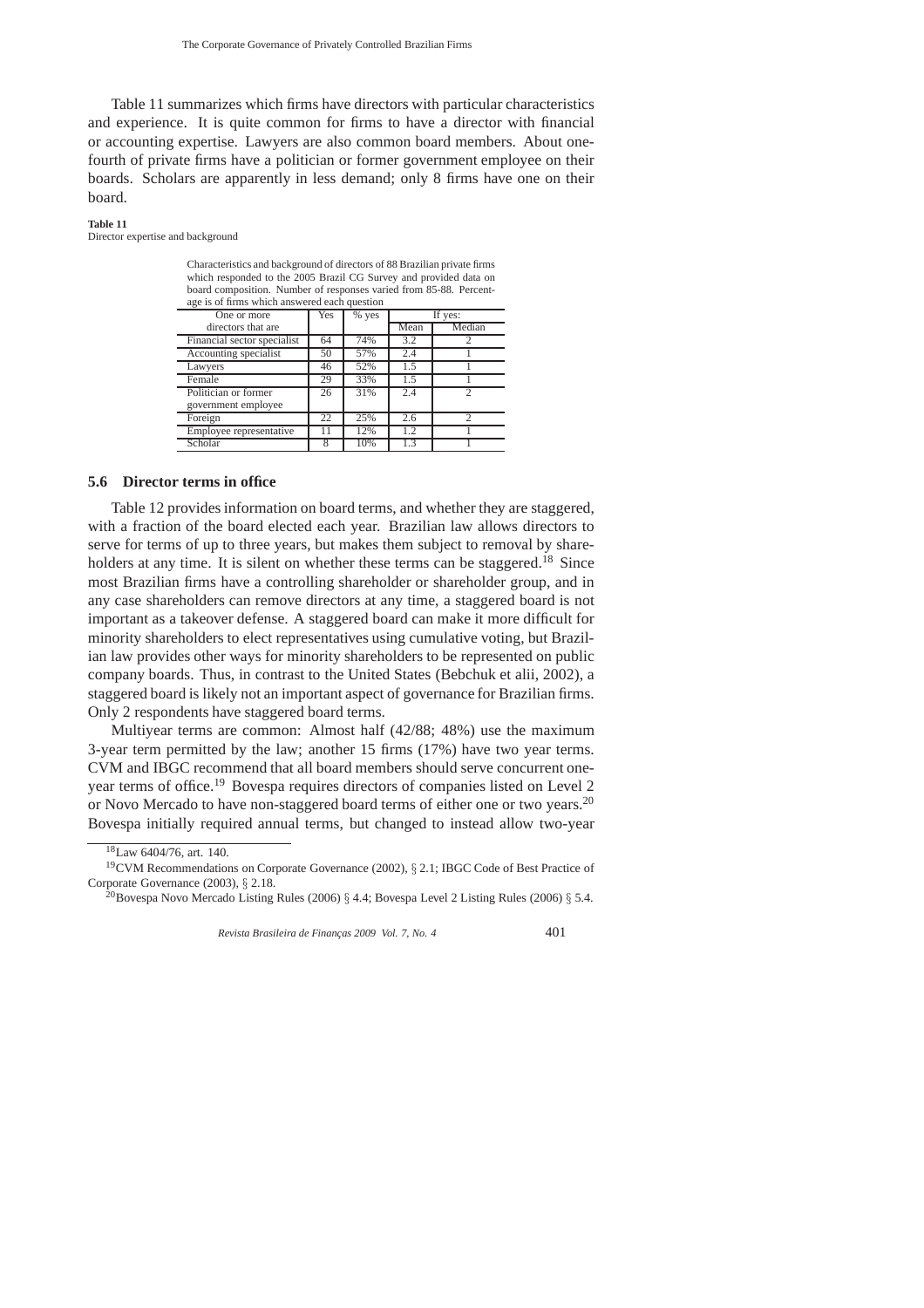terms – as we understand, at the request of institutional investors who preferred longer terms for their own nominees.

**Table 12**

Board terms: staggered and non-staggered

| Number of years of directors' terms and whether they are staggered, for 88 Brazilian private firms |  |  |
|----------------------------------------------------------------------------------------------------|--|--|
| which responded to the 2005 Brazil CG Survey                                                       |  |  |

| Number of | Staggered                |         | Non-Staggered   | Total   |                 |
|-----------|--------------------------|---------|-----------------|---------|-----------------|
| vears     | Number of firms          | Percent | Number of firms | Percent | Number of firms |
|           | $\overline{\phantom{a}}$ |         |                 | 35%     |                 |
|           |                          |         |                 | 17%     |                 |
|           |                          | 2%      |                 | 46%     | 42              |
| Total     |                          | 2%      | 86              | 98%     | 88              |

# **6. Board and Committee Procedures**

We turn next from the substance of who sits on the board of directors, to the procedures the company follows, in holding board and committee meetings.

# **6.1 Board meetings and minutes**

Brazilian law does not require a minimum number of board meetings. CVM recommends that the board should establish a minimum meeting frequency, but contains no numerical recommendation; IBGC does not propose a minimum number of meetings, but does suggest a maximum of one meeting per month, "to avoid undue interference" in the operation of the business.<sup>21</sup>

**Table 13**

Meetings of the board of directors

Number of total, physical, and telephonic board meetings in 2004 for 87 Brazilian private firms which responded to the 2005 Brazil CG Survey and provided this information

| Number of  | Total    |    | Physical |    | Telephone |    |
|------------|----------|----|----------|----|-----------|----|
| meetings   | meetings | %  | meetings | %  | meetings  | %  |
|            |          |    |          |    |           | 87 |
| $0 - 3$    |          |    |          |    |           |    |
| 4 - 6      |          | 28 |          | 29 |           |    |
| $7 - 9$    | 16       | 18 | 15       | 17 |           |    |
| $10 - 12$  |          | 24 | 18       | 21 |           |    |
| $13 - 18$  |          | Q  | 12       | 14 |           |    |
| 19 or more |          |    |          | 12 |           |    |

<sup>21</sup>CVM Recommendations on Corporate Governance (2002), § 2.2; IBGC Code of Best Practice of Corporate Governance (2003), § 2.30.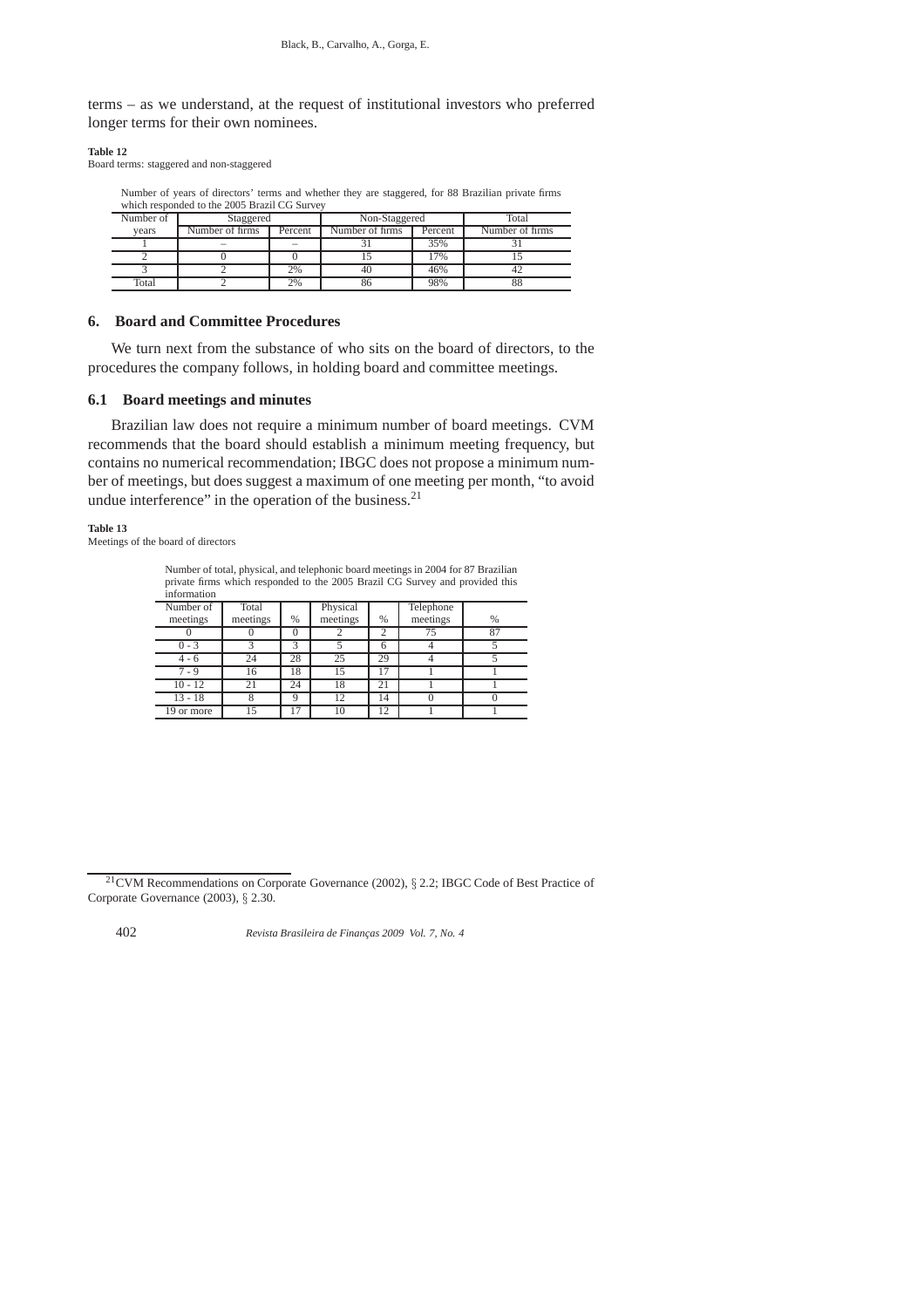Table 13 provides information on the number and type of board meetings held during the previous year (2004). Most Brazilian firms hold at least 4 meetings per year. We asked separately about physical and telephonic meetings, on the grounds that while a telephonic meeting can be useful for handling small or emergency items, only a physical meeting is likely to generate a real discussion, or useful advice to the company's management. If we treat four physical meetings per year as a minimum for an effective board, only seven firms (8%) failed this standard. However, two firms did not have a single physical meeting for the entire year. One wonders what these firms' directors thought their job consisted of.

Two-thirds of the responding firms (58/87) had between four and 12 meetings per year, which is a normal number by international standards. However, some reported a large number of meetings – indeed ten firms reported 19 or more meetings in the last year. It is possible that these meetings are often short and involve mostly insiders. This pattern could make sense for smaller companies, especially those with no independent directors. These firms might have a weekly or biweekly management meeting, and call it a board meeting. Telephone meetings are uncommon. Only 11 firms (13%) used them at all, although a few made frequent use of this meeting procedure.

A standard corporate governance recommendation is that companies prepare written minutes of board meetings, which indicate who attended the meeting, the issues voted on, and the voting outcomes. Brazilian law requires firms to keep minutes of board meetings, but does not specify the content of the minutes.<sup>22</sup> IBGC recommends that listed companies should forward their minutes to CVM or Bovespa, and indicate any dissenting votes.<sup>23</sup> A fair number of Brazilian firms are lax in this regard. Five firms (6%) did not keep written minutes, despite the legal requirement. Only about half (41 of 83 respondents on this question) recorded directors' votes.

# **6.2 Board processes**

Table 14 summarizes Brazilian practice for selected board processes. These processes are not required by Brazilian corporate law, but many are recommended by CVM and IBGC. On the whole, Brazilian boards adopt a relatively small number of formal processes. This is consistent with many boards being both small and dominated by the controller.

Both CVM and IBGC recommend that the board of directors annually evaluate the CEO's performance.<sup>24</sup> Only about a third of responding firms  $(28/88)$  do so. A slightly larger number (34/88; 38%) evaluate other officers. IBGC recommends that the board have a succession plan in place for the CEO and all other key persons

 $^{22}$ Law 6404/76, arts. 100 § VI, 130 § 1. Article 130 states that the minutes "may" include a summary of the matters discussed, and any dissents.

<sup>&</sup>lt;sup>23</sup>IBGC Code of Best Practice of Corporate Governance (2003),  $\S$  1.5.4.

<sup>24</sup>CVM Recommendations on Corporate Governance (2002), § 2.1; IBGC Code of Best Practice of Corporate Governance (2003), § 2.26.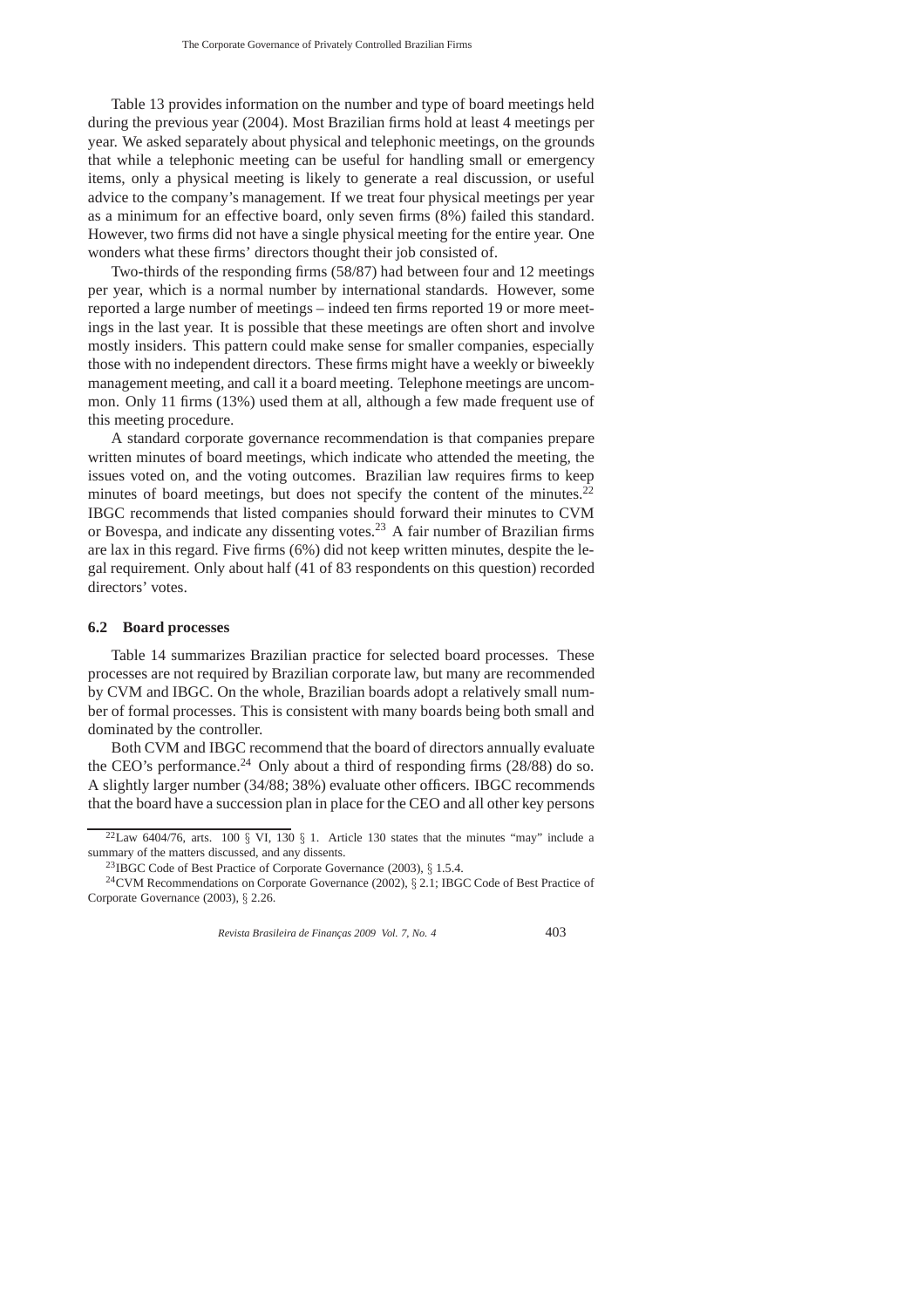in the organization.<sup>25</sup> Only 15 firms (21%) have such a plan. For some firms, however, the controlling family may have an informal succession plan within the family – we did not ask about this.

Both CVM and IBGC recommend that the board adopt bylaws to regulate its own duties and meetings.<sup>26</sup> A bit over half of the responding firms (48/88) have done so. Most companies (91%) provide materials to board members in advance of board meetings.<sup>27</sup> However, only a few (7/52; 14%) formally provide for independent directors to retain their own advisors, at the company's expense.<sup>28</sup>

IBGC recommends that firms should have a code of conduct, approved by the Board of Directors, which regulate the relations between the board, shareholders, employees, suppliers, and other stakeholders.<sup>29</sup> About half of the responding firms have a code of conduct; we did not ask about what it covers.

**Table 14**

Board processes

Number of firms which adopted the indicated board processes, for 88 Brazilian private firms which responded to the 2005 Brazil CG Survey. Questions relating to independent directors apply only to 52 firms with one or more independent directors. The survey asked for *yes* answers, but not *no* answers, so we cannot distinguish *no* from *missing*

| Process                                                              | Yes | %   | No/     | Total |
|----------------------------------------------------------------------|-----|-----|---------|-------|
|                                                                      |     | yes | missing |       |
| <b>Affecting all directors</b>                                       |     |     |         |       |
| Regular system for evaluating the CEO's performance                  | 28  | 32% | 60      | 88    |
| Succession plan for the CEO                                          | 15  | 21% | 73      | 88    |
| Regular system for evaluating other officers                         | 34  | 39% | 54      | 88    |
| Specific bylaw to govern the activity of the board of directors      | 48  | 55% | 40      | 88    |
| Company code of conduct or ethics                                    | 45  | 51% | 43      | 88    |
| Board members receive materials in advance of board meetings         | 80  | 91% | 8       | 88    |
| Independent directors can obtain outside advice at company's expense |     | 14% | 45      | 52    |
| Affecting only independent directors                                 |     |     |         |       |
| Regular system for evaluating independent directors                  | 6   | 12% | 46      | 52    |
| Retirement age for independent directors                             | 3   | 6%  | 49      | 52    |
| Annual meeting exclusively to independent directors                  |     | 2%  | 51      | 52    |
| None of the above                                                    |     |     | 88      | 88    |

IBGC recommends that the Chairman should annually review the performance of other directors.<sup>30</sup> We did not ask about this, but did ask whether the board regularly reviews the performance of independent directors. Only 6 of the 52 firms with one or more independent directors did so. IBGC recommends that firms establish a maximum length of service on the board.<sup>31</sup> We did not specifically ask about this, but did ask whether firms have a retirement age for independent directors; only 3 firms have such a policy. IBGC recommends that independent

<sup>25</sup>IBGC Code of Best Practice of Corporate Governance (2003), §2.27.

<sup>26</sup>CVM Recommendations on Corporate Governance (2002) § 2.2; IBGC Code of Best Practice of Corporate Governance (2003), § 2.5.

<sup>&</sup>lt;sup>7</sup>CVM so recommends. CVM Recommendations on Corporate Governance (2002)  $\S$  2.2.

<sup>28</sup>CVM again so recommends. CVM Recommendations on Corporate Governance (2002) § 2.2.

<sup>29</sup>IBGC Code of Best Practice of Corporate Governance (2003), §3.7.

 $30$ IBGC Code of Best Practice of Corporate Governance (2003), § 2.15.

 $31$ IBGC Code of Best Practice of Corporate Governance (2003), § 2.19.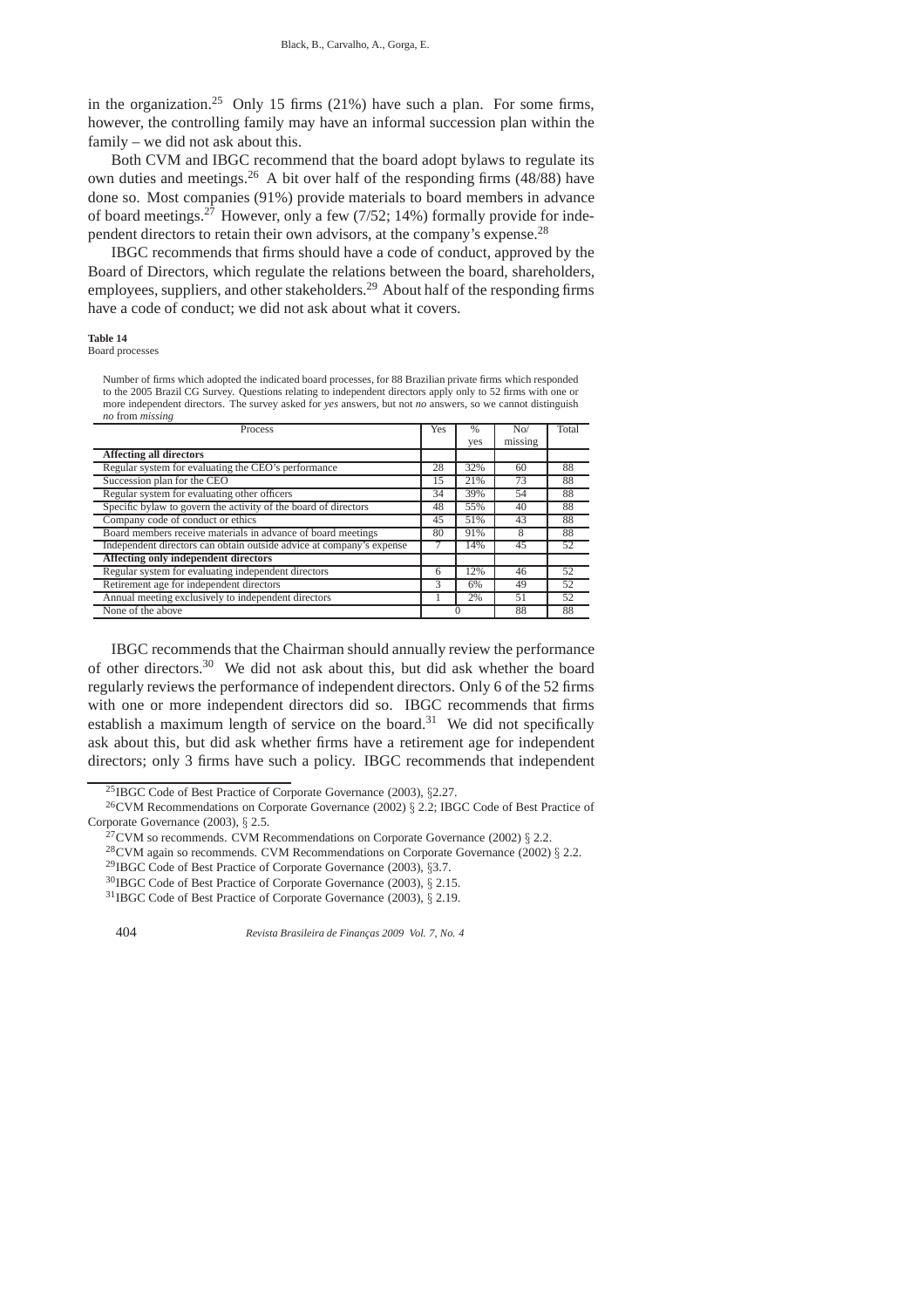directors should meet regularly, without officers or other directors present, in part so they can assess management's performance.<sup>32</sup> Only one company has adopted this practice. To be sure, however, such a practice makes sense only if a company has a reasonable number of independent directors, say three or more. Only 22 firms have this many independent directors.

# **6.3 Specific board actions**

Brazilian boards are not strong on formal processes, as we have just seen. But how do they behave? We asked about a number of important board actions within the last five years. At 20 firms (23%), the board had "replaced" the CEO (Portuguese: substituiu). This could include both dismissal for poor performance and normal replacement when the CEO retires or becomes ill. Similarly, the board of 25% of the firms had replaced, or asked the CEO to replace, one or more officers.

For firms with independent directors, we asked whether the board had asked an independent director to resign, or had not renominated this person, during the last five years. Four firms out of 52 with independent directors (8%) had done so. None of the respondents stated that an independent director had resigned because of a dispute over policy during this period.

### **Table 15**

Actions of the board

Number of firms which adopted the indicated board processes, for 88 Brazilian private firms which responded to the 2005 Brazil CG Survey. Questions relating to independent directors apply only to 52 firms with one or more independent directors. The survey does not let us distinguish *no* answers from *missing* responses

| Within the last 5 years, has                                                                                   | Yes | % Yes | No/missing | Total |
|----------------------------------------------------------------------------------------------------------------|-----|-------|------------|-------|
| The board replaced the CEO                                                                                     | 20  | 23%   | 68         | 88    |
| The board replaced (or asked the CEO to replace) one or more<br>other officers                                 | 22  | 25%   | 66         | 88    |
| The board asked an independent director to resign, or did not<br>propose reelection of an independent director |     | 8%    | 48         | 52    |
| An independent director resigned because of a dispute over<br>policy                                           |     | 0%    | 52         | 52    |

# **6.4 Board committees**

Brazilian corporate law is silent on committees of the board of directors, and forbids the board from delegating its authority *to another body created by law or (the company's) bylaws*. <sup>33</sup> It is interpreted to permit their creation, but the committee's authority to take action remains unclear. Presumably, a committee can take actions which the board is not required to take in the first place, much as management can.

<sup>&</sup>lt;sup>32</sup>IBGC Code of Best Practice of Corporate Governance (2003), § 2.13. <sup>33</sup>Law 6404/76, art. 139.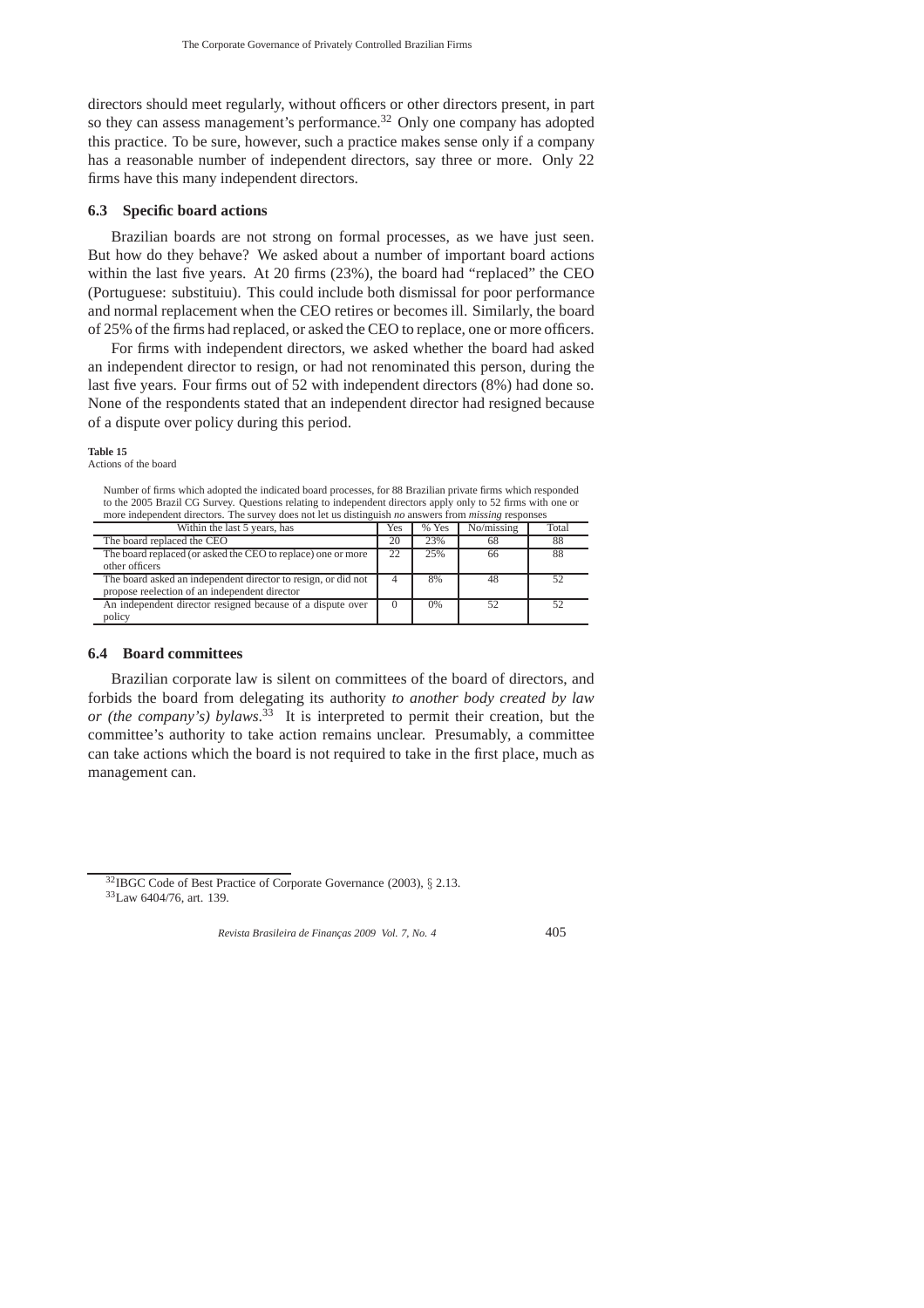CVM and IBGC recommend rather vaguely that firms should have "specialized" board committees. They recommend an audit committee, but not other specific committees.<sup>34</sup> Bovespa has no committee requirements. Only 25 respondents (28%) have standing committees of the board. Of these firms, 20 (80% of the firms with committees) prepare minutes of committee meetings, and of these 20 firms, half (10 firms) record directors' votes on agenda items.

#### **Table 16** Board committees

Number of firms which adopted the indicated board processes, for 88 Brazilian private firms which responded to the 2005 Brazil CG Survey. Question on existence of committee minutes (content of minutes) apply only to 25 firms with one or more standing committees (20 firms which prepare committee minutes)

|                                                                | Yes | $%$ ves | No | Total |
|----------------------------------------------------------------|-----|---------|----|-------|
| Does the board have standing committees?                       | 25  | 28%     | 63 | 88    |
| If the board has standing committees, are minutes prepared     | 20  | 80.0    |    |       |
| for meetings of the committees?                                |     |         |    |       |
| If minutes are prepared for committee meetings, are directors' | 10  | 50.0    |    |       |
| votes recorded in the minutes?                                 |     |         |    |       |

## **7. Audit Committee, Fiscal Board, and Independent Auditor**

Brazilian law does not expressly provide for audit committees or other committees of the board of directors. It does provide for a related body, known as a fiscal board, which may partly substitute for the audit committee. We next discuss audit committees, fiscal boards, and independent auditors.

# **7.1 Audit Committee**

Audit committees are a familiar part of the overall governance system in many countries, but not yet in Brazil. CVM and IBGC both recommend that firms create an audit committee of the board of directors.<sup>35</sup> Bovespa does not require an audit committee, for any listing level. Only 15 respondents (17%) of the responding firms have an audit committee. All 15 of these committees include at least one person with accounting expertise; at 14 firms the committee meets with the outside auditor at least once per year; and 12 firms have bylaws to govern the committee's operations.

<sup>34</sup>CVM Recommendations on Corporate Governance (2002) §§ 2.2, 4.3; IBGC Code of Best Practice of Corporate Governance (2003), §§ 2.8-2.9.

 $35$ CVM Recommendations on Corporate Governance (2002) § 4.3; IBGC Code of Best Practice of Corporate Governance (2003) § 2.9.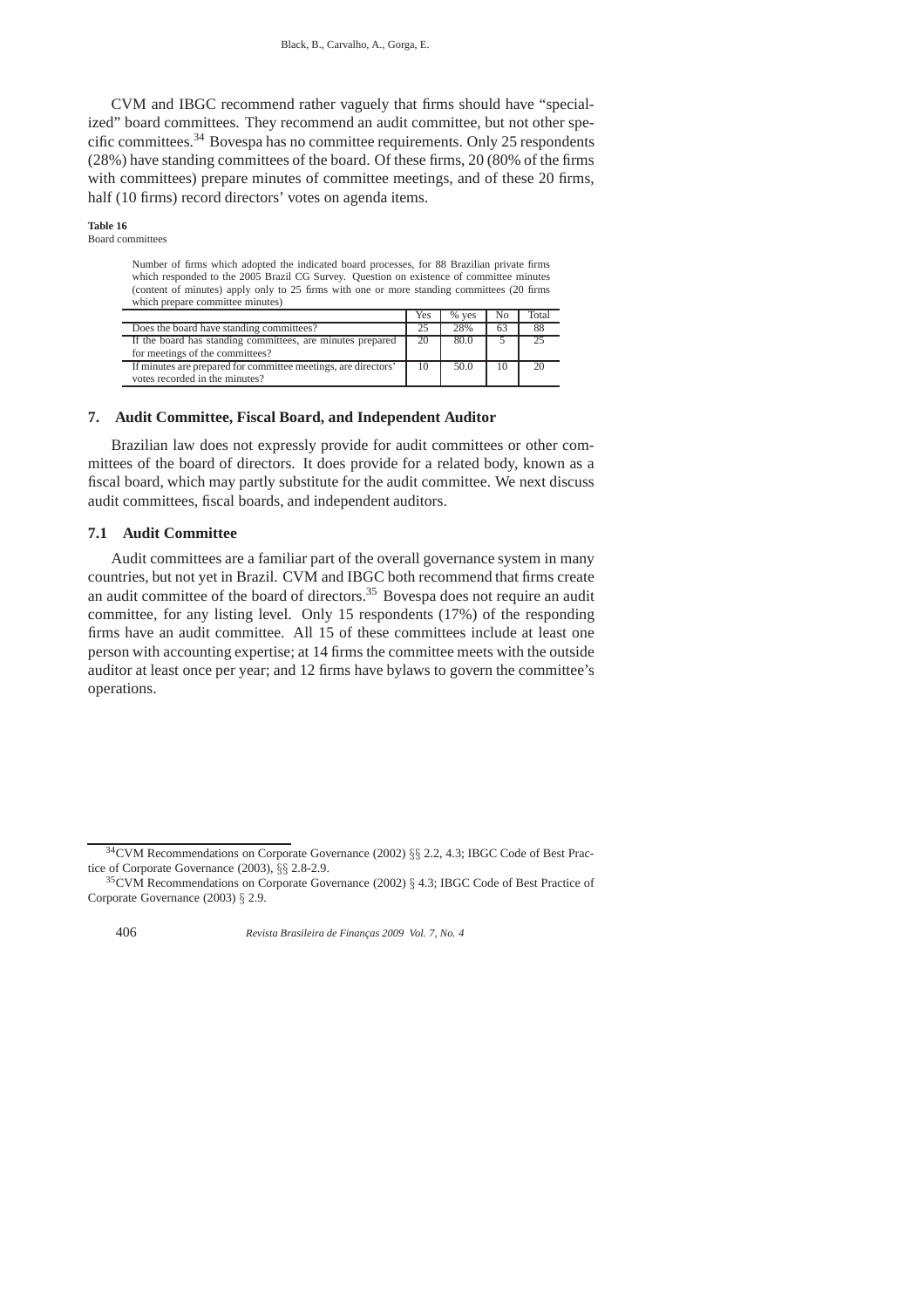However, even when an audit committee exists, it is often staffed entirely by inside directors. Only seven of the 15 firms with an audit committee include even a single independent director on the committee. This rather defeats the central value of the committee, as used in other countries, which is to provide independent oversight of the firm's financial statements and its relations with its outside auditor. In four of these firms, minority shareholders can elect one or more members of the committee.<sup>36</sup> But only two firms have a committee staffed solely by independent directors.<sup>37</sup> Of the five firms with both independent and non-independent members of the audit committee, three provide that the independent members meet separately with the outside auditors at least once per year.

One customary task for the audit committee is overseeing the company's independent auditors. Under Brazilian law, one board duty is to select and discharge the firm's independent auditors. This duty cannot be delegated. Thus, while the audit committee can recommend hiring or dismissing the auditing firm, doing so requires full board action.<sup>38</sup>

#### **Table 17**

Audit committee of the board of directors

Number of firms which have audit committees, and related procedures, for 88 Brazilian private firms which responded to the 2005 Brazil CG Survey. Questions on procedures apply only to 15 firms with an audit committee. Last question applies only to five firms which are known to have both independent and nonindependent members on the audit committee

|                                                          | Yes | % yes | N <sub>0</sub> | Missing/do<br>not apply | Total |
|----------------------------------------------------------|-----|-------|----------------|-------------------------|-------|
| The firm has an audit committee                          | 15  | 17    | 73             |                         | 88    |
| For firms with an audit committee:                       |     |       |                |                         |       |
| The committee includes a member with expertise in        | 15  | 100   | $\Omega$       |                         | 15    |
| accounting                                               |     |       |                |                         |       |
| The committee meets with the external auditor            | 14  | 93    |                | 0                       | 15    |
| at least once per year                                   |     |       |                |                         |       |
| There is a bylaw to govern the committee                 | 12  | 80    | 3              | $\Omega$                | 15    |
| Audit committee independence:                            |     |       |                |                         |       |
| The committee includes at least one independent director |     | 47    | 6              | 2                       | 15    |
| The committee consists solely of independent             | 2   | 15    | 11             | っ                       |       |
| directors                                                |     |       |                |                         |       |
| Minority shareholders can elect one or more members      | 4   | 27    | 11             | $\Omega$                | 15    |
| of the committee                                         |     |       |                |                         |       |
| If the committee includes both inside and independent    | 3   | 60    | $\mathfrak{D}$ | 0                       | 5     |
| directors, the independent members meet separately       |     |       |                |                         |       |
| with the external auditor at least once per year         |     |       |                |                         |       |

<sup>&</sup>lt;sup>36</sup>CVM recommends that at least one member represent minority shareholders. CVM Recommendations on Corporate Governance (2002) § 4.3.

<sup>&</sup>lt;sup>37</sup>IBGC, recommends that all members of the audit committee should be independent. IBGC Code of Best Practice of Corporate Governance (2003), § 2.9.1. CVM recommends that the audit committee should not include company officers, but does not recommend that all members be independent. CVM Recommendations on Corporate Governance (2002) § 4.3. Our survey did not ask whether officers served on the audit committee.

 $38$ Law 6404/76, arts. 139 (no board power to delegate power to committees); 142(IX) (board chooses and replaces auditors).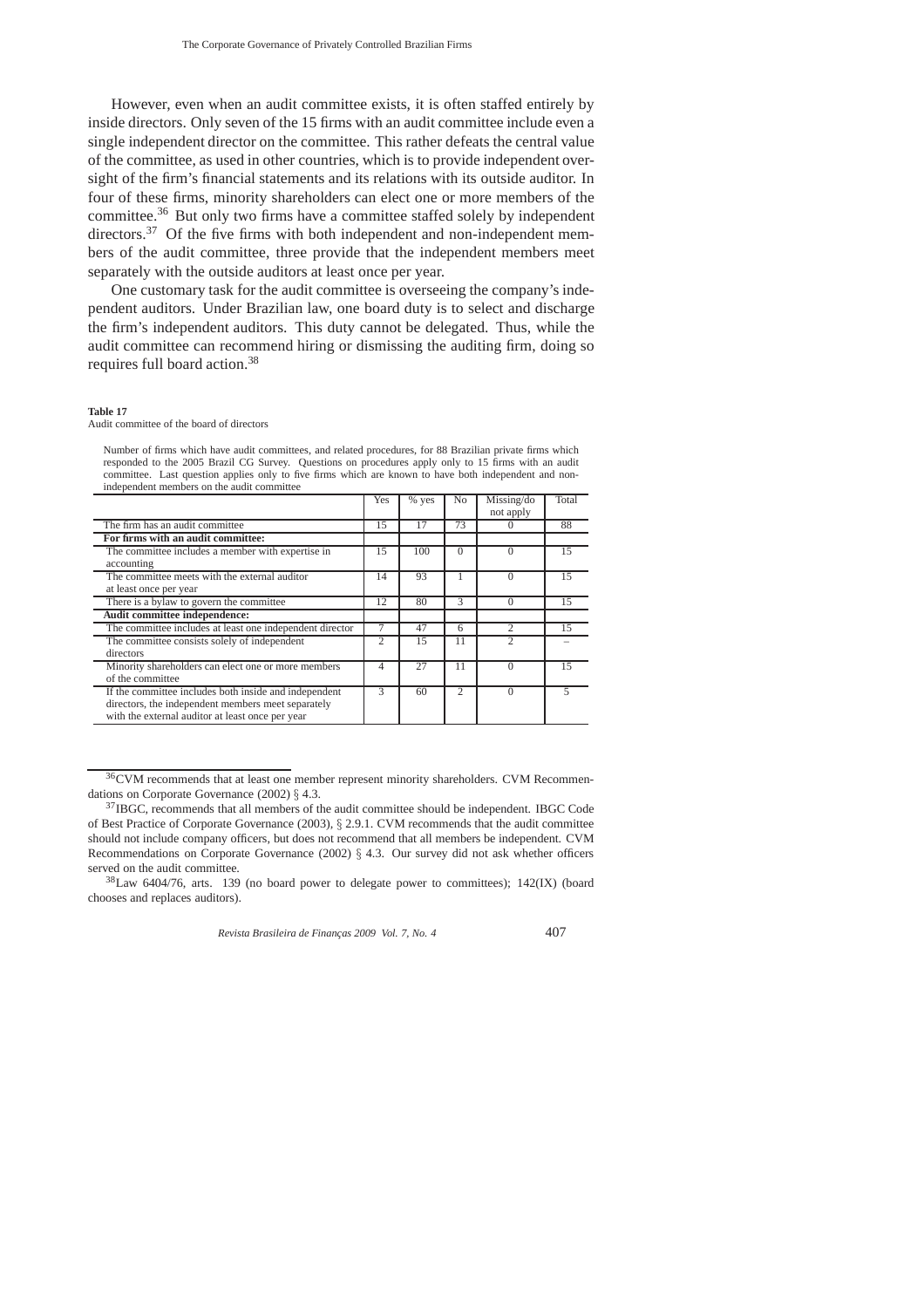# **7.2 Fiscal board**

Brazilian corporate law is silent on audit committees, but expressly contemplates the creation of a separate body, not part of the board of directors, known as a fiscal board, charged with examining the company's financial statements and offering an opinion on them. The fiscal board can engage experts (presumably a second accounting firm), at the company's expense. Each company must provide procedures in its bylaws for the fiscal board to operate; the law specifies that it must have between 3 and 5 members.<sup>39</sup>

Actual creation of the board is optional – a company can have a permanent fiscal board, or merely provide for the existence from time to time of a temporary board. A temporary fiscal board must be created on demand by minority shareholders – the percentage thresholds to make this demand are 10% of common shares or 5% of preferred shares for small firms, but only 2% of common or 1% of common shares for large firms. The temporary board's authority expires at the next annual shareholder meeting; but the shareholder demand for the board can be renewed at that meeting.<sup>40</sup>

Table 18 describes firms which have a permanent fiscal board. About 40% of firms have such a board (34/88). If a fiscal board exists, it is required by law to keep minutes; all 34 firms reported doing so.<sup>41</sup> However, only 22 of the firms with permanent fiscal boards (65%) record member votes in the minutes. And 5 of the firms with a permanent fiscal board report not having a bylaw to govern the functioning of the fiscal board, even though this is required by law. Only a bit more than half of the firms (18/34: 53%) had fiscal boards which includes a member with accounting expertise.

### **Table 18**

Fiscal board

Number of firms which have a permanent fiscal board, and related procedures, for 88 Brazilian private firms which responded to the 2005 Brazil CG Survey. Questions on procedures apply only to 34 firms with a permanent fiscal board

|                                                           | Yes | $%$ ves | No | Total |
|-----------------------------------------------------------|-----|---------|----|-------|
| Does the company have a permanent fiscal board?           | 34  | 39%     | 54 | 88    |
| For firms with a permanent fiscal board                   |     |         |    |       |
| Minutes are prepared for meetings of the board?           | 34  | 100%    |    | 34    |
| There is a bylaw to govern the fiscal board?              | 29  | 85%     |    | 34    |
| When minutes are prepared, directors' votes are recorded  | 22  | 65%     | 12 | 34    |
| in the minutes?                                           |     |         |    |       |
| The board includes a member with expertise in accounting? | 18  | 53%     | 16 |       |

<sup>39</sup>Law 6404/76, art. 161 §1.

<sup>40</sup>Law 6404/76, arts. 161, 163.

<sup>41</sup>Law 6404/76, art. 100(VI).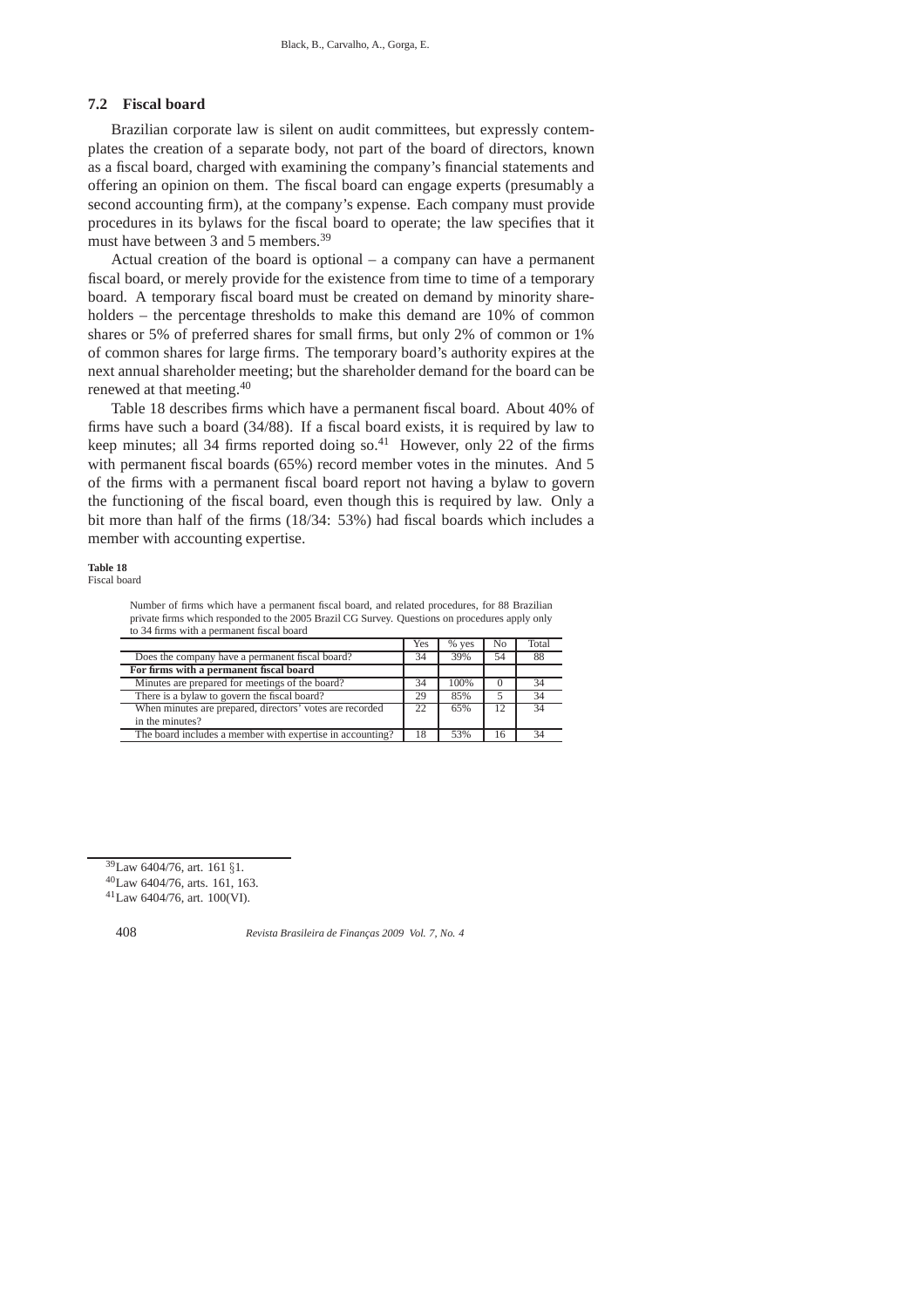Table 19 provides details on the size of the permanent fiscal board, and how often it meets with the external auditor. Three firms have a board of at least six members, despite the statutory requirement of a 3-5 member board. To be sure, the policy reasons for capping fiscal board size at five members are not apparent. Most boards meet with the external auditor either quarterly (16 firms) or annually (11 firms); but at three firms the fiscal board does not meet with the external auditor at all.

We turn next to minority shareholder representation on the fiscal board. One might think that the fiscal board, much like the audit committee, should be a watchdog on behalf of noncontrolling shareholders. If so, including representatives of controlling shareholders on the board makes little sense. This is not, however, how Brazilian corporate law operates. The law instead gives the holders of preferred shares the right to elect one member of the fiscal board, and gives minority common shareholders holding at least 10% of the common shares a similar right. Other common shareholders can then elect the remaining members, in a number equal to those elected by preferred shareholders and minority common shareholders plus one.<sup>42</sup> This ensures that the controlling shareholders can control the fiscal board.

### **Table 19**

Permanent fiscal board: size and meetings with auditors

| Size of fiscal board and number of meetings with external auditor, for 34 Brazilian private |            |            |                                   |  |  |  |  |
|---------------------------------------------------------------------------------------------|------------|------------|-----------------------------------|--|--|--|--|
| firms which have a permanent fiscal board and responded to the 2005 Brazil CG Survey        |            |            |                                   |  |  |  |  |
| Number of meetings between<br>No. of firms<br>No. of meetings<br>Number of                  |            |            |                                   |  |  |  |  |
| members                                                                                     |            | (per year) | fiscal board and external auditor |  |  |  |  |
|                                                                                             | $17(50\%)$ |            | 3(9%)                             |  |  |  |  |
|                                                                                             | 4(12%)     |            | 11(32%)                           |  |  |  |  |
|                                                                                             | 10(29%)    | $2$ or $3$ | 3(9%)                             |  |  |  |  |
| 6 or more                                                                                   | 3(9%)      |            | 16 (47%)                          |  |  |  |  |
|                                                                                             |            |            | 1(3%                              |  |  |  |  |

CVM has a complex recommendation on the composition of the fiscal board – it recommends that minority shareholders should have the right to elect one (two) member(s) out of a three or five member board if the control group elects one (two) members. The controlling group should then cede its rights to elect the last member, who should instead be elected by a shareholder vote, with common and preferred shares each carrying one vote. IBGC has a similar recommendation.<sup>43</sup> We did not ask whether any firms adopt this complex structure, but two firms reported having three representatives of minority shareholders, perhaps because they followed this approach.

 $42$ Law 6404/76 Art. 161, § 4 b.

<sup>43</sup>CVM Recommendations on Corporate Governance (2002) § 4.2; IBGC Code of Best Practice of Corporate Governance (2003) § 5.2.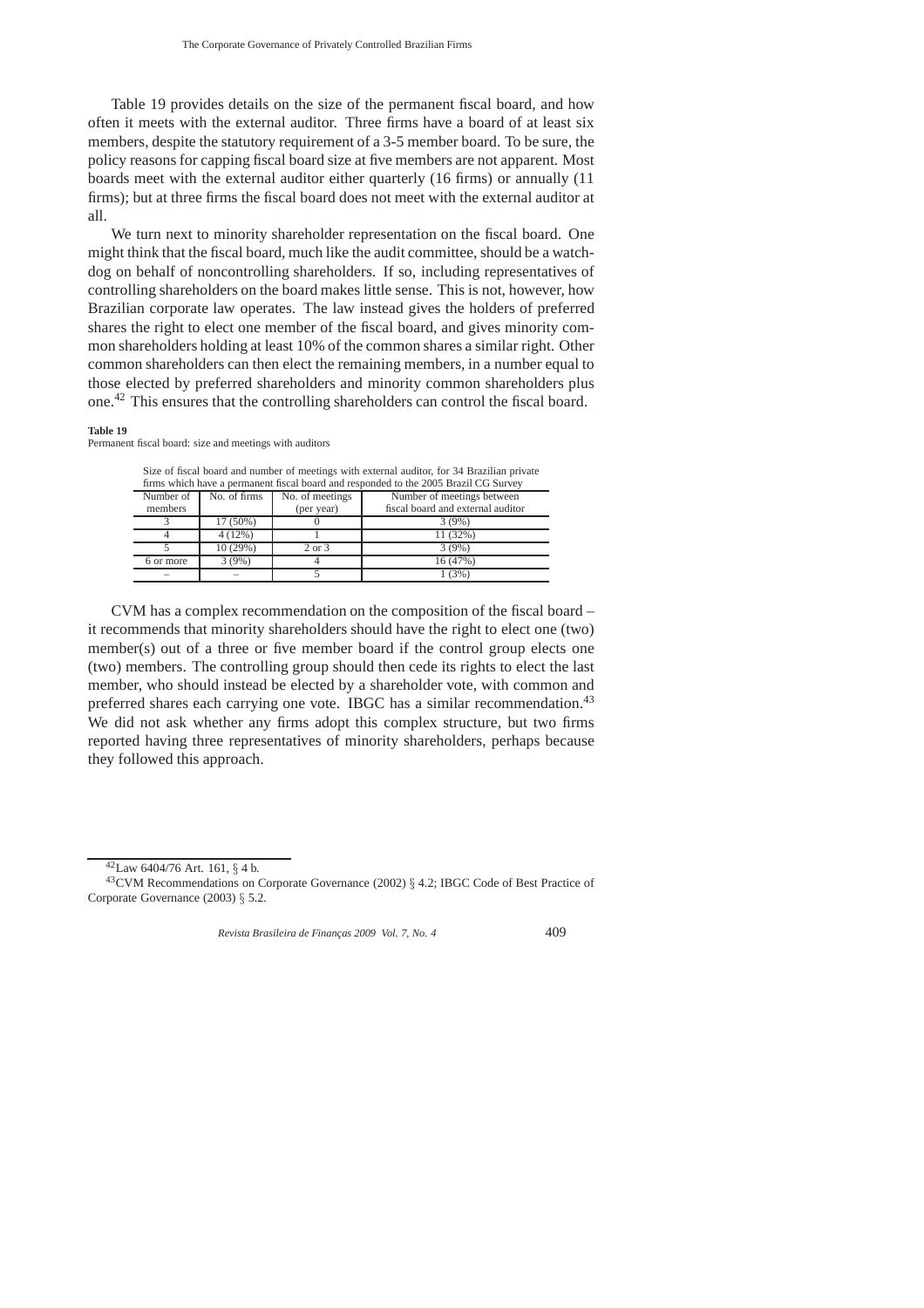Table 20 provides information on the minority shareholder representatives on permanent fiscal board. Only 3 firms (9%) have no minority representatives. But another 19 firms (56%) have only one minority shareholder representative on the fiscal board, and only three firms have three or more minority representatives (who therefore comprise a majority of the board).

#### **Table 20**

Minority representation on permanent fiscal board

| Minority shareholder representatives on fiscal board for 34<br>Brazilian private firms which have a permanent fiscal board<br>and responded to the 2005 Brazil CG Survey |      |  |  |       |  |  |
|--------------------------------------------------------------------------------------------------------------------------------------------------------------------------|------|--|--|-------|--|--|
| Represent minority common shares                                                                                                                                         |      |  |  |       |  |  |
|                                                                                                                                                                          |      |  |  | Total |  |  |
|                                                                                                                                                                          |      |  |  |       |  |  |
| Represents                                                                                                                                                               |      |  |  |       |  |  |
| preferred                                                                                                                                                                |      |  |  |       |  |  |
| shares                                                                                                                                                                   |      |  |  |       |  |  |
|                                                                                                                                                                          | Tota |  |  |       |  |  |

One might think that the audit committee and the fiscal board are likely to be substitutes, so that even firms which had one or the other might not have both. As Table 21 shows, this was partly true, but only partly. Of the 15 firms with audit committees, 7 had a permanent fiscal board as well; 8 did not. Of the 73 firms without an audit committee, 27 (31%) had a permanent fiscal board, but 46 firms (52%) had neither.

#### **Table 21**

Crosstabulation: audit committee and permanent fiscal board

Crosstabulation for firms with audit committee, permanent fiscal board, both, or neither, for 88 Brazilian private firms which responded to the 2005 Brazil CG Survey

|                    | Permanent fiscal board |         | No permanent fiscal board | Total   |  |
|--------------------|------------------------|---------|---------------------------|---------|--|
|                    | No. of firms           | Percent | No. of firms              | Percent |  |
| Audit committee    |                        | 8%      |                           | 9%      |  |
| No audit committee |                        | 31%     |                           | 52%     |  |
| Total              |                        | 39%     |                           | 61%     |  |

Next, what about the firms without a permanent fiscal board? How often did shareholders demand that the firm create a non-permanent board? Table 22 provides this information. At 24 of the 52 firms which responded to this question, the nominally non-permanent board was, in practice, permanent or nearly so, having been convened in four or five of the last five years.<sup>44</sup> If we treat these firms as having a permanent or near-permanent fiscal board, two thirds of the responding firms (58/88) have such a fiscal board. Of the remaining 30 firms, two have an audit committee, leaving 28 firms (32%) with neither an audit committee nor a permanent or near permanent fiscal board. At all but 12 firms, a fiscal board has been convened at least once during the last five years (3 of these 12 firms have

 $44$ One firm indicated that the non-permanent board had been convened 20 times – we interpreted this to mean quarterly meetings each year in each of the last five years.

<sup>410</sup> *Revista Brasileira de Finanças 2009 Vol. 7, No. 4*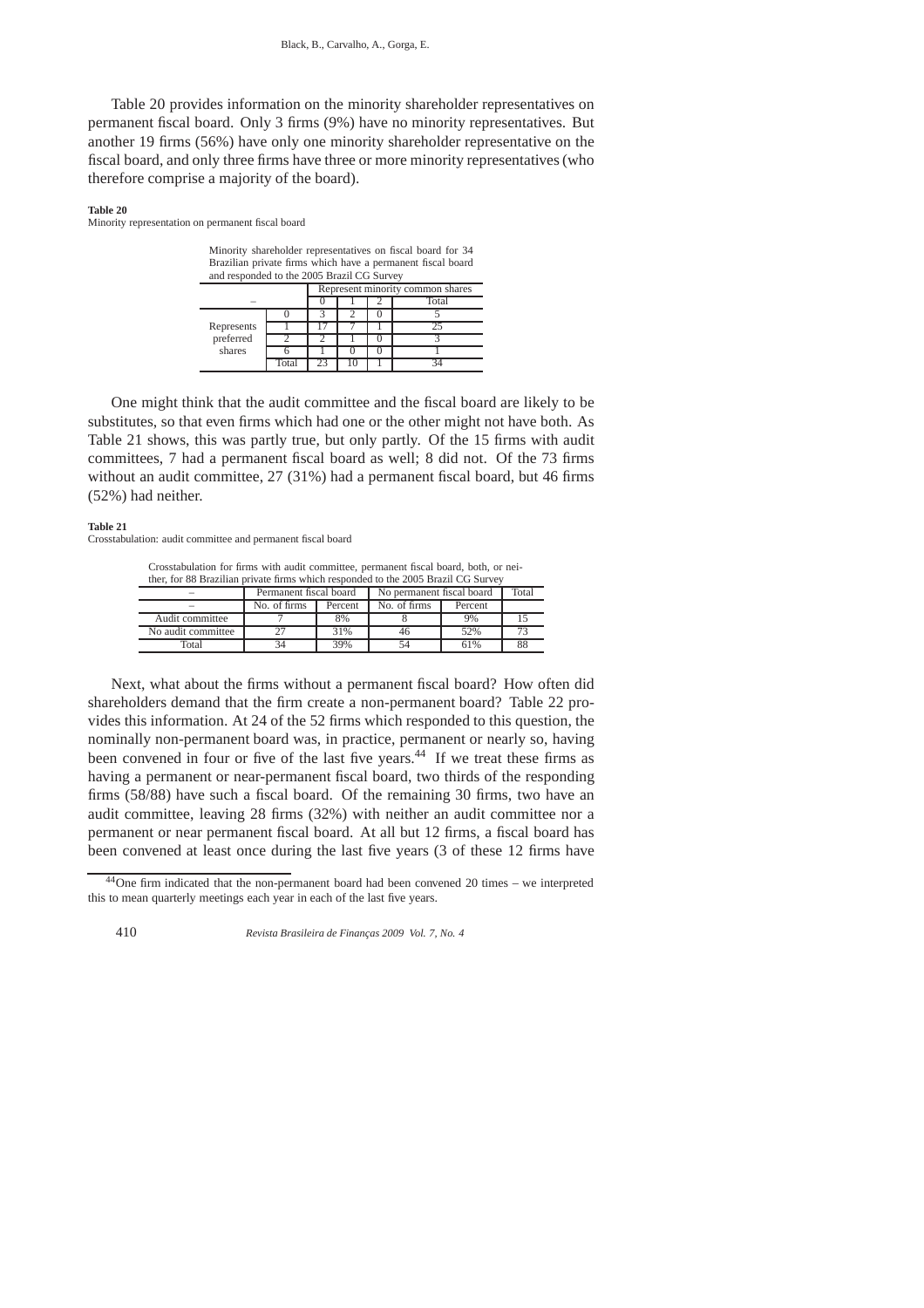audit committees). Thus, the fiscal board is an important institution in Brazil. Further research is needed to understand its strengths and weaknesses, compared to an audit committee, and whether it makes sense for a firm to have both a fiscal board and an audit committee.

**Table 22**

Non-permanent fiscal board: how often used

Number of times non-permanent fiscal board was convened during last five years, for 52 Brazilian private firms which do not have a permanent fiscal board and responded to this question on the 2005 Brazil CG Survey

| Number of times convened | Number of firms | Percentage |
|--------------------------|-----------------|------------|
|                          |                 |            |
|                          |                 |            |
|                          |                 |            |
|                          |                 |            |
|                          |                 |            |
|                          |                 |            |

# **7.3 External auditor**

Brazilian law requires public Brazilian firms to have their financial statements audited by an independent auditor.<sup>45</sup> CVM rules require public companies to rotate their external auditor every five years. Once an auditor has been rotated away from a particular company, the company cannot rehire this auditor for at least three years.<sup>46</sup> Only two firms reported having the same auditor for more than five years.

We asked firms whether they had replaced their external auditor within the last five years. In theory, all firms should have done so, but in practice, only 49 firms answered yes. Of these, 31 cited legal reasons (presumably the rotation requirement). Of the others, six responded that their auditor had gone out of business, six were unhappy with the auditor's fees, and six cited other reasons. Four firms indicated their reasons – two wanted to use the same auditor as the controlling firm (2 firms), one moved to an internationally known auditor (1 firm), and one cited *unspecified problems*. No firm reported changing auditors after a dispute over accounting policy. However, such a dispute could still have been part or most of the reason for replacement in some cases.

We asked whether the auditor also performs non-audit services. Providing these services could create a conflict of interest for the auditor, since if it loses the firm as an audit client, it will likely lose non-audit contracts as well. CVM recommends that public companies should not hire their auditors for other services that may raise conflicts of interests, and should limit non-audit fees as a percentage of total fees paid to the auditor. IBGC recommends more mildly that the audit committee (or the board for firms without an audit committee) "should be aware of" all services provided by the external auditor, should disclose to shareholders the auditing and other fees paid to the external auditor, and should be sensitive to

<sup>45</sup>Law 6404/76 Art. 177, § 3.

<sup>46</sup>Instruction CVM No. 308 (1999), art. 31.

*Revista Brasileira de Finanças 2009 Vol. 7, No. 4* 411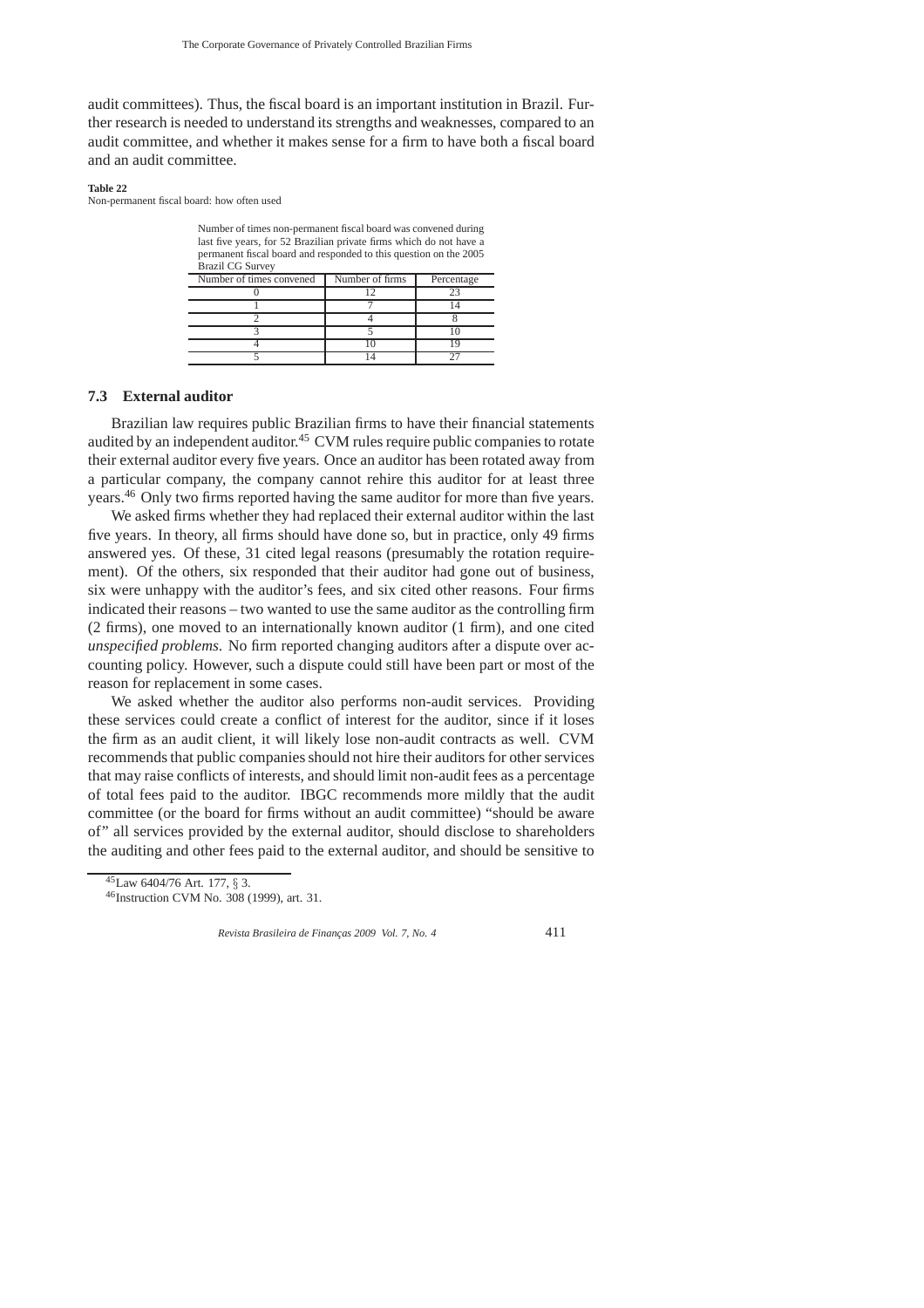the potential for conflicts.<sup>47</sup> Only 16 firms (18%) obtain non-audit services from their auditor. In part, this may be because mandatory rotation prevents the longterm relationships which are likely to lead to firms using their auditor for non-audit services. Of these firms, only five reported that non-audit fees represented 10% or more of the auditor's total fees.

**Table 23**

Relation with external auditor

| Information about external auditor for 88 Brazilian private firms which<br>responded to the 2005 Brazil CG Survey. Responses on replacement of<br>auditor exclude replacement for legal reasons |                  |       |
|-------------------------------------------------------------------------------------------------------------------------------------------------------------------------------------------------|------------------|-------|
|                                                                                                                                                                                                 | Yes              | Yes % |
| Within the last 5 years                                                                                                                                                                         |                  |       |
| Company employs external auditor for non-audit services                                                                                                                                         | 16               | 18%   |
| Company replaced the external auditor                                                                                                                                                           | 18               | 20%   |
| Reason for replacing auditor                                                                                                                                                                    |                  |       |
| Auditor went out of business                                                                                                                                                                    | 6                | 7%    |
| Fees charged                                                                                                                                                                                    | 6                | 7%    |
| Disagreement over accounting policy                                                                                                                                                             | $\left( \right)$ | 0%    |
| Other reasons                                                                                                                                                                                   | 6                | 7%    |

### **8. Shareholder Meetings and Shareholder Rights**

We discuss in Section 5 above the rights of minority shareholders to elect representatives to the board of directors. We discuss in this section the rights of minority shareholders in connection with shareholder meetings, sales of control, share offerings, and other matters.

# **8.1 Shareholder meetings**

Table 24 reports responses to several questions related to the holding of shareholder meetings. Brazilian law requires public companies to provide at least 15 days notice of a shareholder meeting, including the agenda for the meeting. However, both CVM and IBGC recommend 30 days notice, and CVM recommends 40 days for firms whose shares are cross-listed in other markets. <sup>48</sup> Only seven firms (8%) reported that they provide at least 30 days notice of shareholder meetings (2 of these are cross-listed on a foreign exchange).

Brazilian law requires the notice of a shareholder meeting to include the agenda for the meeting. IBGC recommends that the agenda and accompanying documentation "should be as detailed as possible." CVM recommends that the notice should contain a "precise description" of the agenda items. <sup>49</sup> We asked firms whether the names of director candidates are included in the notice of a shareholder meeting. Only 12 firms (14%) answered that they do so.

<sup>47</sup>CVM Recommendations on Corporate Governance (2002) § 4.4; IBGC Code of Best Practice of Corporate Governance (2003) § 4.6.

 $^{48}$ Law 6404/76, art. 124, § 1, item II; CVM Recommendations on Corporate Governance (2002) § 1.2; IBGC Code of Best Practice of Corporate Governance (2003) § 1.5.2.

 $^{49}$ Law 6404/76, art. 124; CVM Recommendations on Corporate Governance (2002) § 1.1; IBGC Code of Best Practice of Corporate Governance (2003) § 1.5.4.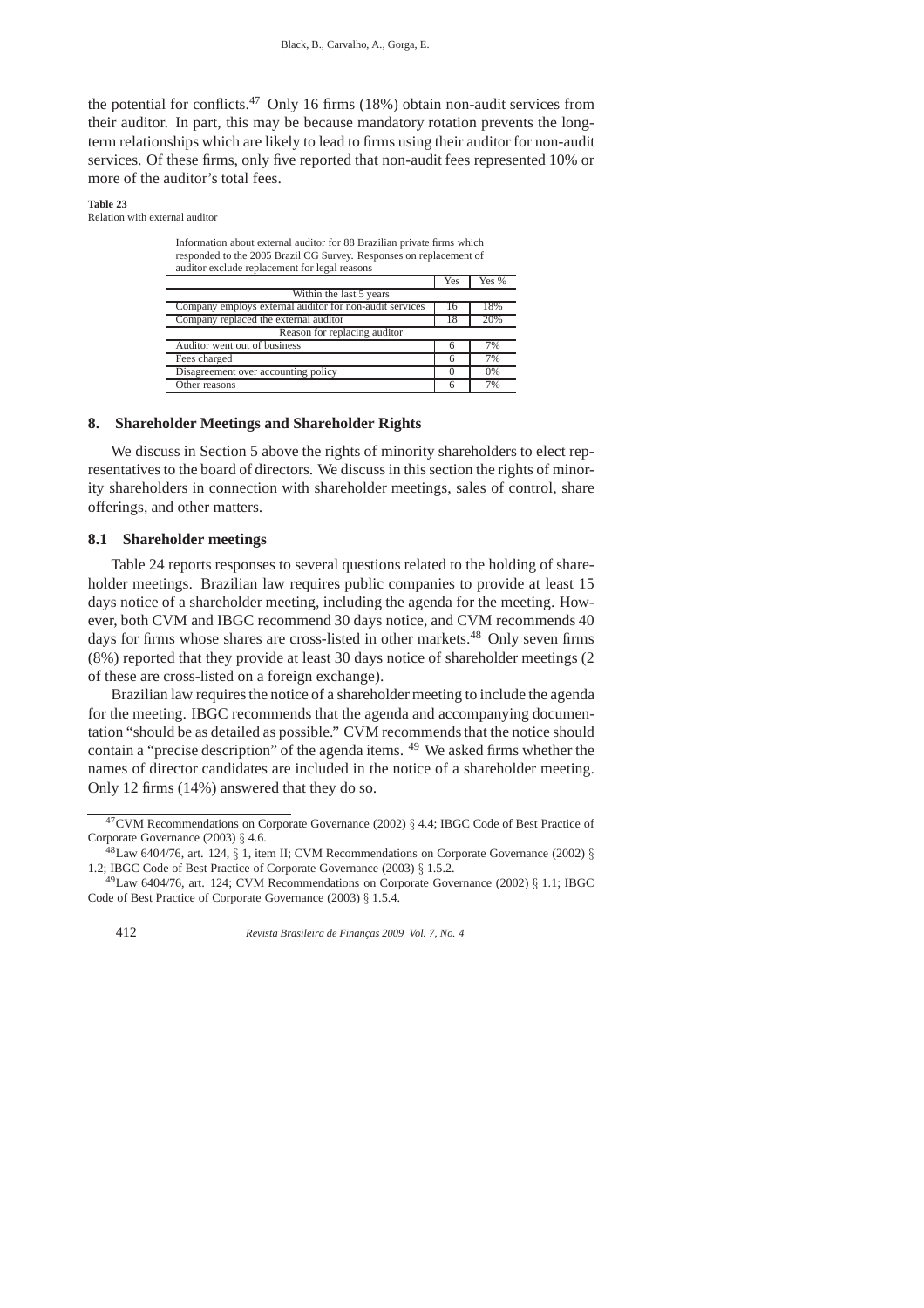**Table 24** Shareholder meetings

Sample is 86 Brazilian private firms which responded to the 2005 Brazil CG Survey and provided information on shareholder meetings. Number of responses varies from 84 to 86

| Provision                                          | Yes | % yes |
|----------------------------------------------------|-----|-------|
| Company provides at least 30 days notice of annual |     | 8%    |
| meeting                                            |     |       |
| Company discloses director candidate names in ad-  | 12  | 14%   |
| vance of annual meeting                            |     |       |
| Company considers conflicts with annual meetings   | 18  | 2.1%  |
| of others companies in the same industry when it   |     |       |
| schedules its annual meeting                       |     |       |
| Company discloses an annual agenda of corporate    | 35  | 41%   |
| events                                             |     |       |

CVM recommends that meetings should be held at dates and times that "do not impair shareholder attendance"; IBGC recommends affirmatively choosing the venue, date and time to encourage attendance.<sup>50</sup> We asked whether, in scheduling annual meetings, companies consider possible conflicts with the annual meetings of other companies in the same industry. Only eighteen firms (21%) reported doing so.

Firms listed on Bovespa Level 1 and higher must provide investors, by the end of January of each year, with an agenda of important corporate events for the year, including the date of the annual shareholder meeting.<sup>51</sup> A fair number of firms  $(35$ firms; 41%) do this.

# **8.2 Rights of preferred shareholders**

Table 25 reports survey results for questions relating to the rights of preferred shareholders. Most Brazilian companies issued preferred (non-voting) shares – 74 of the 86 firms which responded to the questions on shareholder rights have issued preferred shares. Brazilian law requires that public companies which issue preferred shares give these shares one of three types of advantages, relative to common shares. These advantages, and the number of firms which provide them, are:<sup>52</sup>

- dividends 10% higher than the dividends on common shares (39 firms, or 53%);
- dividends of at least 25% of net income (25 firms, or 34%);
- takeout rights on a sale of control, which provide at least 80% of the pershare price paid for the control block (17 firms, or 23%).

<sup>50</sup>CVM Recommendations on Corporate Governance (2002) § 1.1; IBGC Code of Best Practice of Corporate Governance (2003) § 1.5.3.

<sup>51</sup>Bovespa Level 1 Listing Rules (2006), § 4.5.

<sup>52</sup>Law 6404/76, art. 17. Under Law 6404/76, art. 111, preferred shares acquire voting rights if no dividends are paid for a period specified in the bylaws, which cannot exceed 3 years.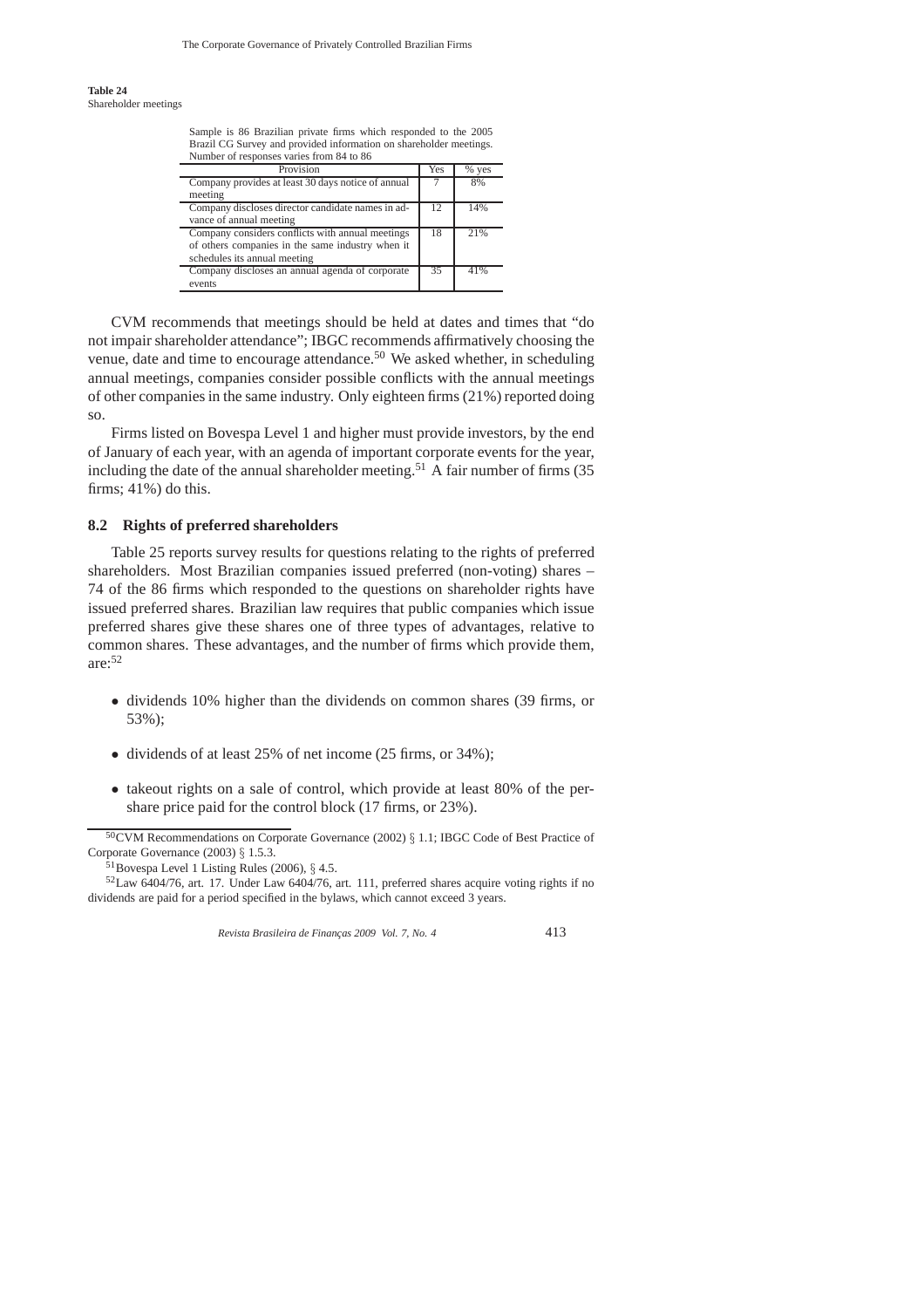IBGC recommends that firms provide takeout rights for both preferred shares and minority common shares at 100% of the per share price paid for control.<sup>53</sup> Bovespa requires takeout rights for preferred shares for Level 2 firms, of at least 80% of the per share price paid for control.<sup>54</sup> Of the 17 firms which provide takeout rights to preferred shareholders, 12 do so at 80% of the per-share price paid for control; the other 5 firms do so at 100% of this price.

We also asked whether the company provides voting rights to preferred shareholders on particular matters. Bovespa's Level 2 rules require preferred shareholders to have voting rights, together with the common shareholders, for:<sup>55</sup>

- (a) transformation, merger, consolidation or spin-off of the company;
- (b) approval of conflict-of-interest transactions with a controlling shareholder (assuming that the transaction is one which requires shareholder approval under law or the company's bylaws);
- (c) valuation of non-monetary assets contributed in exchange for shares; and
- (d) changes to the bylaws which affect the rights of preferred shareholders.

CVM recommends that preferred shareholders have voting rights in the first three instances.<sup>56</sup>

#### **Table 25**

Selected rights of preferred shareholders

Sample is 74 Brazilian private firms which responded to the 2005 Brazil CG Survey and have preferred shares

|                                                                    | Yes            | % yes |
|--------------------------------------------------------------------|----------------|-------|
| Special rights (one of these is required by law)                   |                |       |
| 10% higher dividends than on common shares                         | 39             | 53%   |
| Dividends of at least 25% of net income                            | 25             | 34%   |
| Takeout rights, at price of at least 80% of the price paid for the | 17             | 23%   |
| control block                                                      |                |       |
| Voting rights                                                      |                |       |
| Mergers, transformations and similar transactions                  | 9              | 12%   |
| Transactions with controlling shareholder involving conflict       | 6              | 8%    |
| of interest, which require shareholder approval                    |                |       |
| Evaluation of non-monetary assets given in exchange for stocks     | $\overline{c}$ | 3%    |
| Approving the external company which determines economic           | 3              | 4%    |
| value during a freezeout                                           |                |       |
| Other rights                                                       |                |       |
| Freezeout must be at price based on economic value of the company  | 8              | 11%   |
| Company has a class of preferred shares that gives special voting  | 3              | 4%    |
| rights to its holders when compared to other preferred shares      |                |       |

<sup>53</sup>IBGC Code of Best Practice of Corporate Governance (2003) § 1.6.

<sup>54</sup>Bovespa Level 2 Listing Rules (2006), § 8.13. Three of the 17 firms which provide takeout rights to preferred shareholders are listed on Bovespa Level 2.

<sup>55</sup>Bovespa Level 2 Listing Rules (2006), §§ 4.1(V), 10.1.1.

<sup>56</sup>CVM Recommendations on Corporate Governance (2002) § 3.1. CVM also recommends that preferred shareholders have voting for alteration of the company's activity and reduction of mandatory dividends. We did not ask about this.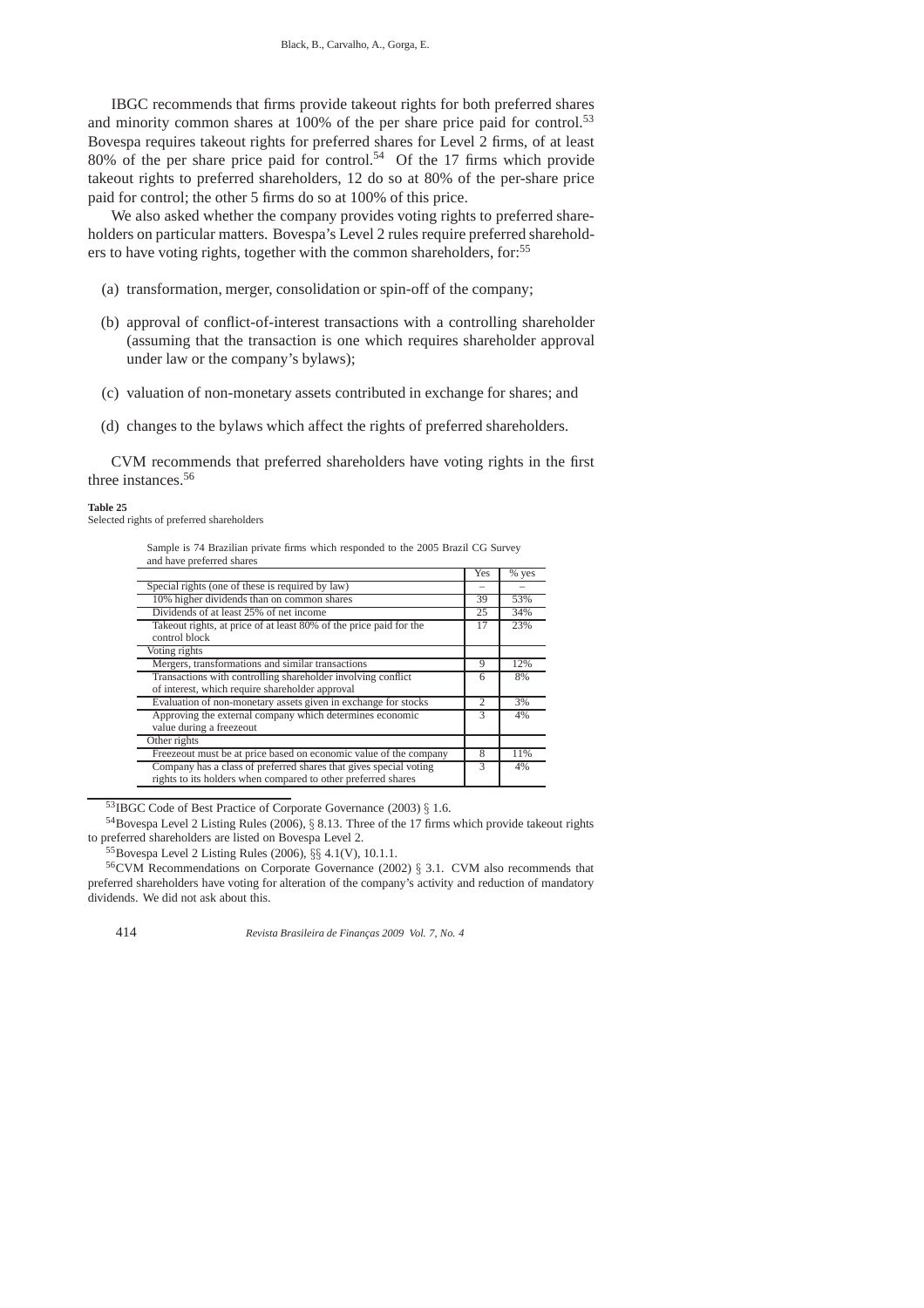Our sample includes 3 firms listed on Level 2, so the minimum number of yes responses for each of these rights should be 3. However, some respondents may not have been fully familiar with Bovespa's rules. A few firms provide the first two rights, even though they are not listed on Level 2. Nine firms give preferred shareholders voting rights on mergers; six do so for conflict-of-interest transactions with the controlling shareholder.

We also asked whether firms provide in their bylaws that during a freezeout, the price paid for preferred shares will be based on the economic value of the company. Eight firms provide this right (11%). This compares with 18 firms (21%) which provide this right to minority common shareholders.

We also asked whether any companies had issued a special class of preferred shares which conveys greater voting rights to its holders than other classes of preferred shares. Three companies provide these rights; for one of these, the shares are special *golden shares* retained by the government during privatization.

# **8.3 Minority common shareholders: freezeout and takeout rights**

Table 26 summarizes the rights of minority shareholders in freezeouts<sup>57</sup> and sales of control. We asked whether companies provide in their bylaws for freezeouts to take place at a price based on the economic value of the company and, if so, whether minority shareholders (minority common shareholders together with preferred shareholders, if any) can vote to approve the external company which provides the valuation. Bovespa Level 2 and Novo Mercado rules require both of these rights.<sup>58</sup> For Level 2 firms, preferred shareholders have similar rights, as discussed in the previous subsection.

Ten companies provide for a freezeout offer to minority common shareholders based on economic value. Five of these firms are listed on Level 2 or Novo Mercado. However, only four firms give voting rights to minority shareholders to approve the external company. Two of these firms are listed on Level 2 or Novo Mercado.

<sup>&</sup>lt;sup>57</sup>A freeze-out can be defined as a merger which its main purpose is to exclude minority shareholders due to the maintenance costs of a large publicly-held company. Gilson, Ronald J. Bernard S. Black. *The Law and Finance of Corporate Acquisitions*, 2nd ed., 4th reprint, StateplaceNew York: Foundation Press, 2002, p. 1245-1246. A freeze-out merger is also called cash merger for some authors. Allen, William T. Kraakman, Reinier. Subramanian, Guhan. *Commentaries and Cases on the Law of Business Organization*, 2nd ed., StateNew York: placeAspen Publishers, 2007, p. 497-498.

<sup>58</sup>Bovespa Level 2 Listing Rules (2006), § 4.1.

*Revista Brasileira de Finanças 2009 Vol. 7, No. 4* 415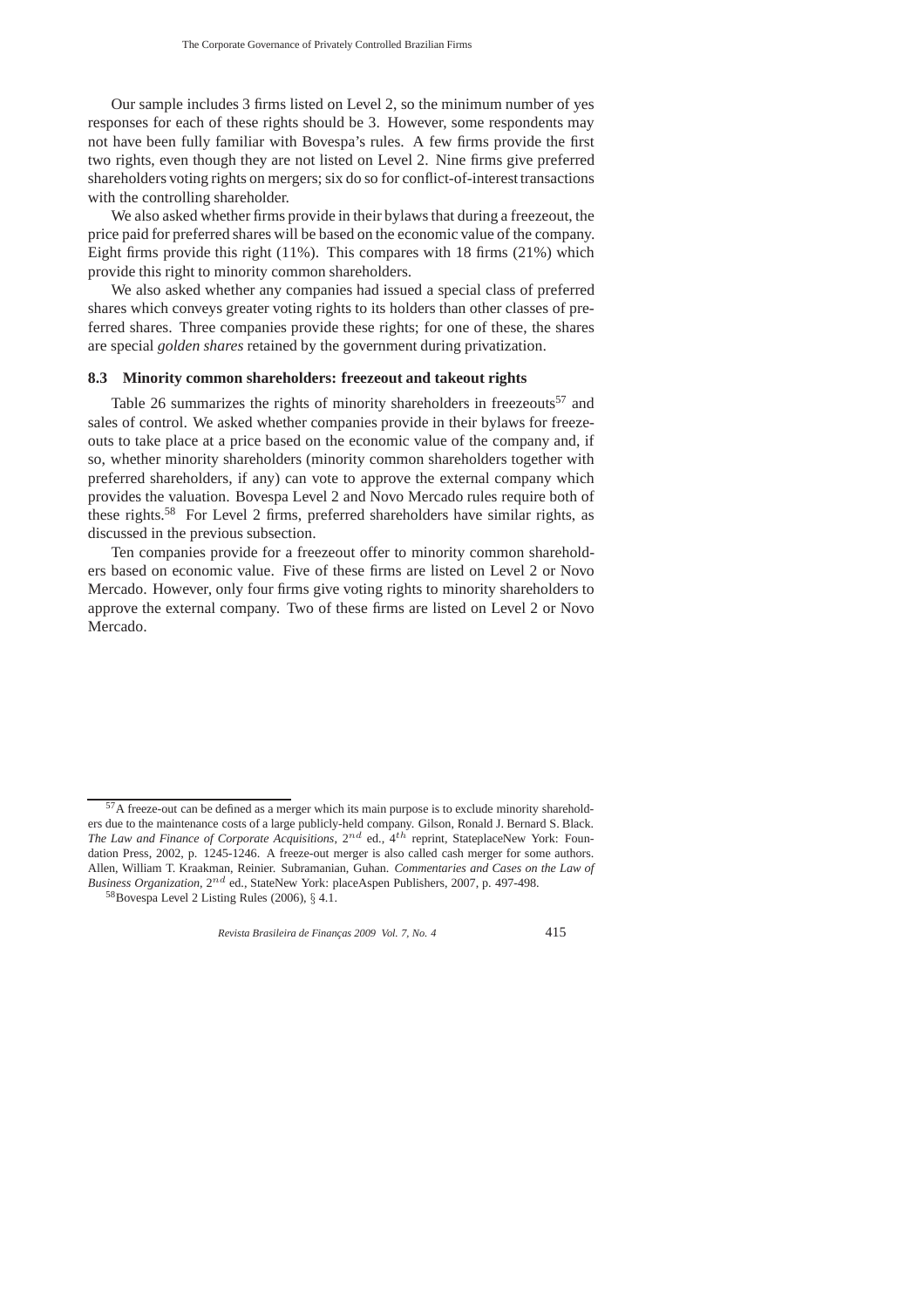**Table 26**

Minority common shareholders: freezeout and takeout rights

Sample is 86 Brazilian private firms which responded to the 2005 Brazil CG **Survey** 

| Ouestion                                                          | Yes | % yes |
|-------------------------------------------------------------------|-----|-------|
| If company goes private, it will make a tender offer for minority | 10  | 12%   |
| common shares, at a price based on the shares' economic value     |     |       |
| If yes, the external company which determines economic value      |     | 40%   |
| must be approved by minority shareholders:                        |     |       |
| Bylaws give takeout rights to common shareholders at 100% of      |     | 14%   |
| per-share price paid for control                                  |     |       |

Brazilian law requires that, in a sale of control, the acquirer must make a takeout offer to minority common shareholders, and offer at least 80% of the per-share price paid for the controlling shares.<sup>59</sup> IBGC recommends that this offer be at 100% of the price paid for the controlling shares; Bovespa requires this for Level 2 and Novo Mercado firms.<sup>60</sup> We asked whether companies go beyond the 80% legal floor. Twelve companies do so, including the 5 Level 2 and Novo Mercado firms; all of these companies provide takeout rights at 100% of the per-share price paid for control.

# **8.4 Preemptive rights**

Table 27 reports Brazilian practice related to another important protection for minority shareholders – preemptive rights. An initial question is whether the company's charter provides for *authorized capital* (similar to authorized but unissued shares for a U.S. firm). If not, then issuance of shares requires a charter amendment, and minority shareholders will have preemptive rights.<sup>61</sup> Sixty-one of the responding firms (71%) have authorized capital. Of these, 45 provide preemptive rights to shareholders in all cases; another 8 firms do so some of the time. If we combine firms which have no authorized capital and firms which have authorized capital but also provide preemptive rights, de facto preemptive rights are the norm, provided by 70 firms (81%) in all cases, and another 8 firms (9%) in some cases.

 $59$ Law 6040/76, Art 254-A.

<sup>61</sup>Law 6040/76, arts. 171-172.

<sup>60</sup>IBGC Code of Best Practice of Corporate Governance (2003) § 1.6; Bovespa Novo Mercado Listing Rules 2006), § 8.1.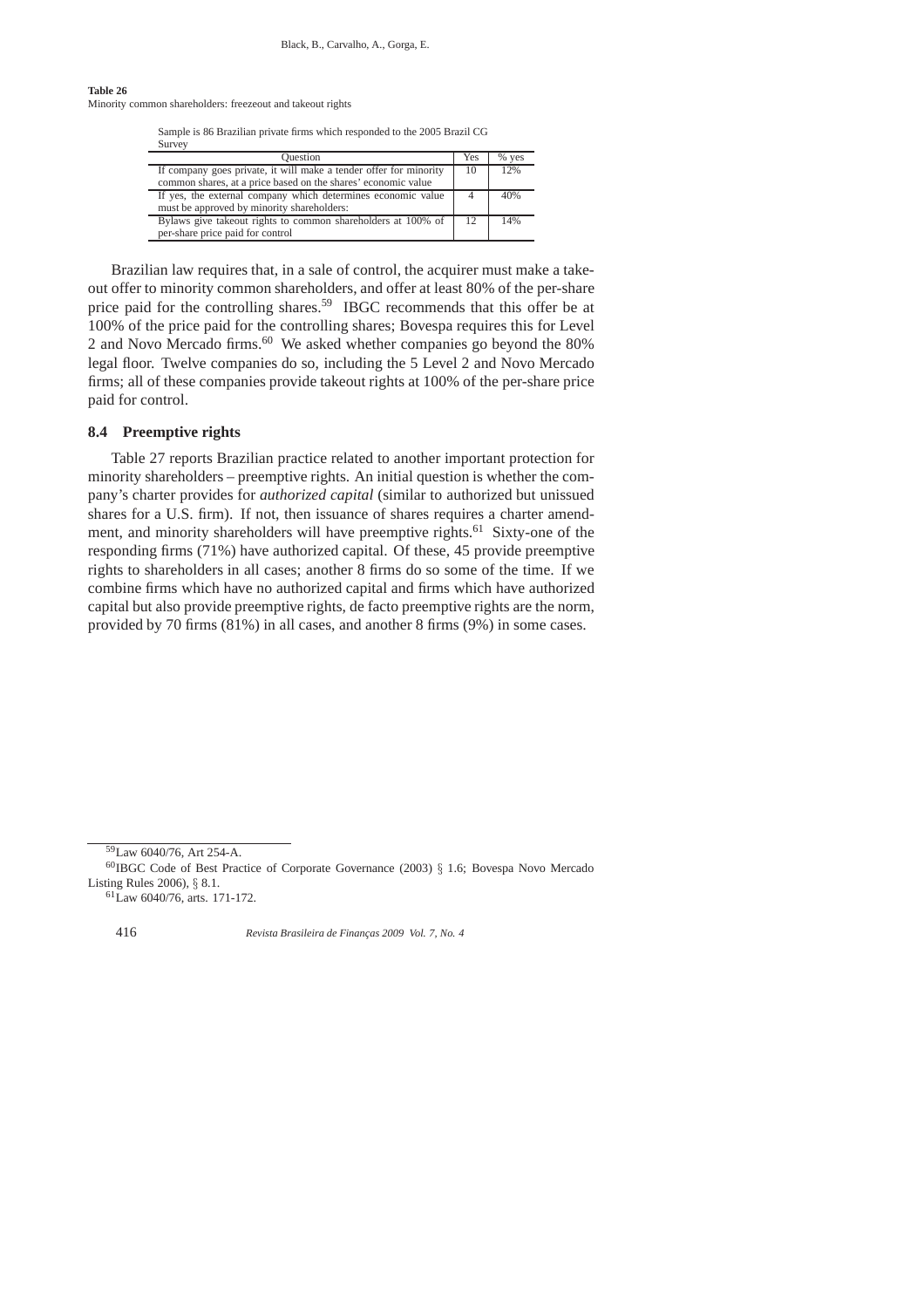# **8.5 Arbitration and lawsuits**

Until recently, Brazil did not have specialized business courts. Rio and Sao Paulo have recently created these courts, but the Sao Paulo court is limited to bankruptcy and financial restructuring. How effective these courts will be remains uncertain. In most instances, the judicial process moves slowly, and judges often have little experience in corporate issues. As a way around these problems with the court system, CVM and IBGC recommend that companies provide in their bylaws that disputes between shareholders and the company or between controlling shareholders and minority shareholders will be resolved through arbitration.<sup>62</sup> Bovespa requires that Level 2 and Novo Mercado companies provide for arbitration of disputes with shareholders, using a Bovespa-sponsored Market Arbitration Panel.<sup>63</sup>

In practice, arbitration is not popular, except as part of a Level 2 or Novo Mercado listing. The five Level 2 or Novo Mercado companies in our sample provide for arbitration, but only one other firm does so.

We also asked companies about the number of lawsuits (or arbitration complaints) filled by minority shareholders in the last two years. Most firms (74 firms; 89%) report no lawsuits; 5 firms (6%) report one lawsuit, and 4 firms (5%) report two or more.

### **8.6 Free float**

Bovespa requires firms listed on Level 1 and higher to maintain free float (shares held by minority shareholders divided by the number of common and preferred shares) of at least 25%.<sup>64</sup> This rule is meant to ensure a reasonable level of liquidity for minority shares; it prevents a *creeping freezeout*, in which controllers gradually buy minority shares, which reduces liquidity and hence price for the remaining shares. We asked how many firms had free float of this level or higher; 51 firms (59%) have this level of minority ownership. We also asked whether firms disclose their free float percentage to shareholders; 53 firms (62%) report doing so.

# **9. Related Party Transactions**

An important aspect of corporate governance for many Brazilian firms is the extent to which they engage in related party transactions of various sort. Table 27 reports responses to a variety of questions about whether these transactions exist, whether they are disclosed, and how they are approved.

CVM and IBGC recommend that related party transactions be disclosed, that they be on market terms, and that companies do not make loans to related parties.

 $62$  CVM Recommendations on Corporate Governance (2002) § 3.6; IBGC Code of Best Practice of Corporate Governance (2003), §1.9. Brazilian Arbitration Law 9307/96 requires that the arbitration panel reach a decision within 180 days after hearing a case.

 $63$ Bovespa Level 2 Listing Rules (2006), § 3.1(iv).

 $64$ Bovespa Level 1 Listing Rules (2006), § 3.1 (ii).

*Revista Brasileira de Financas 2009 Vol. 7, No. 4* 417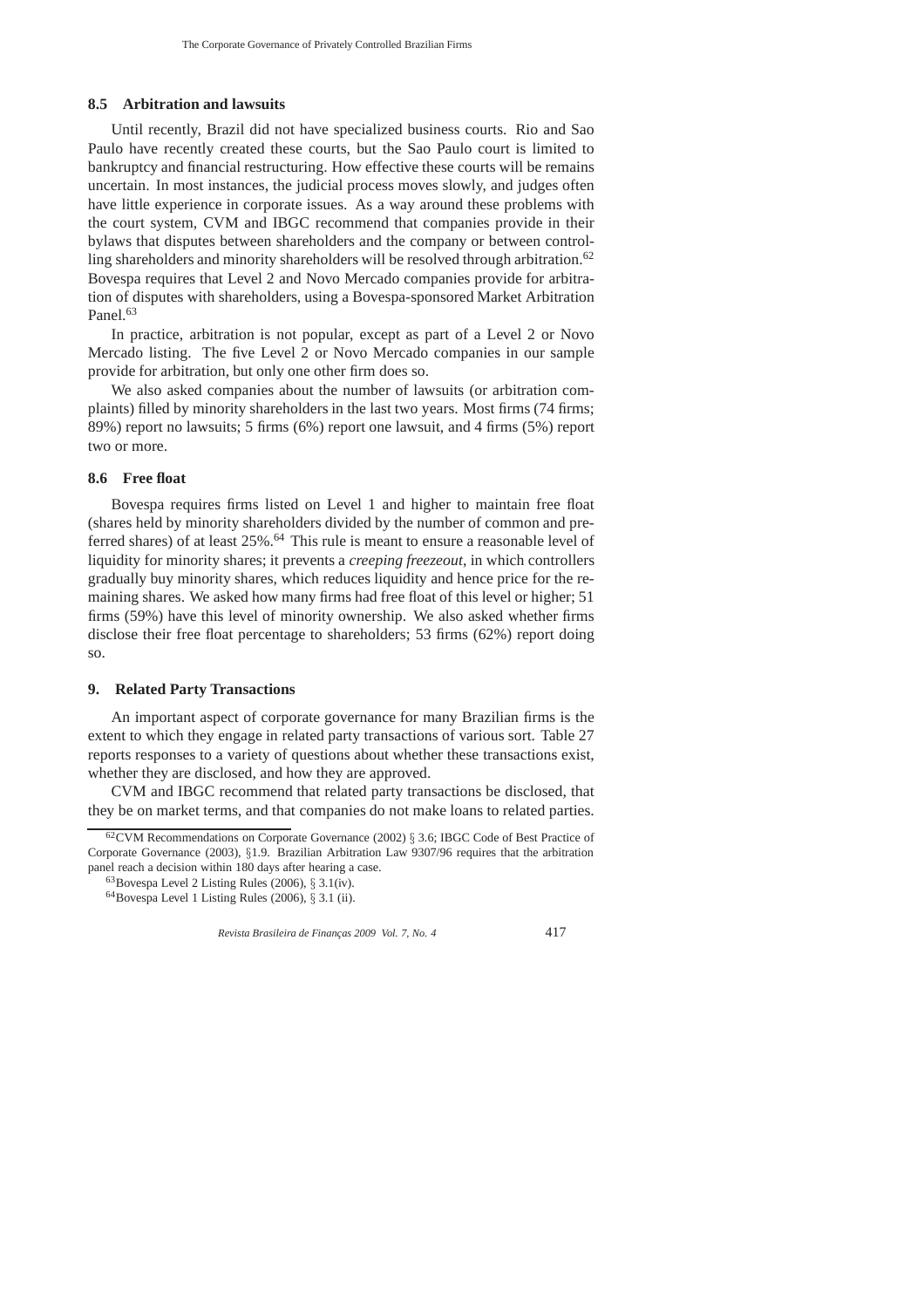IBGC recommends that the fairness of a related party transaction should be based on an independent assessment; CVM also recommends that minority shareholders be given the opportunity to request that an independent entity assess the fairness of a related party transaction.<sup>65</sup> Bovespa's rules for Level 1, Level 2 and Novo Mercado require disclosure of related party transactions involving the greater of R\$ 200,000 (a bit over US\$100,000) or 1% of the company's net worth.<sup>66</sup>

In practice, only a small number of respondents reported having loans outstanding to related parties (4 firms, 5%), renting property from a related party (3 firms, 4%), or buying or selling significant amounts from or to a related party (7 firms, 8%). So far, so good, although one might suspect some underreporting of related party transactions.

A substantial majority reported that significant related party transactions are disclosed to shareholders (59 firms; 69%). It is unclear how to interpret the remaining responses – some firms could have answered no because they have no related party transactions to disclosure, rather than because they do not or would not disclose such a transaction.

# **Table 27**

Related party transactions

Sample is 86 Brazilian private firms which responded to the 2005 Brazil CG Survey

|                                                       |                |                     | Yes | % yes      |
|-------------------------------------------------------|----------------|---------------------|-----|------------|
| <b>Existence and Disclosure</b>                       |                |                     |     |            |
| Has the company lent money to related parties         |                |                     | 4   | 5%         |
| Does the company rent property from a related         |                |                     | 3   | 4%         |
| party                                                 |                |                     |     |            |
| Does the company buy or sell a significant amount     |                |                     |     | 8%         |
| of goods or services to or from a related party       |                |                     |     |            |
| Are the details of significant related party transac- |                |                     | 59  | 69%        |
| tions disclosed to shareholders                       |                |                     |     |            |
| Approval of Related Party Transactions with           |                | Director or officer |     | Controller |
|                                                       | Yes            | % Yes               | Yes | % Yes      |
| No special approval                                   | 17             | 20%                 | 15  | 17%        |
| Approval by the board of directors                    | 58             | 67%                 | 56  | 65%        |
| Approval by nonconflicted directors                   | 12             | 14%                 | 10  | 12%        |
| Approval by shareholders                              | 8              | 9%                  | 11  | 13%        |
| Approval by nonconflicted shareholders                | $\overline{4}$ | 5%                  |     | 9%         |

Matters are less satisfactory with regard to approval of related party transactions. We asked separately about transactions with a director or officer, and transactions with a controlling shareholder. Table 28 reports the responses – the approval procedures were similar for both groups. One might think that at a minimum, significant related party transactions should be approved by a nonconflicted decisionmaker – nonconflicted directors, and perhaps nonconflicted shareholders. This is not the norm. Only about two-thirds of the responding firms report that they require board approval. Of the remaining firms, about half expressly answered that they had no special procedures for approval of related party transactions.

<sup>65</sup>CVM Recommendations on Corporate Governance (2002) § 3.4; IBGC Code of Best Practice of Corporate Governance (2003) § 6.2.1.

 $66B$ ovespa Level 1 Listing Rules (2006), § 6.8.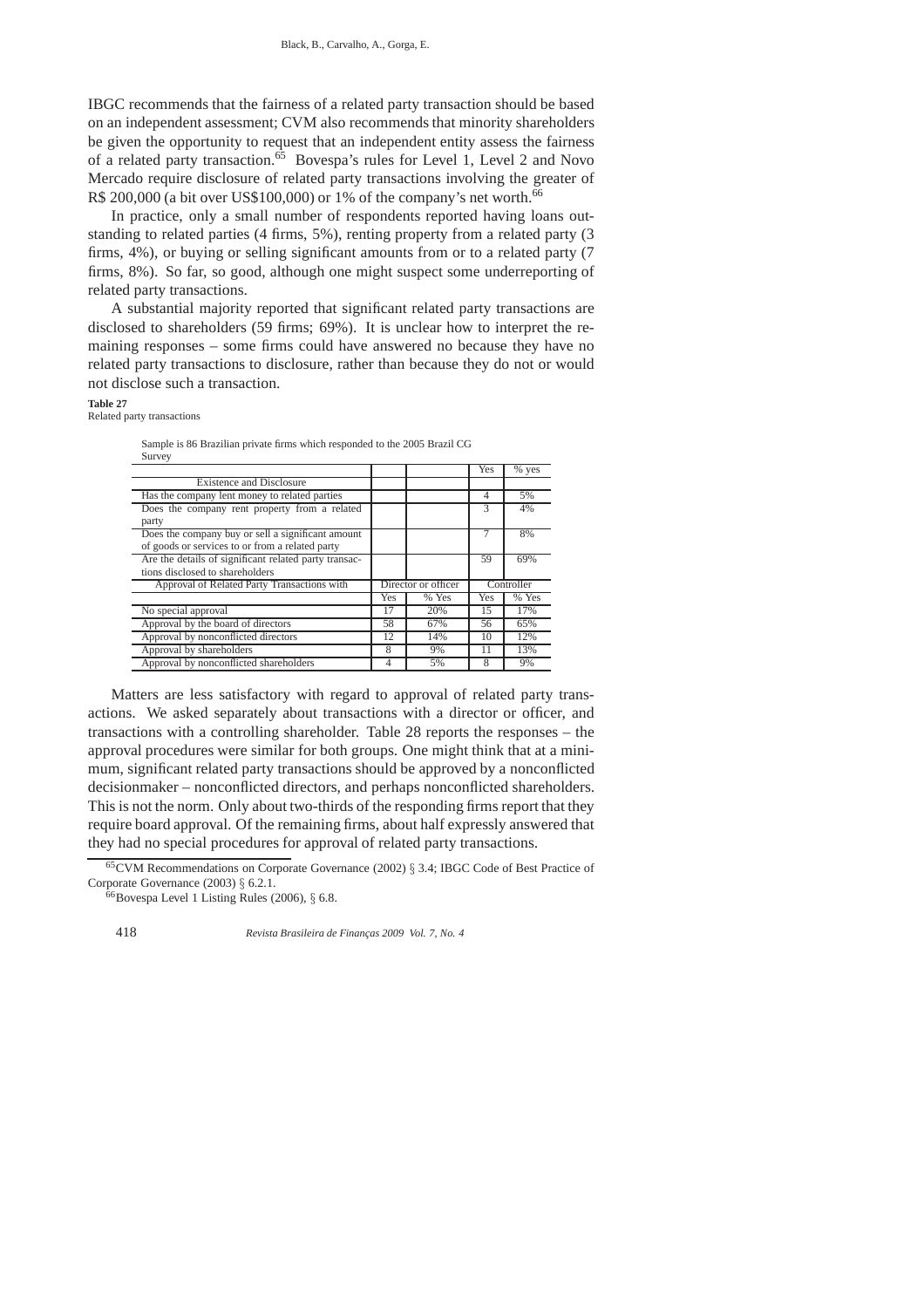Moreover, as we saw in Section 5, many Brazilian boards have few or no independent directors. Only 12 firms (14%) report that nonconflicted directors approve significant related party transactions. Only 8 firms require shareholder approval and of these, only four firms require approval by nonconflicted shareholders.<sup>67</sup>

# **10. Disclosure**

# **10.1 Financial statements**

We asked firms about a variety of disclosures of financial information which go beyond those required by Brazilian law. For example, Brazilian law contains detailed requirements for financial statements, but does not require either a statement of cash flows or quarterly consolidated financial statements (it does require annual consolidated statements).<sup>68</sup> Bovespa requires additional financial disclosure for firms on its higher listing levels, including:

- A statement of cash flows (Level 1 and higher);
- International Financial Reporting Standards (IFRS) or U.S. GAAP financials, with a note reconciling these statements to Brazilian financial statements (Level 2 and Novo Mercado);
- English language financial statements (Level 2 and Novo Mercado); and
- Consolidated quarterly financial statements (Level 2 and Novo Mercado).<sup>69</sup>

We asked firms about each of these, and also about whether they provide textual discussion of financial results, similar to the *management's discussion and analysis* required by U.S. securities rules for U.S. companies. Table 28 indicates how many firms provide each disclosure. Some firms do so as part of overall compliance with a set of Bovespa listing level rules, but some do so separate from any Bovespa standards. The table indicates the total number of firms which provide particular disclosures, and also the number which do so separate from compliance with Bovespa listing level rules.

Almost half (47%) provide English language financial statements. In addition, 37 companies (43%) include a statement of cash flows in their financial statements, and 26 firms (30%) provide IFRS or U.S. GAAP financials. In addition, a large majority of companies (83%) provide textual, *MD&A* discussion of their financial results. In many cases, firms provide disclosures even though the firm does not need to do so as part of a package of Bovespa listing level requirements. Some of these firms cross-listed, and are complying with cross-listing requirements.

 $67$ Law 6404/76, art. 115, provides that voting rights are considered to have been abused if a shareholder exercises them with the intent to obtain private advantage. Thus, in practice, if a shareholder vote is required to approve a related party transaction, approval by nonconflicted shareholders is required. <sup>68</sup>Law 6404/76, arts. 176-188 contains requirements for financial statements.

 $^{69}$ Bovespa Level 1 Listing Rules (2006),  $\overline{\S}$  4.2; Level 2 Listing Rules (2006),  $\S$  6.1-6.2.

*Revista Brasileira de Finanças 2009 Vol. 7, No. 4* 419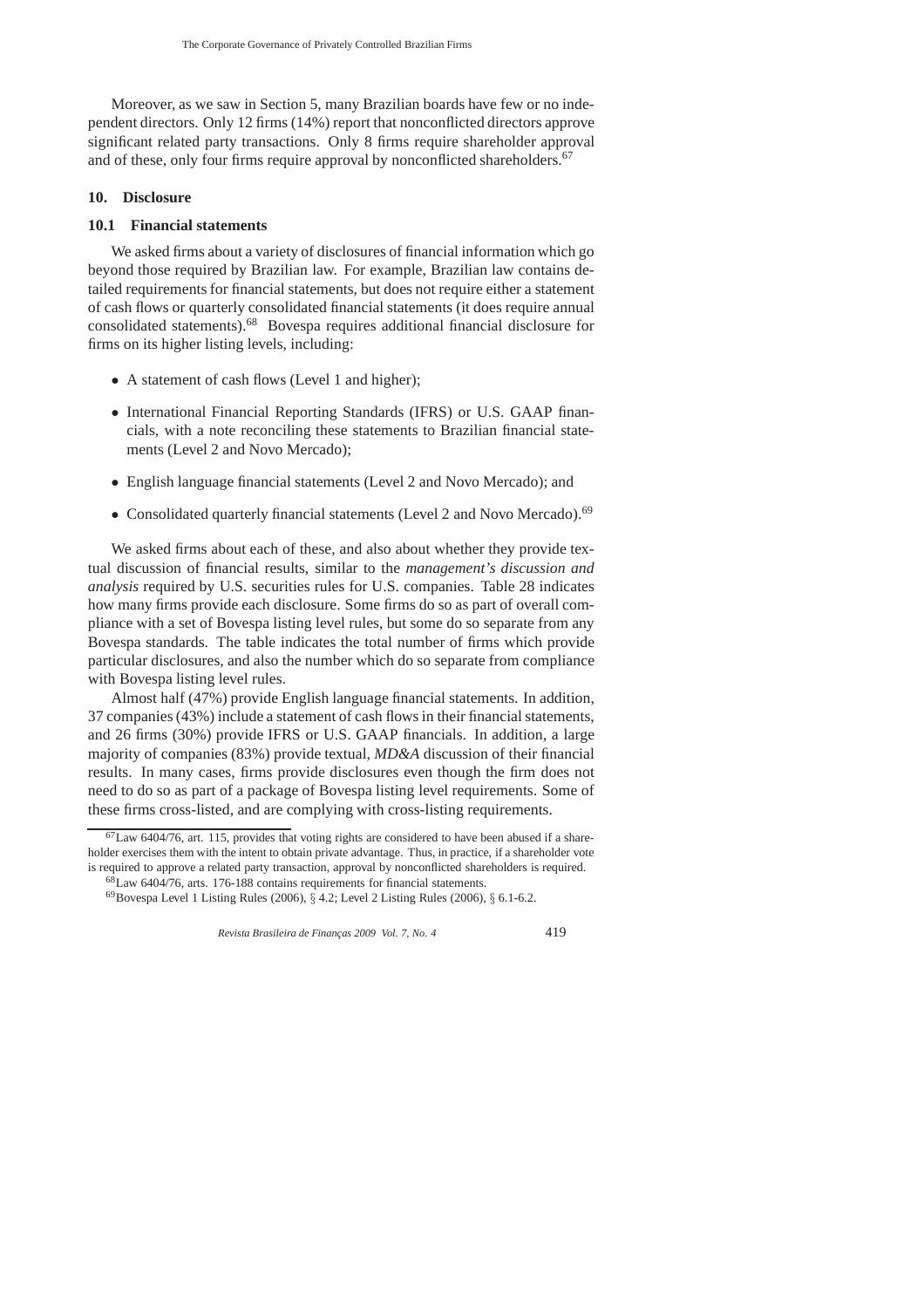At the same time, some firms are choosing which additional disclosures to provide. For example, of the 26 firms which provide IFRS or U.S. GAAP financial statements, 5 do so to comply with Bovespa listing level requirements, 16 do so to comply with cross-listing requirements, and the remaining 5 do so *other than* in connection with Bovespa listing or cross-listing requirements. At the same time, only 11 firms reconcile their IFRS or U.S. GAAP financial statements to their Brazilian financial statements. Perhaps these firms judge that investors can do this for themselves. Consolidated financial statements are also not popular. Only 17 firms (20%) provide consolidated quarterly financial statements.

#### **Table 28** Financial statements

| Sample is 86 Brazilian private firms which responded to the 2005 Brazil CG Survey |                         |  |
|-----------------------------------------------------------------------------------|-------------------------|--|
|                                                                                   | Dovecano male Vac Mixes |  |

| Area                                                                                                                                                                 | Bovespa rule                                                     | Yes | % yes | Yes                                    |
|----------------------------------------------------------------------------------------------------------------------------------------------------------------------|------------------------------------------------------------------|-----|-------|----------------------------------------|
|                                                                                                                                                                      |                                                                  |     |       | not due to listing<br>level at Bovespa |
| Company provides financial statements<br>in English                                                                                                                  | Level 2                                                          | 41  | 47%   | 35                                     |
| Financial statements include a statement<br>of cash flows                                                                                                            | Level 1                                                          | 37  | 43%   | 14                                     |
| Company provides financial statements<br>which comply with IFRS or U.S. GAAP                                                                                         | Level 2                                                          | 26  | 30%   | 20                                     |
| IFRS or U.S. GAAP financial statements<br>are reconciled to Brazilian<br>financial statements                                                                        | Level <sub>2</sub>                                               | 11  | 42%   | 5                                      |
| Company publishes consolidated<br>quarterly financial statements                                                                                                     | Level <sub>2</sub><br>(if has consolidated<br>annual statements) | 17  | 20%   | 11                                     |
| Financial reports include discussion and<br>analysis of factors that most influenced<br>results and company's main risk factors<br>(similar to U.S. MD&A disclosure) |                                                                  | 71  | 83%   |                                        |
| Company officers hold regular<br>meetings with analysts                                                                                                              | Level 1<br>(annual meetings)                                     | 53  | 62%   |                                        |

A majority of firms (53 firms, 62%) report that company officers meet regularly with analysts. Bovespa requires firms on Level 1 or higher to hold at least an annual meeting with analysts.<sup>70</sup> Of the firms which do not meet regularly with analysts, some may be small enough so that they have little no analyst coverage.

# **11. Website Disclosure**

One important means of disclosure is through company websites. We asked whether companies provide different types of information on their websites. Table 29 summarizes the responses, and also whether similar information is available from the CVM website. About half of the firms (40 firms; 47%) have English language disclosure on their websites. Of these, 32 also provide English language financial statements.

Consider financial disclosure first. Two-thirds of the firms (58 firms) provide annual financial statements on their website; most of these (51 firms) also provide

<sup>&</sup>lt;sup>70</sup>Bovespa Level 1 Listing Rules (2006), § 4.4, Bovespa Level 2 Listing Rules (2006), § 6.6.

<sup>420</sup> *Revista Brasileira de Finanças 2009 Vol. 7, No. 4*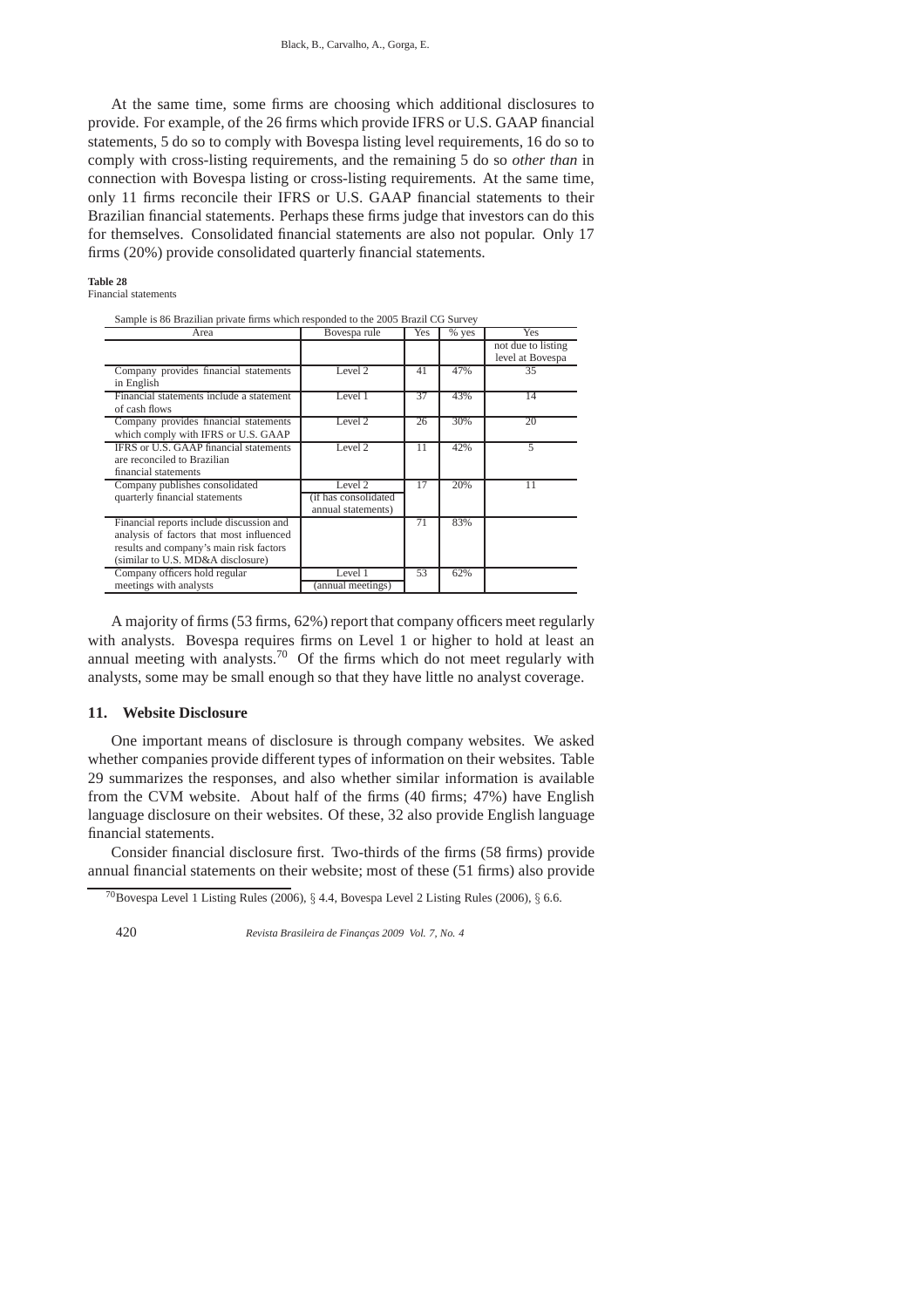quarterly financial statements. This information is also available from the CVM website, but in a different, CVM-specified format. A similar number of firms provide a written annual report to shareholders. Almost 50% provide press releases.

#### **Table 29**

Information on company website

| Yes | % yes | On CVM website                                                                    |
|-----|-------|-----------------------------------------------------------------------------------|
| 40  | 47%   |                                                                                   |
|     |       |                                                                                   |
| 58  | 67%   | yes                                                                               |
| 51  | 59%   | ves                                                                               |
| 53  | 62%   |                                                                                   |
| 42  | 49%   | yes                                                                               |
| 35  | 41%   |                                                                                   |
|     |       |                                                                                   |
| 36  | 42%   |                                                                                   |
| 20  | 23%   |                                                                                   |
| 27  | 31%   | ves                                                                               |
|     |       |                                                                                   |
| 37  | 43%   | ves                                                                               |
| 26  | 30%   |                                                                                   |
| 6   | 19%   |                                                                                   |
|     |       |                                                                                   |
| 51  | 59%   | yes                                                                               |
| 48  | 56%   | yes                                                                               |
| 15  | 18%   |                                                                                   |
|     |       | Sample is 86 Brazilian private firms which responded to the 2005 Brazil CG Survey |

\*There are 32 firms with a permanent fiscal board. See Part VII.B.

For shareholder meetings, 36 firms (42%) provide notice of the meeting on the company website; a smaller number (20 firms; 23%) post the voting results after the meeting. A fair number of firms post their bylaws (37 firms; 43%). Fewer firms post minutes of board meetings. However, it is not clear that posting minutes of board meetings should be seen as part of good governance. One concern is that if firms know they will need to post the minutes, they will ensure that the minutes are bland – and hence of limited value to shareholders. Moreover, knowledge that the minutes will be posted might chill boardroom discussion. A similar analysis applies to minutes of fiscal board meetings, which are provided by 6 firms. Finally, 15 firms (18%) have quite uninformative websites, which contain none of the information we asked about.

# **12. Control and Shareholder Agreements**

# **12.1 Control**

Almost all Brazilian firms have a controlling shareholder or group. The type of control varies. Twenty firms (24%) are directly controlled by a single shareholder. Another 16 are controlled by a non-public company and 5 by another public company, which itself likely has a controlling shareholder or group. Another 10 firms are controlled by a family, and 30 by another group of shareholders. Three firms indicated "other" as the form of control, and only one firm indicated that it had no

*Revista Brasileira de Financ¸as 2009 Vol. 7, No. 4* 421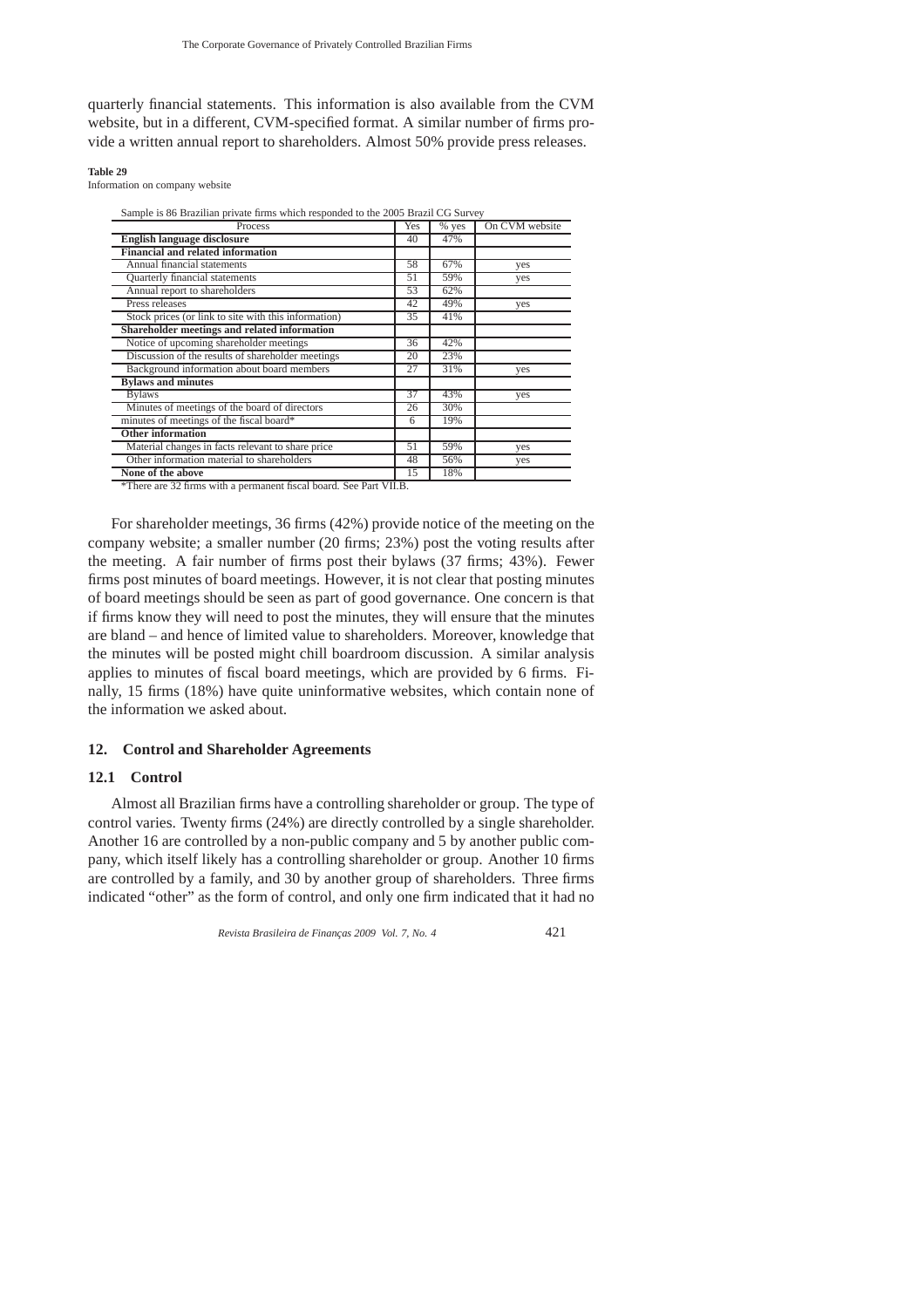controlling shareholder or group. Table 30 summarizes the nature of control of the firms in our sample.

**Table 30**

Controlled firms

Type of control, for 85 Brazilian private firms which responded to the questions on type of control in the 2005 Brazil CG Survey

|                                     | Private firms |            |  |
|-------------------------------------|---------------|------------|--|
| Type of control                     | No. of firms  | % of firms |  |
| Single shareholder                  | 20            | 24%        |  |
| Another non-public company          | 16            | 19%        |  |
| Another public company              |               | 6%         |  |
| Family                              | 10            | 12%        |  |
| Group of shareholders               | 30            | 35%        |  |
| Other                               | 3             | 4%         |  |
| No controlling shareholder or group |               | 1%         |  |

### **12.2 Shareholder agreements**

In many firms with a controlling shareholder or group, a single person has effective control. But in some firms, the control group is diffuse enough so that its members find it useful to enter into a shareholder agreement to ensure cohesive voting for directors, and perhaps on other issues. Brazilian law facilitates enforcement of these agreements. Under 2001 amendments to Brazilian corporate law, a shareholder agreement, if filed with the company and made publicly available, is binding on the company. Votes at a shareholder meeting by members of the control group, which violate the agreement, will not be counted. Agreements which are not registered with the company are treated as private agreements, enforceable between the parties to the agreement, but not against the corporation or its directors.

In addition, directors who are elected under a filed agreement are required to vote in accordance with the terms of the agreement. There is no explicit exception for cases where doing so would conflict with their judgment on what is best for the firm or best for non-controlling shareholders.<sup>71</sup> Yet a separate, older provision of Brazilian law requires a director to support the company's best interests, *even at the expense of those who elected him*. <sup>72</sup> The tension between these provisions has not yet been addressed by the Brazilian courts. Because the rule on enforcement of shareholder agreements is fairly recent, the number of companies at which shareholder agreements are used, and the scope of these agreements, is likely still in flux. Gorga (2009) studies the specific provisions of Brazilian shareholder agreements.

IBGC and CVM both recommend that shareholder agreements should be available to all shareholders. IBGC also recommends that the agreement should not

 $71$ Law 6404/76, art. 118

<sup>72</sup>Law 6406/76, art. 154 § 1.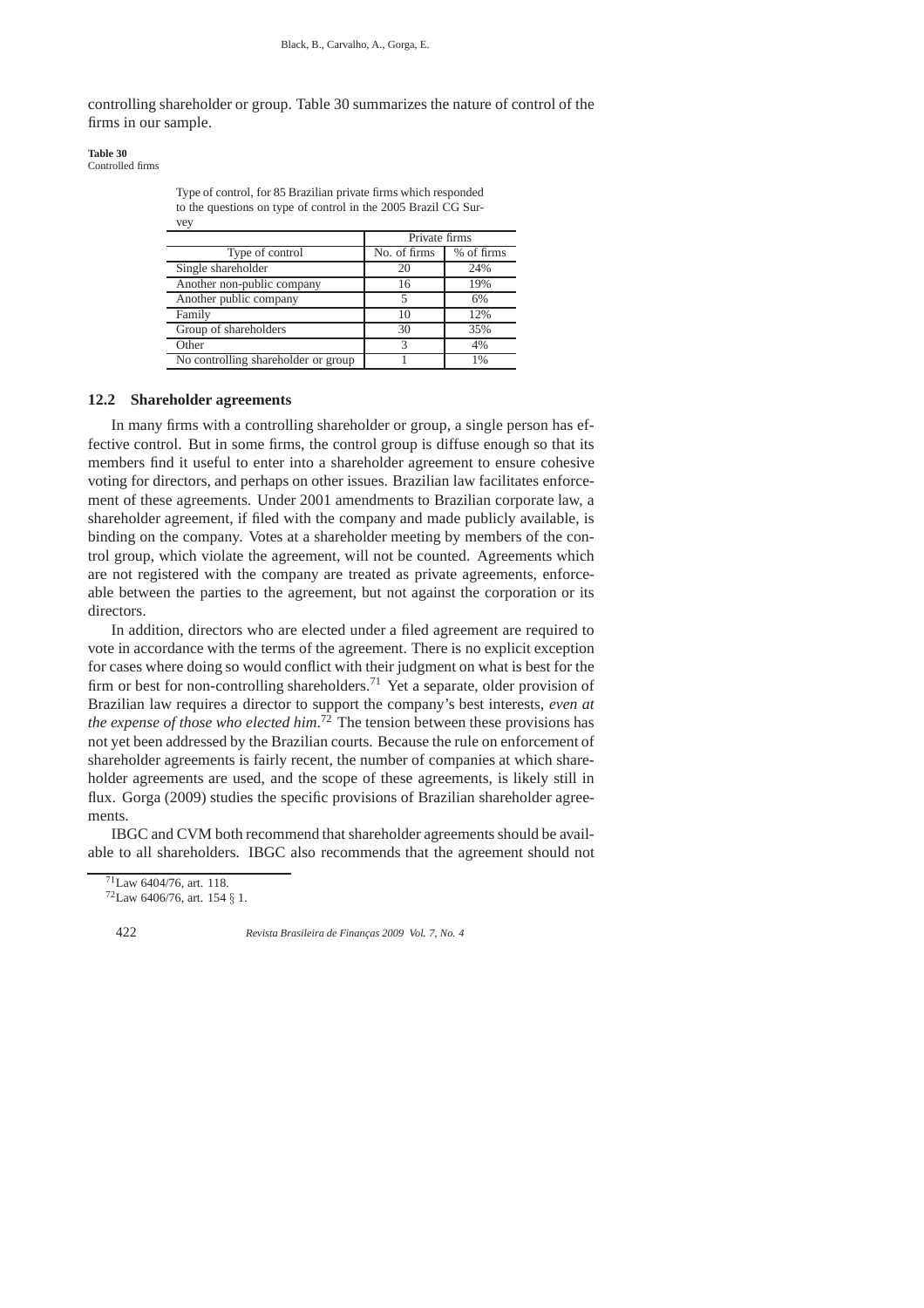limit the voting powers of directors or include provisions on selection of officers (thus leaving this to the board).<sup>73</sup>

Table 31 summarizes the responses relating to shareholder agreements. A substantial minority of firms (36 firms; 42%) have a shareholder agreement among the members of the controlling family or group. Of these firms, two-thirds (24 firms) indicated that the shareholder agreement was used to ensure control. Election of directors is a common subject of such an agreement – 22 firms indicated that one or more directors were elected in accordance with the agreement. Of these firms, roughly half (12 firms) rely on the shareholder agreement to elect four or more directors; in each case these directors are a majority of the board.

**Table 31**

Shareholder agreements

Sample is 86 Brazilian private firms which responded to the 2005 Brazil CG Survey

|                                                                     | Yes | % yes |
|---------------------------------------------------------------------|-----|-------|
| There are one or more shareholder agreement(s) among a family or    | 36  | 42%   |
| other shareholder group                                             |     |       |
| For firms with a shareholder agreement:                             |     |       |
| Control is ensured through the agreement(s)                         | 24  | 67%   |
| The agreement governs the election of one or more directors         | 22  | 61%   |
| The shareholder agreement(s) are registered with the company        | 33  | 92%   |
| Shareholder agreements are not registered with the company, but are |     | 33%   |
| disclosed to minority shareholders                                  |     |       |

Of the 36 firms with agreements, 33 (92%) have filed them with the company, thus taking advantage of the power to enforce the agreement against the company and its directors. For the remaining 3 firms, the contents of the agreement are disclosed at one firm. At the remaining two firms, the terms of the agreement are not publicly known.

# **13. Director and Executive Compensation**

Our survey provides us with only limited information on compensation of directors and executives. We asked questions about specific levels of compensation, but in contrast to the remainder of the questionnaire, there was substantial reluctance to respond.

We did obtain reasonably complete responses to more general questions. These are summarized in Table 32. Firms rarely use stock options. Only 12 firms (14%) provide them to officers; only two firms provide them to non-executive directors. No firms pay their non-executive directors partly on shares. Four firms provide retirement benefits to non-executive directors.

<sup>&</sup>lt;sup>73</sup>IBGC Code of Best Practice of Corporate Governance (2003)  $\S$  1.3; CVM Recommendations on Corporate Governance (2002) § 1.3.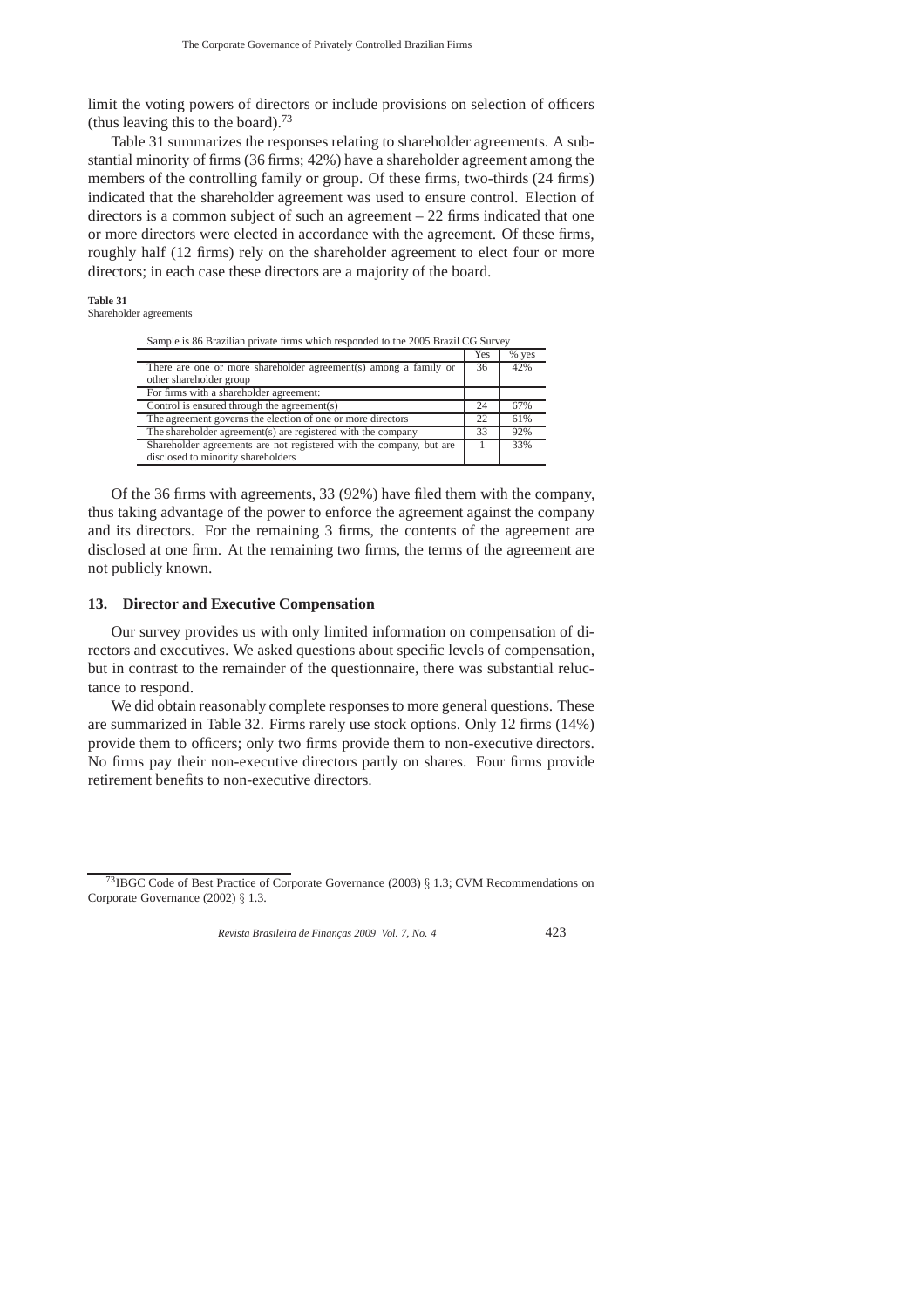IBGC recommends that directors should receive incentives to align their interests with those of shareholders. However, IBGC does not detail how this could be done, other than a peculiar recommendation that directors be paid *on the same hourly basis used for the CEO, including bonuses and benefit commensurate with the time effectively dedicated to her function*. IBGC similarly recommends that executive compensation should be linked to results, though again without specifying how. Finally, IBGC recommends that the company disclose the compensation of directors and officers *on an individual or aggregate basis*. 74

### **Table 32**

Director and officer compensation

Sample is 84 Brazilian private firms which responded to the 2005 Brazil CG Survey and answered the general questions on compensation

| <b>Ouestion</b>                                     | Yes | $%$ ves |
|-----------------------------------------------------|-----|---------|
| Officers receive stock options                      | 10  | 14%     |
| Non-executive directors receive stock options       |     | 2%      |
| Non-executive directors are paid partly with shares |     |         |
| Non-executive directors receive retirement benefits |     | 5%      |

# **14. Conclusion**

In this paper we provide a detailed overview of the corporate governance practices of Brazilian private firms (firms without majority ownership by the government or by a foreign company). The overview is based primarily on an extensive 2005 survey of governance at 116 Brazilian public firms, including 88 Brazilian private firms. We identify areas where Brazilian corporate governance is relatively strong and weak, and areas where regulation might usefully be relaxed or strengthened.

Board independence is an area of notable weakness: The boards of most Brazilian private firms are comprised entirely or almost entirely of insiders or representatives of the controlling family or group. Many firms have zero independent directors. At the same time, minority shareholders have legal rights to representation on the boards of many firms, and this representation is reasonably common.

Financial disclosure lags behind world standards. Brazilian accounting standards do not require either a statement of cash flows or quarterly consolidated financial statements, and only a minority of firms provide these, generally in connection with a listing on Bovespa Level 1 or higher, or cross-listing on a foreign exchange. However, about half of the respondents provide English language financial statements and an English language version of their website.

Audit committees are uncommon. However, many Brazilian firms use a fiscal board as an alternate approach to ensuring financial statement accuracy. Most firms have either an audit committee or a permanent or effectively permanent fiscal

<sup>&</sup>lt;sup>'4</sup>IBGC Code of Best Practice of Corporate Governance (2003)  $\S$ § 2.21 (director compensation); 3.9 (executive compensation); 3.5.2 (compensation disclosure).

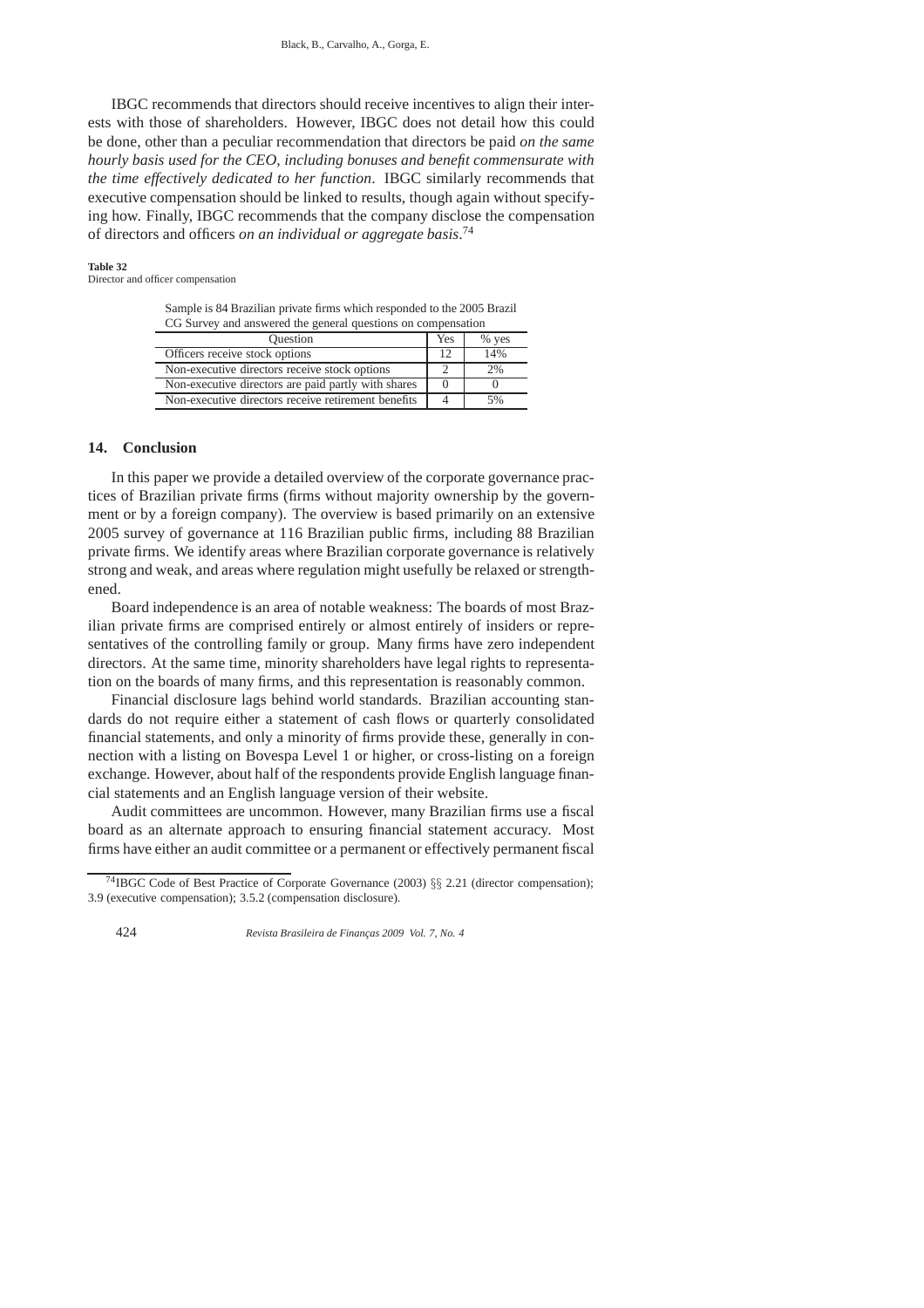board. The relative advantages of audit committee versus fiscal board, and whether it makes sense to have both require further study.

A high percentage of Brazilian private firms (74 firms, 84%) have issued nonvoting preferred shares, as a way for controllers to raise equity capital without diluting their voting control.

Brazilian law requires takeout rights for minority common shareholders at 80% of the price paid for controlling shares. A minority of firms goes beyond this legal minimum and provides takeout rights to minority common shareholders at 100% of the price paid for controlling shares, takeout rights for preferred shareholders, or both. Controlling shareholders often use shareholders agreements to ensure control.

Our survey provides a snapshot of Brazilian governance in 2005. However, governance practices in Brazil are changing rapidly, fueled by new IPOs on Bovespa Level 2 and Novo Mercado, and to a lesser extent by older public firms upgrading their governance. The number of Level 2 and Novo Mercado firms has grown from 14 at year-end 2004 (5 of which are in our sample of Brazilian private firms), to 103 at year-end 2008.

# **References**

Alexandru, P. (2008). Novo Mercado versus Romania's Transparency Plus Tier – A mirror image? *Global Corporate Governance Forum Focus*, 5:41–55.

- Ararat, M. & Burcin Yurtoglu, B. (2007). Different approaches to differentiating 'better governed' companies: Market segmentation in BOVESPA and rating based indexing in ISE. Working paper available at http://ssrn.com/ abstract=989806.
- Baker, E., Gottesman, A., Morey, M., & Godridge, B. (2007). Corporate governance ratings in emerging markets: Implications for market valuation, internal firm performance, dividend payouts and policy. Working paper available at http://fordham.bepress.com/crif\_seminar\_series/5/.
- Balasubramanian, N., Black, B., & Khanna, V. (2009). Firm-level corporate governance in emerging markets: A case study of India. Working paper available at http://ssrn.com/abstract=992529.
- Bebchuk, L. A., Coates, J. C., & Subramanian, G. (2002). The powerful antitakeover force of staggered boards: Theory, evidence, and policy. *Stanford Law Review*, 54:887–951.
- Bennedsen, M., Nielsen, K. M., & Nielsen, T. V. (2008). Private contracting and corporate governance: Evidence from the provision of tag-along rights in an emerging market. Working paper available at http://cei.ier.hit-u.ac. jp/Japanese/database/documents/WP2008-2.pdf.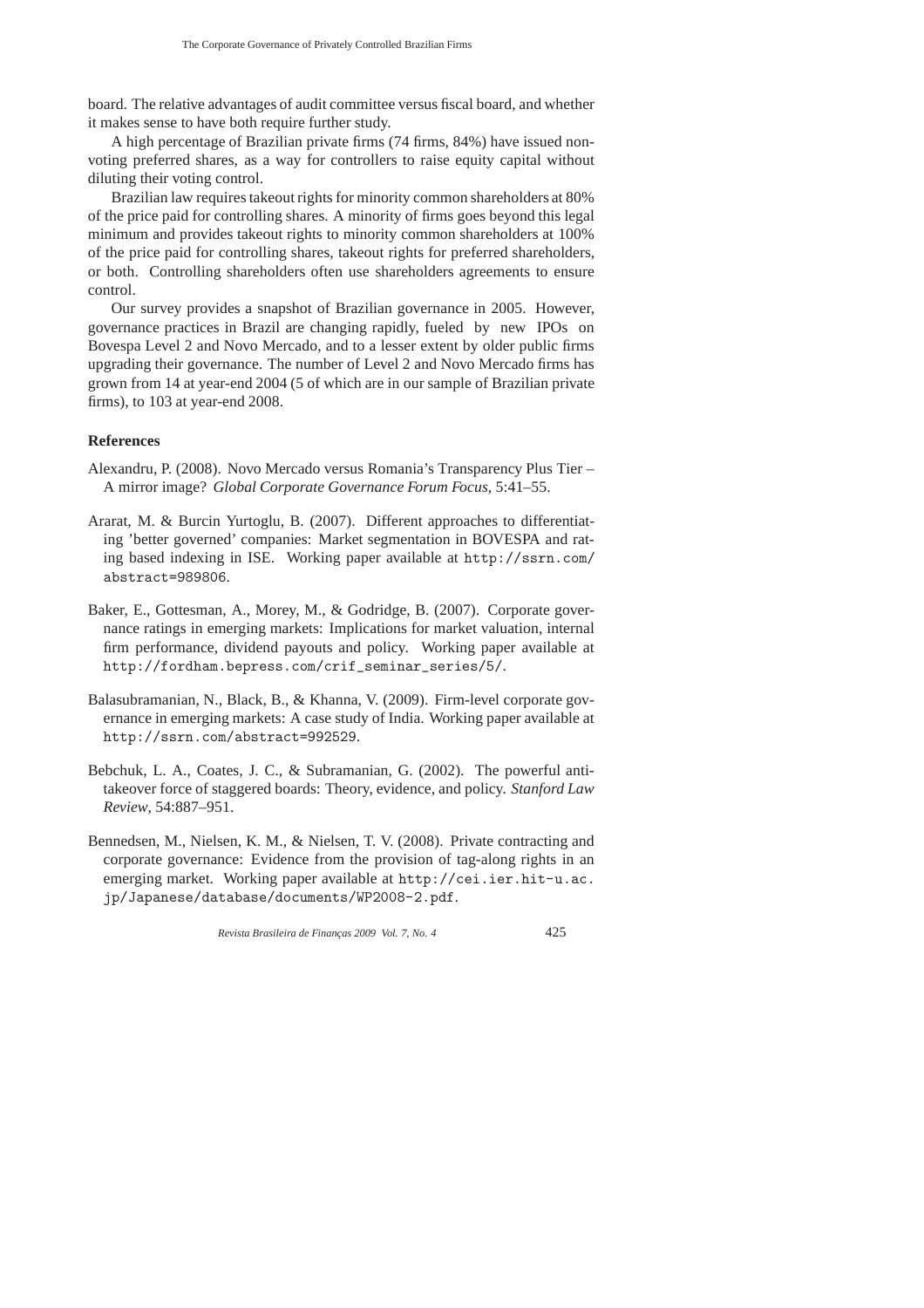- Black, B., Love, I., & Rachinsky, A. (2006). Corporate governance indices and firms' market values: Time-series evidence from Russia. *Emerging Markets Review*, 7:361–379.
- Brazilian Institute for Corporate Governance (IBGC) (2003). Code of best practice of corporate governance. Available at http://www.ibgc.org.br/ CodeBestPractices.aspx.
- Bruno, V. & Claessens, S. (2006). Corporate governance and regulation: Can there be too much of a good thing? Working paper available at http://ssrn.com/ sabstract=956329.
- Carvalhal-da Silva, A. L. & Subramanyam, A. (2007). Dual-class premium, corporate governance, and the mandatory bid rule: Evidence from the brazilian stock market. *Journal of Corporate Finance*, 13:1–24.
- Choi, J. J., Won Park, S., & Sehyun Yoo, S. (2007). The value of outside directors: Evidence from corporate governance reform from Korea. *Journal of Financial and Quantitative Analysis*, 42:941–962.
- Da Silveira, A. D. M., Barros, L. A. B. C., & Fam´a, R. (2004). Determinants of corporate governance quality of Brazilian listed companies. Annals of the fourth annual meeting of the Brazilian Finance Society, Rio de Janeiro. Available at http://virtualbib.fgv.br/dspace/handle/10438/1330(in Portuguese).
- Da Silveira, A. D. M., Leal, R. P. C., Carvalhal-Da-Silva, A. L., & Barros, L. A. B. C. (2009). Evolution and determinants of firm-level corporate governance quality in Brazil. *Revista de Administração*, 44(3):173-189. Working paper also available at http://ssrn.com/abstract=995764.
- De Carvalho, A. G. (2000). Ascensão e declínio do mercado de capitais no Brasil: A experiˆencia dos anos 90. *Economia Aplicada*, 4:595–632.
- De Carvalho, A. G. (2002). Governança corporativa no Brasil em perspectiva. *Revista de Administrac¸ao˜* , 37(3):19–32.
- De Carvalho, A. G. & Pennacchi, G. G. (2009). Can a stock exchange improve corporate behavior? Evidence from firm's migration to premium listings in Brazil. Working paper, earlier version at http://ssrn.com/abstract=678282.
- Drobetz, W., Schillhofer, A., & Zimmerman, H. (2004). Corporate governance and expected stock returns: Evidence from Germany. *European Financial Management*, 10:267–293.
- Dutra, M. G. L. & Saito, R. (2002). Conselhos de administração: Análise de sua composição em um conjunto de companhias abertas. Revista de Adminstração *Contemporanea ˆ* , 6(2):9–27.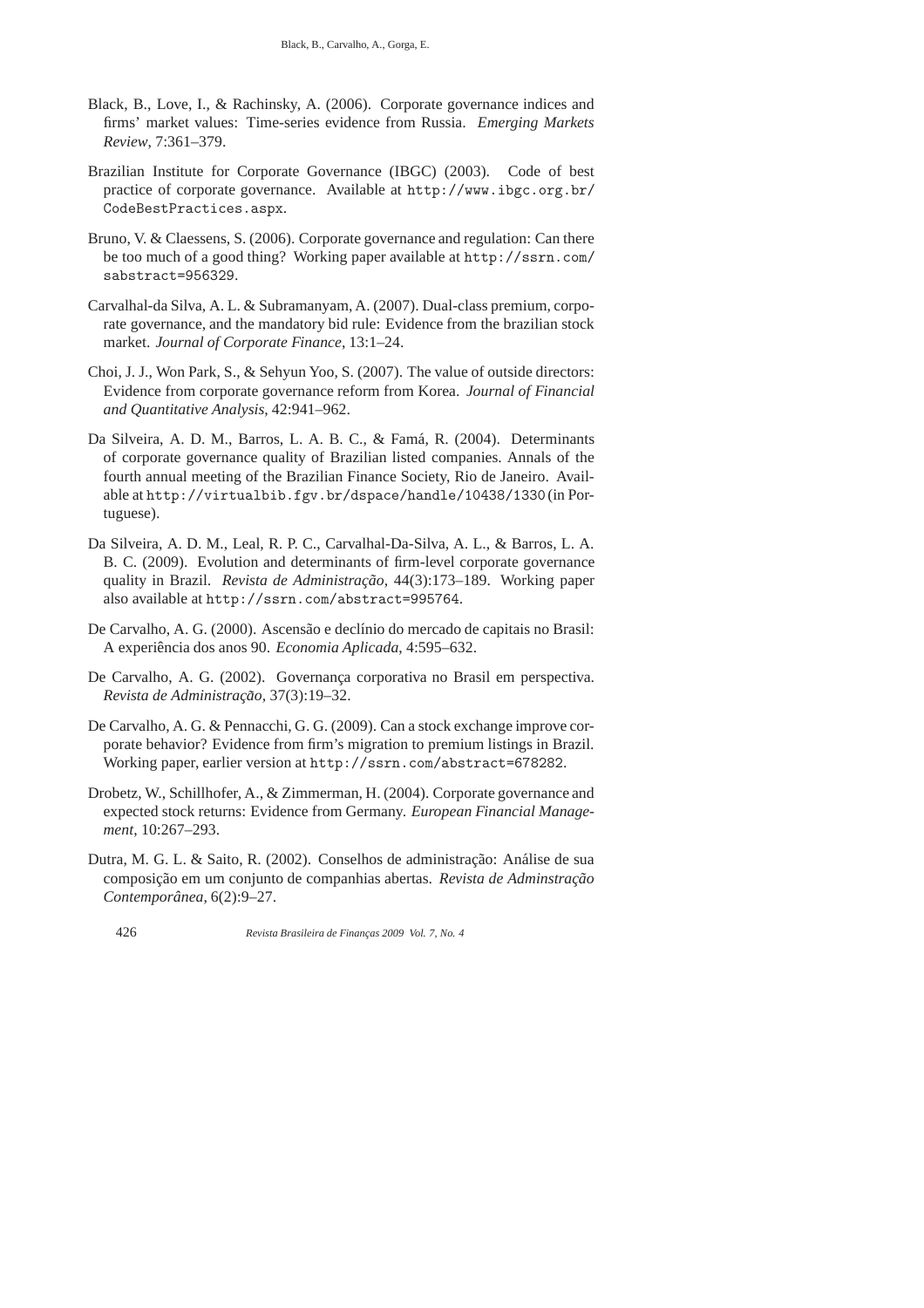- Dyck, A. I. J. & Zingales, L. (2004). Private benefits of control: An international comparison. *Journal of Finance*, 59:537–600.
- Gorga, E. (2006). Culture and corporate law reform: A case study of Brazil. *University of Pennsylvania Journal of International Economic Law*, 27:803– 905.
- Gorga, E. (2009). Changing the paradigm of stock ownership from concentrated toward dispersed ownership? Evidence from Brazil and consequences for emerging countries. *Northwestern Journal of International Law & Business*, 29(2):439–554.
- Leal, R. P. C. (2007). Práticas de governança e valor corporativo: Uma recente revisão da literatura. In Carvalhal-Da-Silva, A. L. & Leal, R. P. C., editors, *Governanc¸a Corporativa, Evidencias Emp ˆ ´ıricas No Brasil*, pages 3–21. Editora Atlas, São Paulo.
- Leal, R. P. C., Carvalhal-Da-Silva, A. L., & Valadares, S. M. (2000). Ownership, control and corporate valuation of Brazilian companies. Proceedings of the Latin American Corporate Governance Roundtable, São Paulo.
- Nenova, T. (2003). The value of corporate votes and control benefits: A crosscountry analysis. *Journal of Financial Economics*, 68:325–351.
- Nenova, T. (2005). Control values and changes in corporate law in Brazil. *Latin American Business Review*, 6:1–37.
- Patel, S. A., Balic, A., & Bwakira, L. (2002). Measuring transparency and disclosure at firm level in emerging markets. *Emerging Markets Review*, 3(4):325– 337.
- Santana, M. H. (2008). The novo mercado. *Focus Report of Global Corporate Governance Forum*, 5:1–39.
- Valadares, S. M. (2002). Estimativa de valor de controle no Brasil. In Bonomo, M., editor, *Finanças Aplicadas Ao Brasil*. Editora Fundação Getulio Vargas, Rio de Janeiro.
- Valadares, S. M. & Leal, R. P. C. (2000). Ownership and control structure of Brazilian companies. *Abante*, 3(1):29–56.
- Zheka, V. (2006). Does corporate governance causally predict firm performance? Panel Data and Instrumental Variables Evidence. Working paper available at http://ssrn.com/abstract=877913.